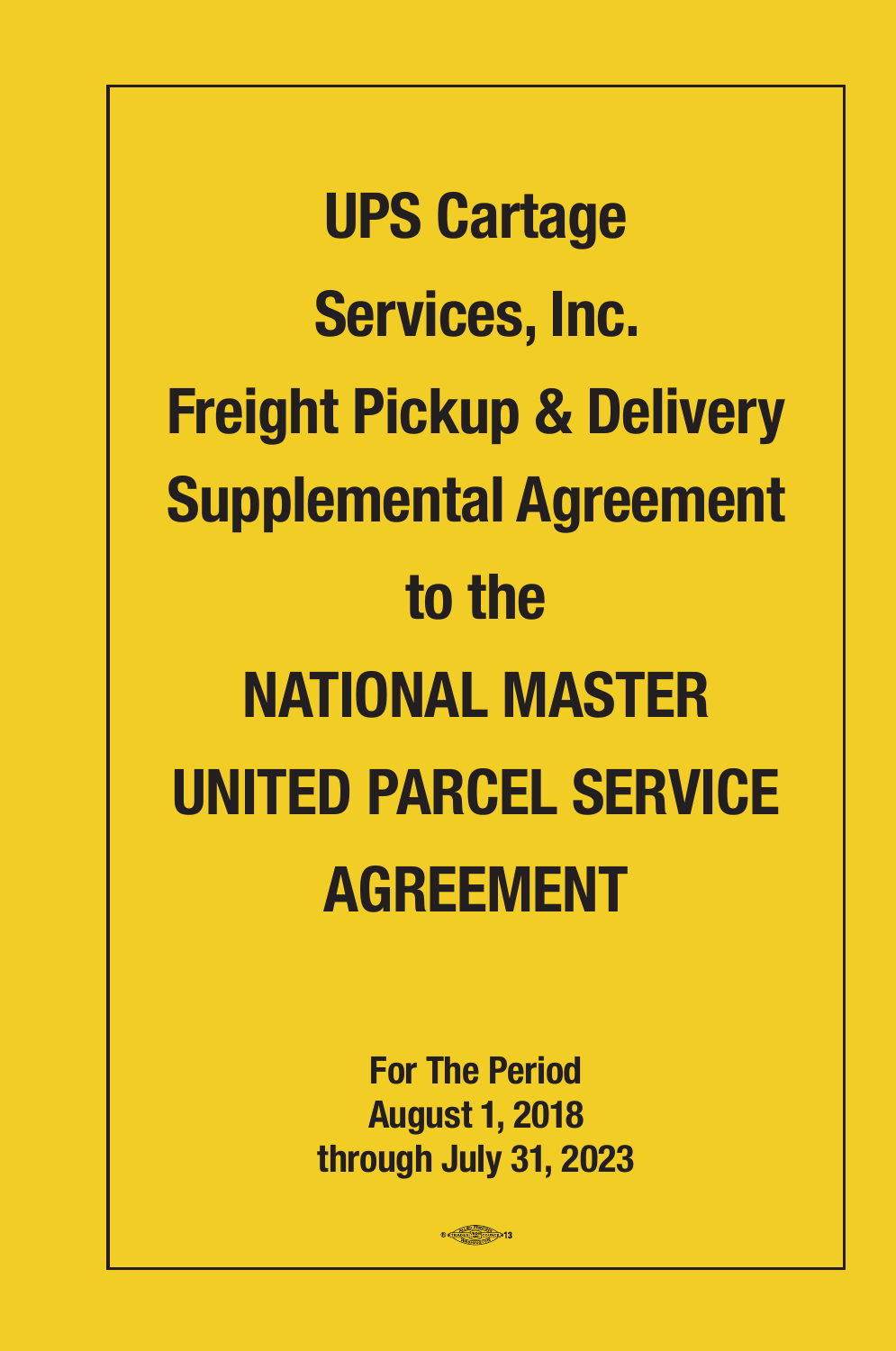# **Table of Contents**

| Preamble   |                                                  |
|------------|--------------------------------------------------|
| Article 1  |                                                  |
| Article 2  |                                                  |
| Article 3  |                                                  |
| Article 4  |                                                  |
| Article 5  |                                                  |
| Article 6  |                                                  |
| Article 7  |                                                  |
| Article 8  | - Safety and Health, Equipment                   |
| Article 9  |                                                  |
| Article 10 |                                                  |
| Article 11 |                                                  |
| Article 12 |                                                  |
| Article 13 |                                                  |
| Article 14 |                                                  |
| Article 15 |                                                  |
| Article 16 |                                                  |
| Article 17 |                                                  |
| Article 18 |                                                  |
| Article 19 |                                                  |
|            |                                                  |
|            |                                                  |
|            | Local Addenda to the National CSI Supplement 217 |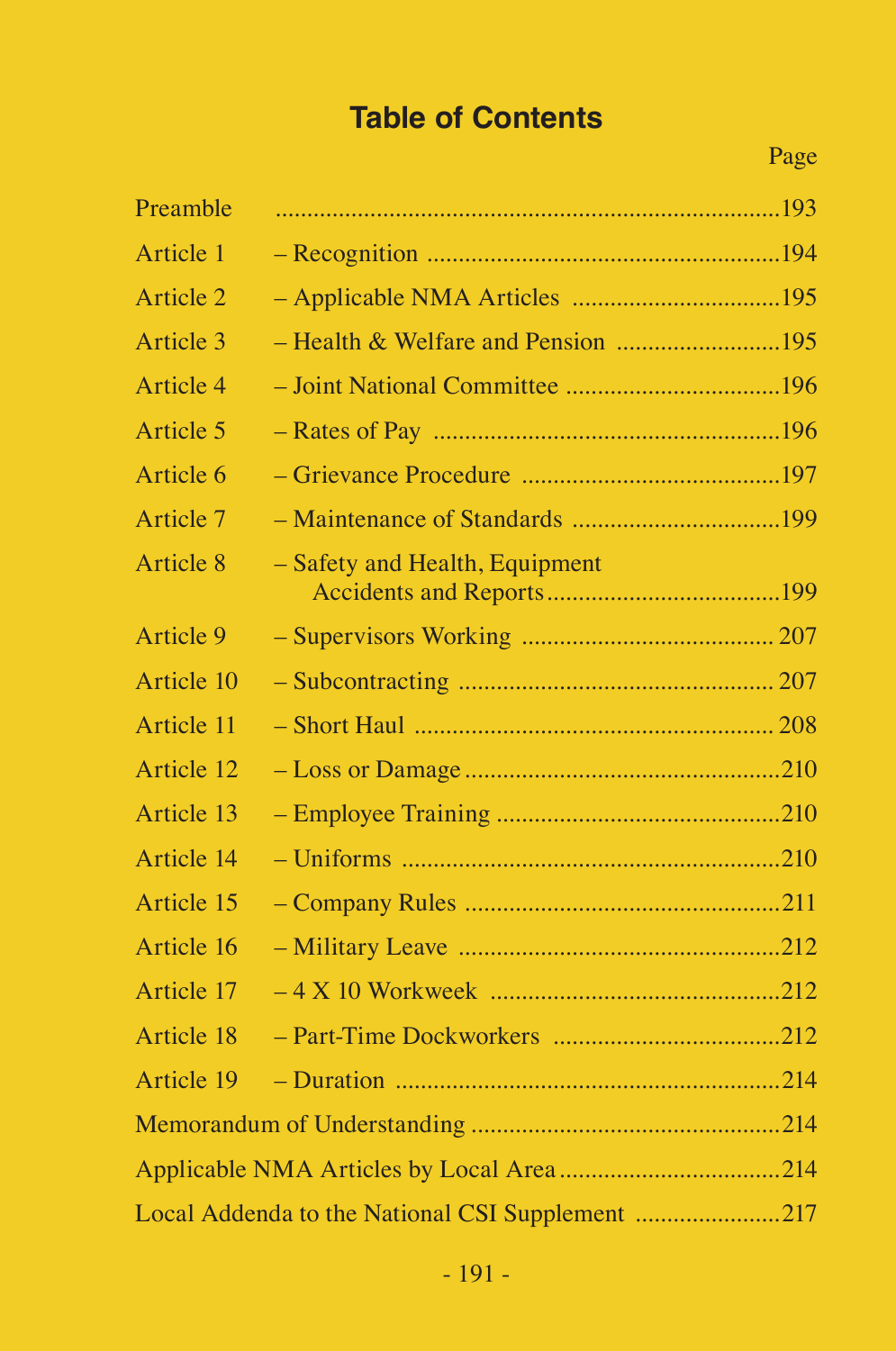# **UPS CARTAGE SERVICES, INC. FREIGHT PICKUP & DELIVERY Supplemental Agreement**

**For the Period: August 1, 2018 through July 31, 2023**

# **Preamble**

The Teamsters United Parcel Service National Negotiating Committee on behalf of the following affiliated Locals: 17, 25, 70, 71, 100, 107, 135, 162, 174, 222, 243, 294, 295, 317, 344, 385, 391, 406, 407, 413, 480, 500, 509, 516, 519, 542, 560, 592, 600, 633, 638, 657, 667, 671, 688, 710, 728, 745, 769, 776, 901, 986 and 988 (hereinafter collectively referred to as the "Union") and United Parcel Service, Inc. (an Ohio Corporation) and its subsidiary UPS Cartage Services, Inc. ("CSI") (hereinafter collectively referred to, in this Supplement, as the "Employer") agree that the following provisions shall constitute the UPS Cartage Services, Inc., Supplement (hereinafter "CSI Supplement") to the National Master United Parcel Service Agreement (hereinafter "NMA").

#### **Section 1**

Any lesser conditions contained in any Rider or Addendum shall be superseded by the conditions contained in this Agreement. However, except where specifically stated otherwise in this Agreement, nothing in this Agreement shall deprive any employee of any superior benefit contained in his/her Rider or Addendum.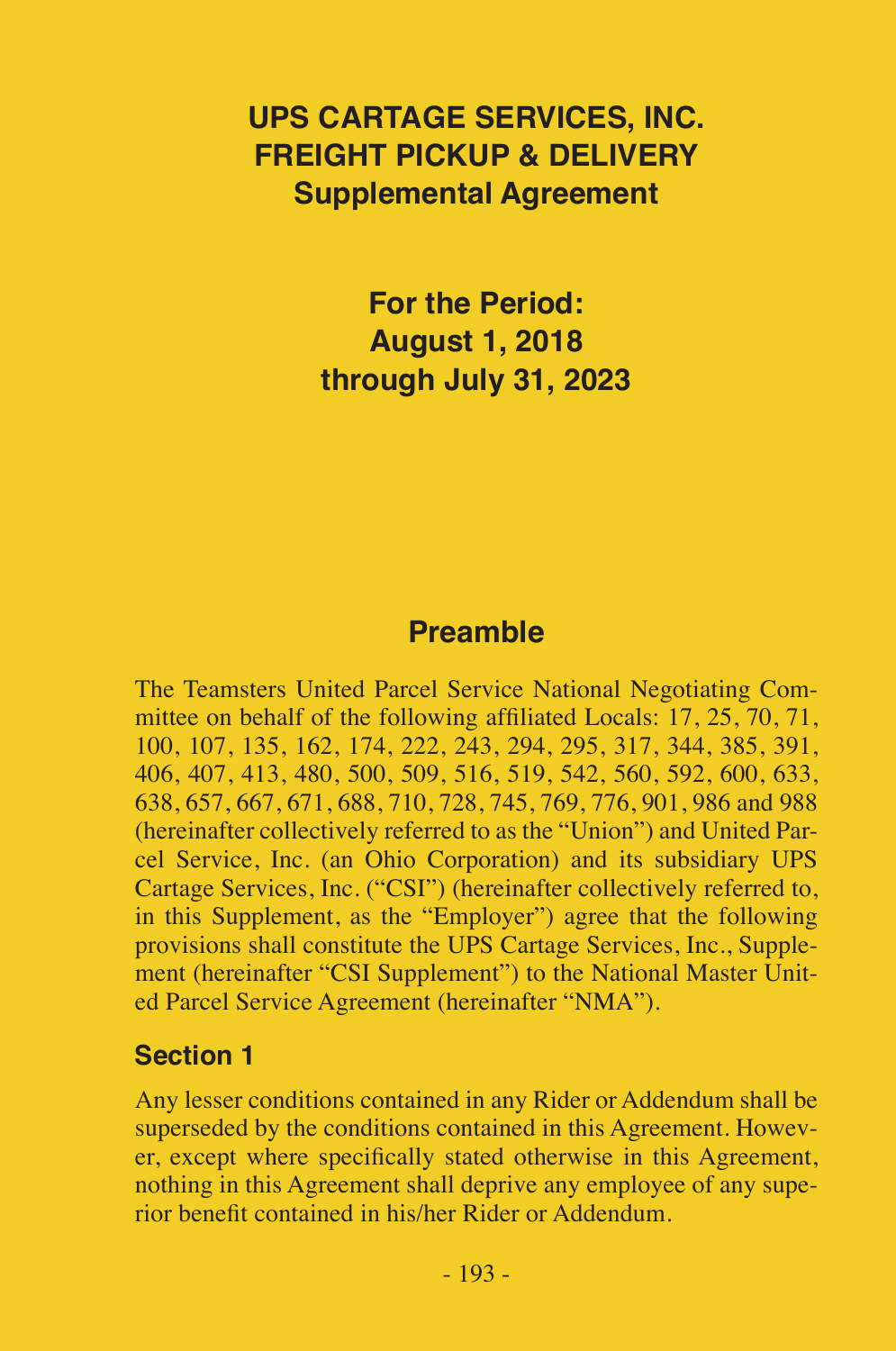## **Section 2**

It is the parties' intent that this Agreement shall not be a basis for the Union to expand its work by claiming that the work performed by affiliates of the Employer is covered by this Agreement. Likewise, the Employer agrees that it will not use this Agreement to diminish the work performed by bargaining unit employees under the existing Addendum.

### **Section 3**

For the purpose of preserving work for the employees covered by this CSI Supplement, the Employer agrees that it will continue to provide the guaranteed work hours set forth in the applicable Addenda. The work to be performed by these employees shall be any combination of dock work, driving or other freight-related duties, as described in the Addenda. However, no employee covered by this Supplement shall pick-up, deliver or otherwise progress parcels or packages, or perform any other work described in Article 1, Section 1 of the NMA. In the event a grievance is brought alleging that Article 1, Section 1 work is being, or has been, performed by employees covered by this Supplement, the grievance shall immediately be referred to the next scheduled meeting of the National Grievance Committee. In the event the grievance is dead locked, either party shall have the right to request the grievance be scheduled for expedited arbitration. The grievance shall be scheduled for arbitration within thirty (30) days. The parties shall jointly contact the arbitrators on the National Panel in alphabetical order until they find an arbitrator who can offer a date within the thirty (30) day period. If no arbitrator is available from the National Panel, the parties shall jointly request the American Arbitration Association to appoint an arbitrator to hear the case within the thirty (30) day period.

## **Article 1: Recognition**

The Employer will continue to recognize the Union as the sole and exclusive bargaining agent for all its Driver/Dockworkers and Dockworkers employed at its North American facilities, and will also continue to recognize employees it may have in other job classifications, to the extent such employees are already represented by the Union.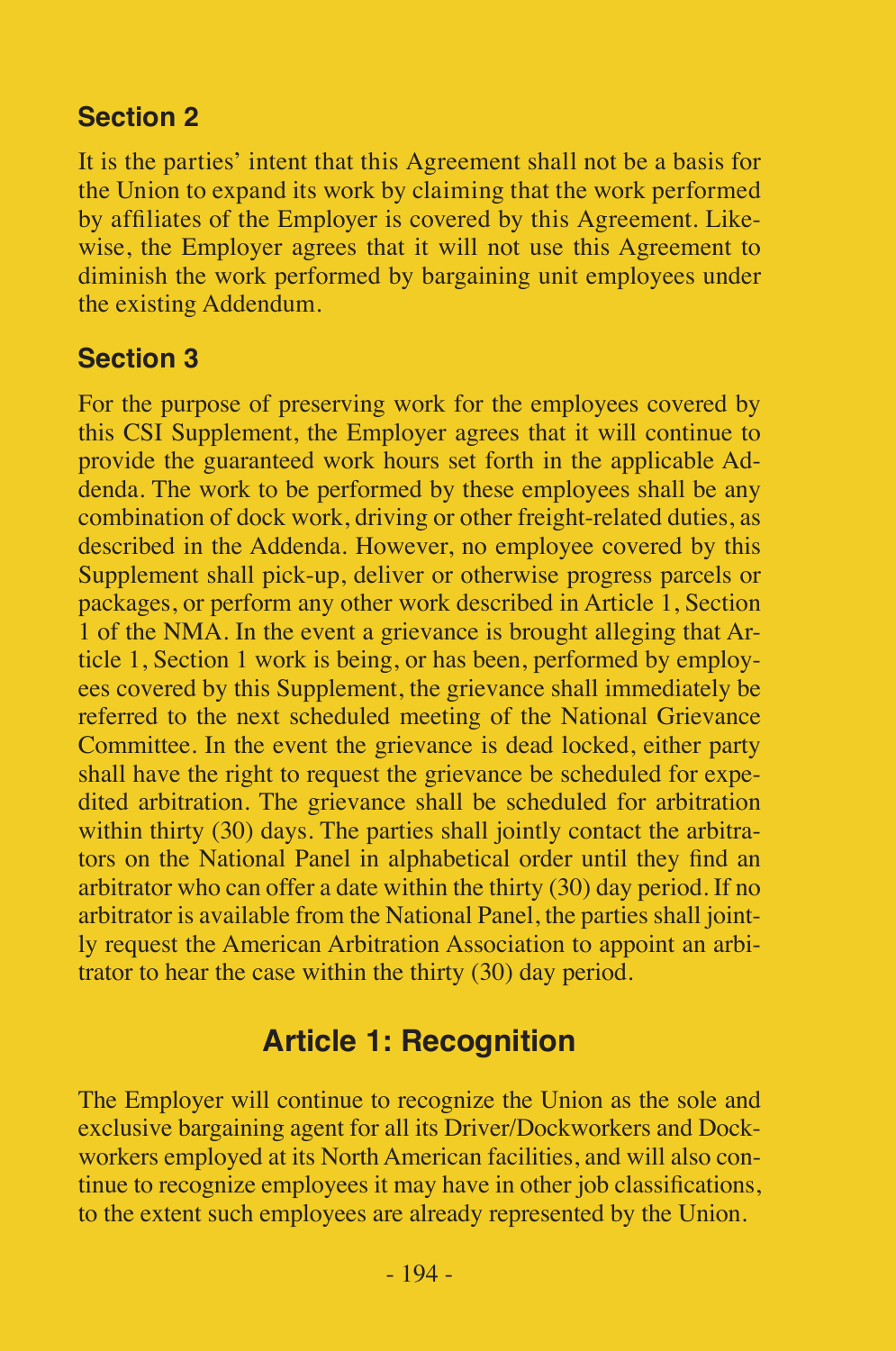# **Article 2: Applicable NMA Articles**

The parties agree that the elections each Local Union made pursuant to Article 2 of the 2008-2013 CSI Supplement shall remain in effect for the duration of this NMA.

With respect to its prior elections, a Local cannot elect to apply one or more Sections from an Article in its Addenda and also select portions of the NMA Article covering the same subject. Further the parties agree that the following Articles within the NMA shall continue to not be applicable to operations covered by this CSI Supplement: Article 1 Section  $4: 2: 3$  Section 7: 6 Section 5:  $10: 18: 26:$ 32; 37 Section 1(b) and (c); 39; 40; 43; and 44. Articles 22, 34 and 41 of the NMA will apply only to the extent they contain provisions specifically addressing CSI employees.

# **Article 3: Health & Welfare and Pension**

a. In those Addenda which provide Teamster Health & Welfare and/or Pension Funds, the negotiated monetary increases set forth in Article 34, Section 1(a) of the NMA shall be applicable. In addition, the terms of Article 34, Section 1(a) and (f) of the NMA shall be applicable to determine any necessary allocations.

b. Employees covered by Addenda which have Employer sponsored plans for pension shall continue to be covered by the existing UPS sponsored plans.

For those full-time or part-time employees who have received health and welfare benefits from the Company Health & Welfare Plan, benefits on and after January 1, 2014 will be provided by TeamCare, under the terms set forth in Article 34 of the National Master Agreement. The Company will continue to provide health & welfare benefit coverage under the existing plan through December 31, 2013.

c. Part-time and full-time employees covered by a Teamster Health and Welfare Fund will continue to be covered by those funds.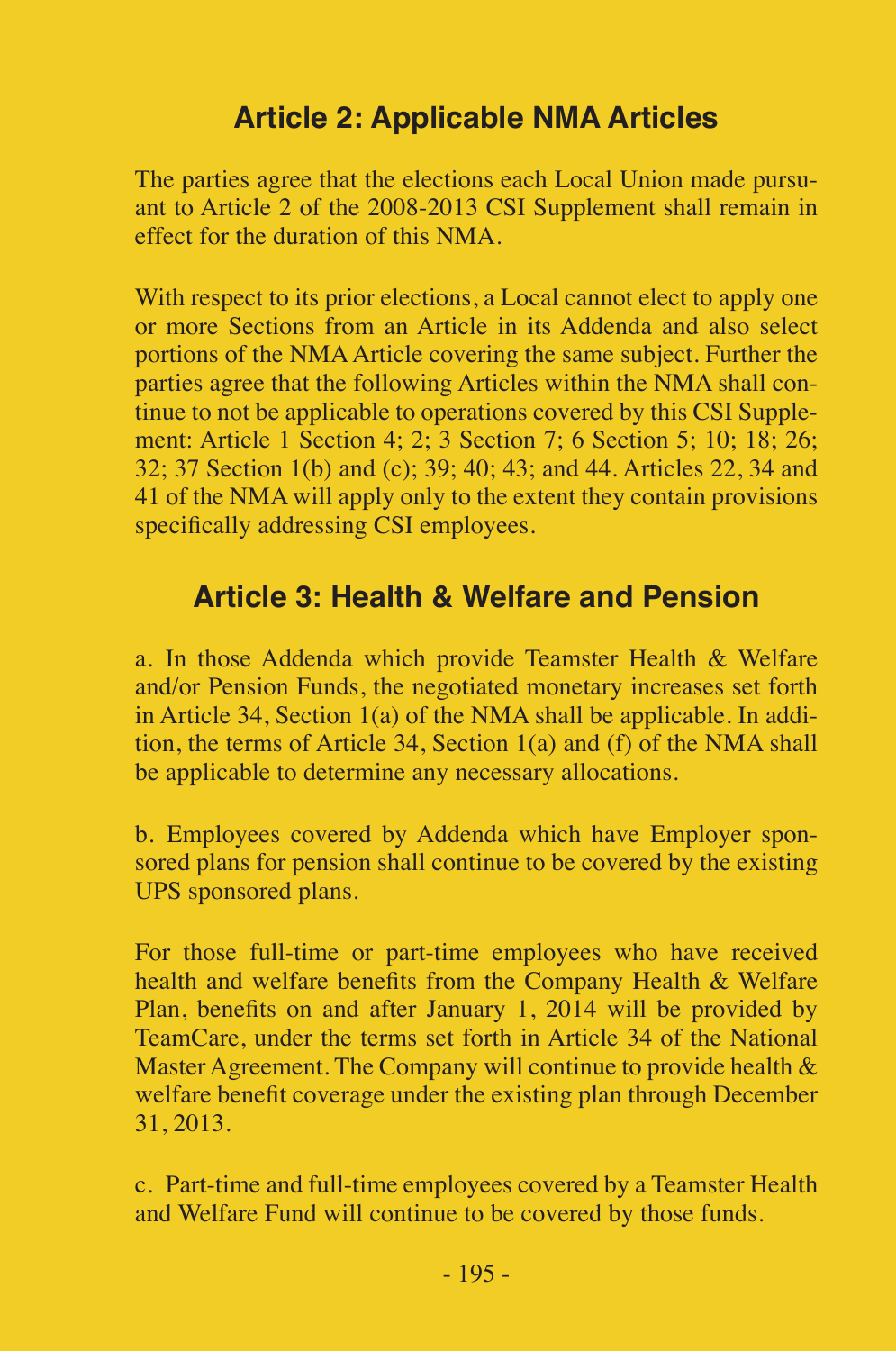d. Any eligible employee covered by this Section who retires effective January 1, 2014 or thereafter shall be provided retiree medical benefits through TeamCare.

e. Current retirees who are receiving benefits through a UPS sponsored plan shall receive coverage on and after January 1, 2014 under the terms of the Memorandum Concerning UPS Sponsored Plans, attached to the National Master Agreement

f. Contributions to pension funds will be made in accordance with Article 34 of the National Master Agreement.

g. Full-Time employees of UPS Cartage Services Inc. (CSI) who were participants in the Central States Southeast and Southwest Areas Pension Fund (CS Plan) as of December 26, 2007, and all future full-time employees who would have been covered by the CS Plan absent this agreement, shall be covered by the UPS/IBT Full-Time Pension Fund as set forth in Article 34, Section 1(l) of the National Master Agreement (effective upon ratification) and the related Plan Documents and Trust Agreement. Any provision in any Addenda to the CSI Supplement specifying participation in the CS Plan shall be null and void.

# **Article 4: Joint National UPS CSI/Teamsters Committee**

The Joint National UPS CSI/Teamsters Committee shall continue to meet as necessary to oversee the integration of the local contracts into the NMA and resolve any unforeseen problems that may arise.

# **Article 5: Rates of Pay**

#### **Section 1**

Full-time CSI employees shall be eligible to receive the GWI as set forth in Article 41 Section 1 of the NMA.

All Addenda shall modify their top wage rates to incorporate the GWI as well as the effective dates of wage increases, in accordance with Article 41 Section 1 of the NMA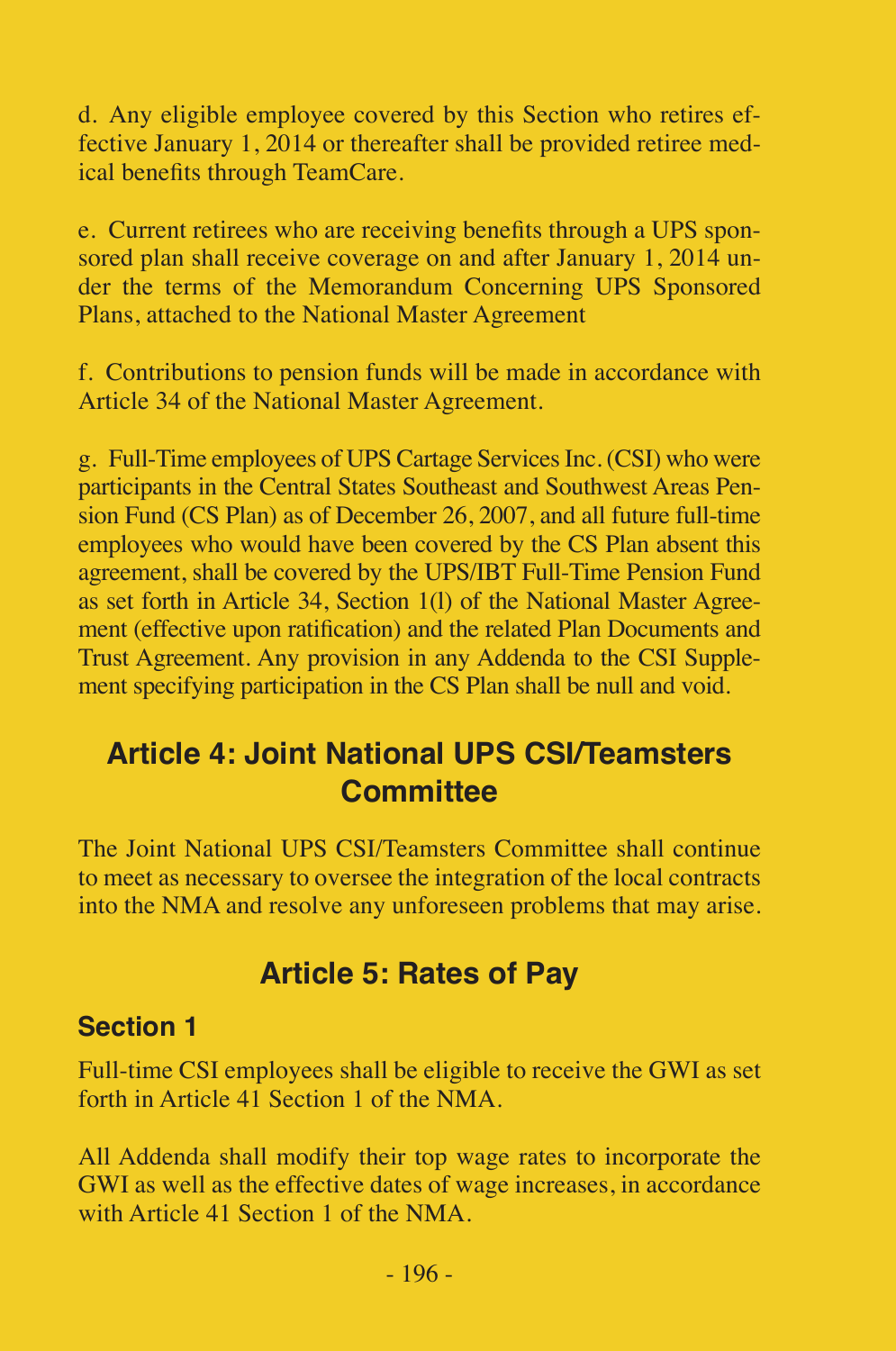# **Section 2**

The progression in NMA Article 41 Section 2(c) shall apply to fulltime employees at UPS CSI, hired after July 31, 2013. The Local Addenda progression shall remain in effect for all employees in that progression as of July 31, 2013.

The top rate referenced in Article 41 Section 2(c) shall be the rate in effect on July 31, 2018 for those employees who have completed the progression, plus all subsequent General Wage Increases, including COLA, if applicable. This shall not affect any Addenda that have a higher "Top Rate".

## **Section 3**

Part-time CSI employees entitled to a General Wage Increase ("GWI") under the terms of their Addenda shall be eligible to receive the GWI as set forth in Article 22 of the NMA on the dates specified.

# **Article 6: Grievance Procedure**

The provisions of this Article shall be substituted for the grievance procedure set forth in any Addenda.

Should any dispute arise between the Employer and the employees, or the Employer and the Union concerning the application or interpretation of any provision of this Agreement, or concerning any term or condition of employment set forth in this Agreement, it shall be handled in the following manner:

**Step 1**—The complaint shall be discussed with the aggrieved employee, the immediate supervisor, and the Shop Steward, within five (5) working days of the known occurrence giving rise to the complaint.

**Step 2—If** the complaint is not resolved in Step one (1), then the employee, Shop Steward or Local Union representative shall submit a grievance in writing to the designated Company representa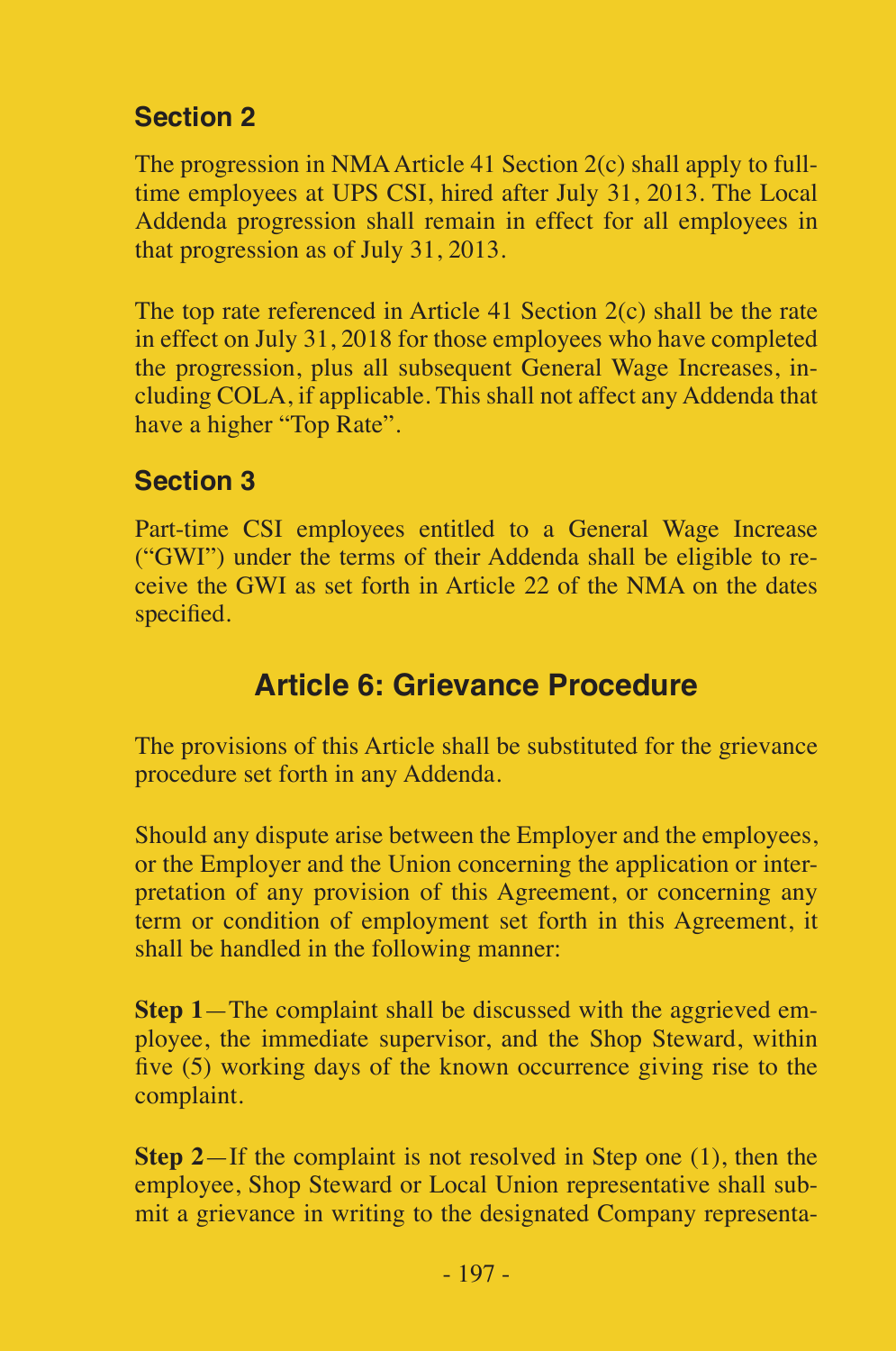tive on the designated grievance form within ten (10) working days after the known occurrence giving rise to the grievance.

**Step 3**—If an agreement cannot be reached in the second step, the matter shall then be referred to the Local Union Business Agent within ten (10) working days after receipt of the response of the Company Representative. The Company Representative shall meet promptly with the Local Union Business Agent, the Shop Steward and the grievant within ten (10) working days in order to reach an adjustment to the grievance. The Company Representative shall respond in writing to this third step meeting within three (3) working days of the meeting.

**Step 4**—Any grievance not resolved in Step three (3) shall proceed to the established local area Cartage Services or regional Cartage Services Grievance Panel. Cases deadlocked will be forwarded as follows: UPS National Master Agreement (NMA) language will be docketed to the next National Grievance Committee; Cartage Services Supplemental language will be docketed to the next Joint National Cartage Services Grievance Committee; Discipline and Addenda/Rider language will be submitted to arbitration.

**Step 5**—If the parties fail to reach a decision or agree upon a settlement of any grievance in Step four (4), the grievance may be submitted to arbitration. If the parties cannot agree upon an impartial arbitrator within ten (10) working days from the date arbitration is invoked, then the parties shall jointly request the AAA or FMCS, in accordance with area practices, to supply both parties with a list of seven (7) impartial arbitrators. Each party shall alternately strike one (1) name from the list and the name of the person last remaining on the list shall be designated as the arbitrator and his appointment shall be binding on both parties. The arbitrator shall deal only with the matter which occasioned his appointment and his decision shall be final and binding upon both parties. In no case, however, may the arbitrator make a decision which will in any way add to, subtract from, or alter the terms of this Agreement. The fee of the arbitrator will be shared equally by the Company and the Union. Notwithstanding the above, any grievance involving language in the NMA will be resolved in accordance with Article 8 of the NMA.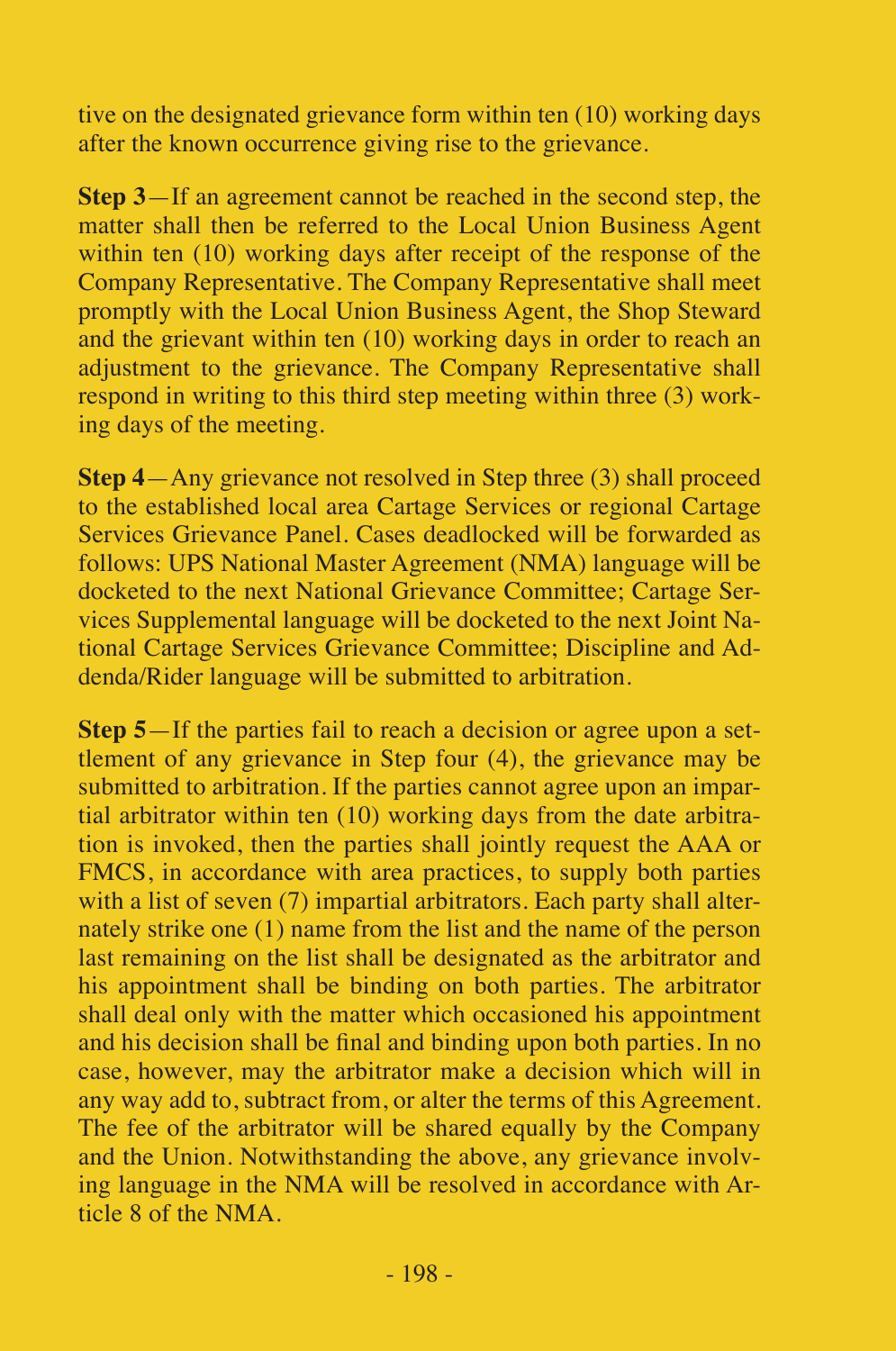# **Article 7: Maintenance of Standards**

The Employer agrees that all the conditions of employment relating to wages, hours of work, overtime differentials and general working conditions shall be maintained at no less than the highest standards in effect at the time of the signing of this Agreement, and the conditions of employment shall be changed whenever specific provisions for change are made elsewhere in the Agreement. It is agreed that the provision of this section shall not apply to inadvertent or bona fide errors made by the Employer or the Union in applying the terms and conditions of this Agreement. Such bona fide errors may be corrected at any time.

Any disagreement between the Local Union and the Employer with respect to this matter shall be subject to the Grievance Procedure. This provision does not give the Employer the right to impose or continue wages, hours, and working conditions less than those contained in this Agreement.

# **Article 8: Safety and Health, Equipment, Accidents and Reports**

### **Preamble**

The Employer and the Union agree that the safety of the employees and the general public is of utmost importance. This Article is being negotiated and included in this Supplement with the intent that it is a substitute for Article 18 of the National Master Agreement and that the latter Article will have no applicability to the employees or vehicles in CSI's operations.

The Employer and the Union have developed the following Sections and Subsections of this Agreement to respond to that mutual concern for safety. The contract language responds to a variety of areas related to safety, health, ergonomics, and climatic conditions as well as federal, state and local laws dedicated to providing a safe and healthy workplace.

To address safety and health issues, the Employer and the Union have developed local area joint labor/management committees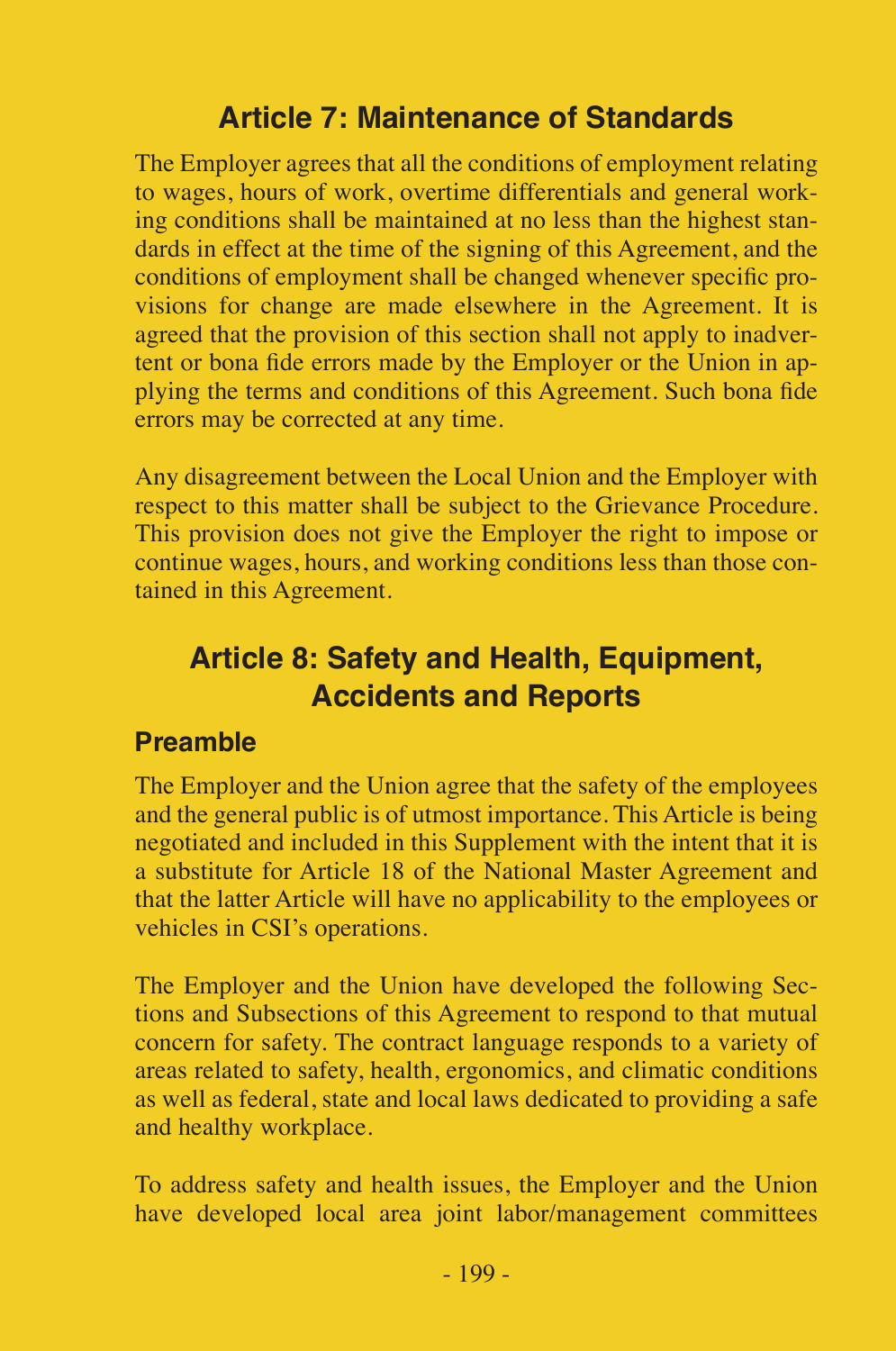comprised of bargaining unit members and management, to address job related safety and health concerns through the Comprehensive Health and Safety Process (CHSP).

Notwithstanding the employee's right to contact federal, state or local agencies, it is the recommendation of the committees that issues and concerns, regarding this Agreement, should first be brought before the National Safety and Health Committee.

### **Section 1 – Employees' Rights – Equipment, Vehicles and Conditions**

The Employer shall not require employees to take out on the streets or highways any vehicle, or use any type of equipment, that is not in a safe operating condition or equipped with the safety appliances prescribed by law. First line trailers will be swept on a daily basis. All CSI tractors and delivery vehicles will be maintained in a clean and sanitary condition including mirrors and windows.

Under no circumstances will an employee be required or assigned to engage in any activity involving dangerous conditions of work or danger to a person or property or in violation of a government regulation relating to safety of person or equipment. The term "dangerous conditions of work" does not relate to the type of cargo which is to be hauled or handled.

It shall not be a violation of this Agreement, or cause for disciplinary action, where employees refuse to operate equipment or a vehicle when such operation constitutes a violation of any state or federal rules, regulations, standards or orders applicable to commercial motor vehicle safety or health, or because of the employee's reasonable apprehension of serious injury to himself/herself or the public due to the unsafe conditions as set out in any state or federal rules, regulations, standards or orders applicable to commercial motor vehicle safety or health to include Part 392.14 of the Federal Motor Carrier Regulations.

### **Section 2 – Out of Service Equipment and Vehicle Reports**

All equipment which is refused, or has been written up for repair, because not mechanically sound or properly equipped, shall be appro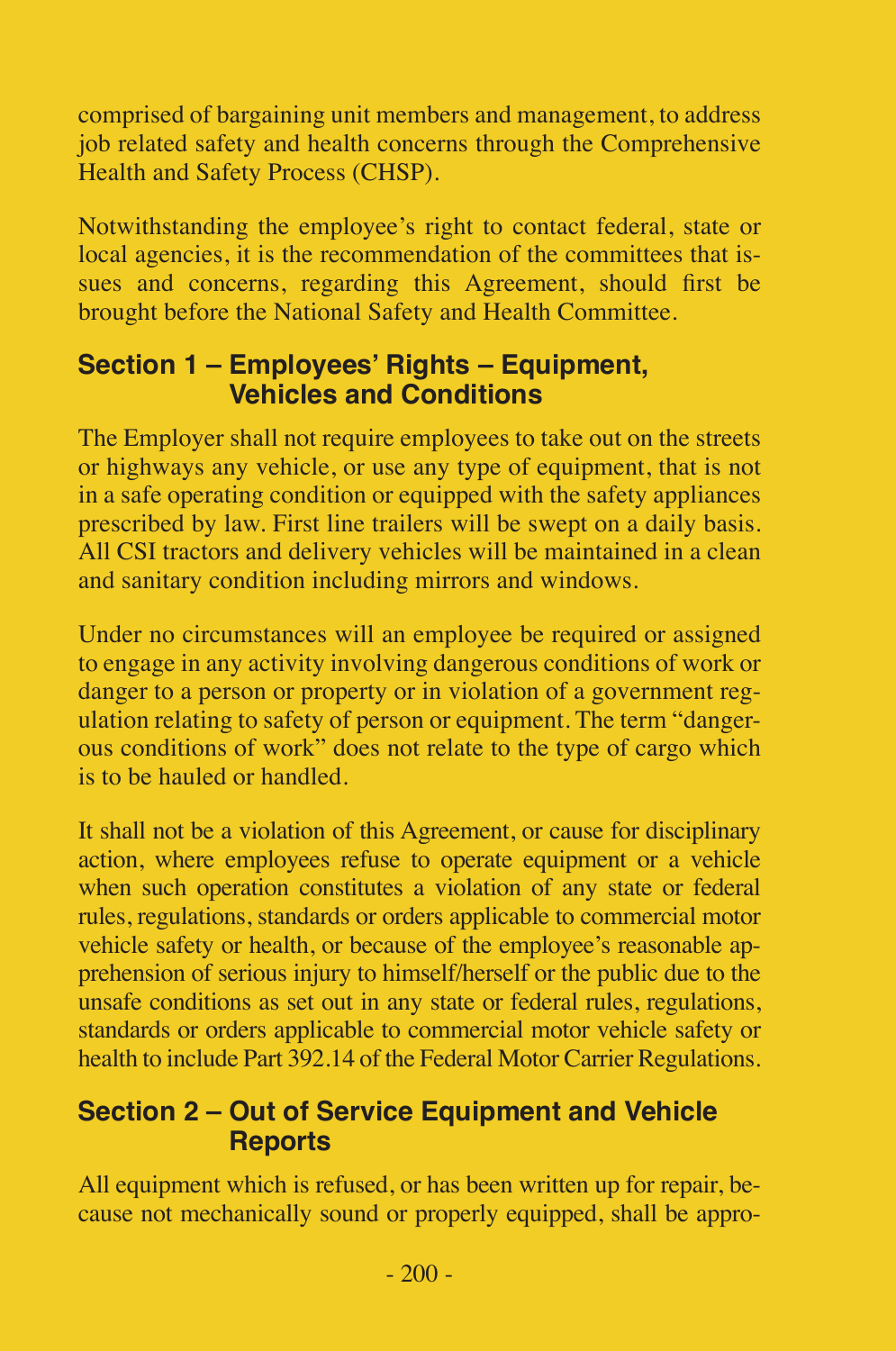priately tagged, and placed out of service, so that it cannot be used by other drivers, or employees until the Automotive/Maintenance Department has adjusted the complaint. Employees shall immediately, or at the end of their shifts, report all known defects of equipment on a suitable form furnished by the Employer. The Employer shall not ask or require any employee to utilize equipment that has been reported by any other employee as being in an unsafe condition. Such equipment will be red tagged, as necessary, by automotive/maintenance personnel. The tag must not be removed until the Automotive/Maintenance Department has determined that the vehicle/equipment is in a safe operating condition or, where no Automotive/Maintenance Department exists, qualified management will make the deciding determination. Management not qualified to make such a determination, will consult with qualified automotive/maintenance personnel before removing a red tag. The person making the decision will sign off the car condition report or other form required by law. Any automotive/ maintenance person consulted will be noted on this report.

When the occasion arises where an employee gives a written report on forms in use by the Employer of a vehicle/equipment being in unsafe working or operating condition and receives no consideration from the Employer, the employee shall take the matter up with an officer of the Union, who will take the matter up with the Employer. But in no event shall an employee be required to operate a vehicle/equipment that is unsafe or in violation of any federal, state or local, rules, regulations, standards or orders applicable to equipment or commercial motor vehicles.

Copies of the car-condition reports or Driver Vehicle Inspection Reports (DVIR) will be available in centers for review by drivers. Upon notification, drivers may make copies of said reports in facilities that have copy equipment. In facilities with no copy equipment, the employee will be provided a copy as soon as practical, when requested. In no case will the copy of the DVIR remain valid after the DOT retention requirement (ninety (90) days) or the original DVIR expires. The current DVIR will be maintained in each vehicle between completion of Preventative Maintenance Inspections (PMI). Other copies will be made available for review by drivers as required by the Federal Motor Carrier Safety Act (FMCS), 48 CFR 396, as applicable to the Employer.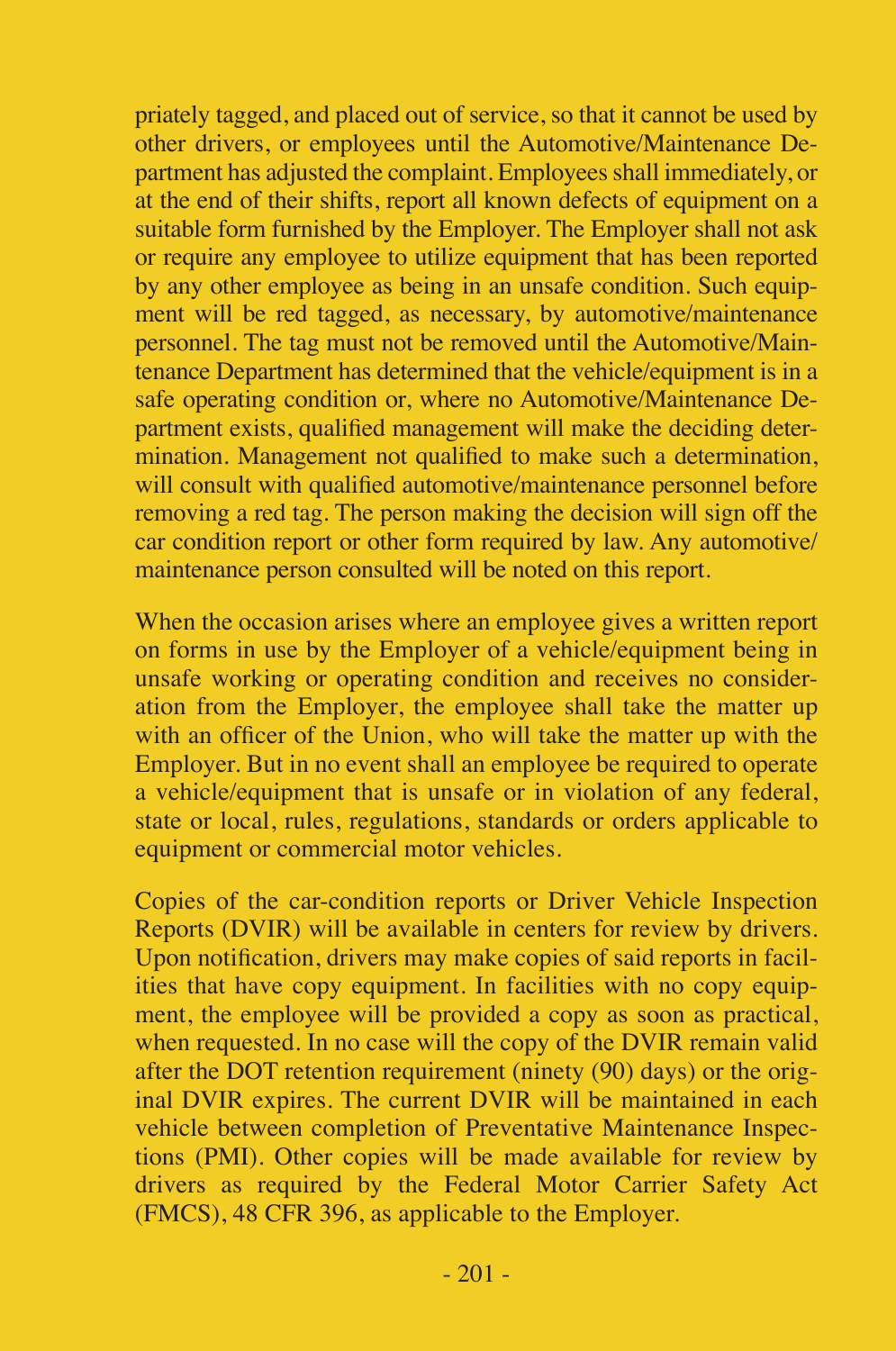## **Section 3 – Accidents and Reports**

Any employee involved in any accident shall immediately notify the Employer. When required by the Employer, the employee, before the end of the employee's shift, shall complete a report of the accident including all available names and addresses of witnesses to the accident. The reference number will be given to the employee, and when requested, a copy of the accident report will be furnished to the employee within two (2) working days of such request. A copy of the accident report will also be furnished to the Local Union if requested by a Local Union official. In cases of equipment accidents where a Driver's Report of Accident form is completed, the employee will be given a copy of the form the same day, when requested. In facilities with no copy equipment the employee will be provided a copy as soon as practicable.

In the event of a vehicle accident, the Employer shall have twenty (20) days to complete its investigation, if warranted, and ten (10) days to take disciplinary action, if any, unless otherwise mutually agreed. Except for serious accidents, where the driver may be presumed to be at fault, a driver will not be removed from the payroll during an investigation of the accident.

A serious accident is defined as one in which:

1. There is a fatality, or;

2. A citation is issued and there is bodily injury to a person who, as a result of the injury, receives immediate medical treatment away from the scene of the accident, or:

3. A citation is issued and one or more motor vehicles incur disabling damage as a result of the accident requiring a vehicle to be transported away from the scene by a tow truck or other vehicle, or;

4. Any vehicular contact with an aircraft which results in damage that grounds such aircraft, or;

5. There is an accident involving a motor vehicle on Company property, outside of any building, that results in a fatality or bodily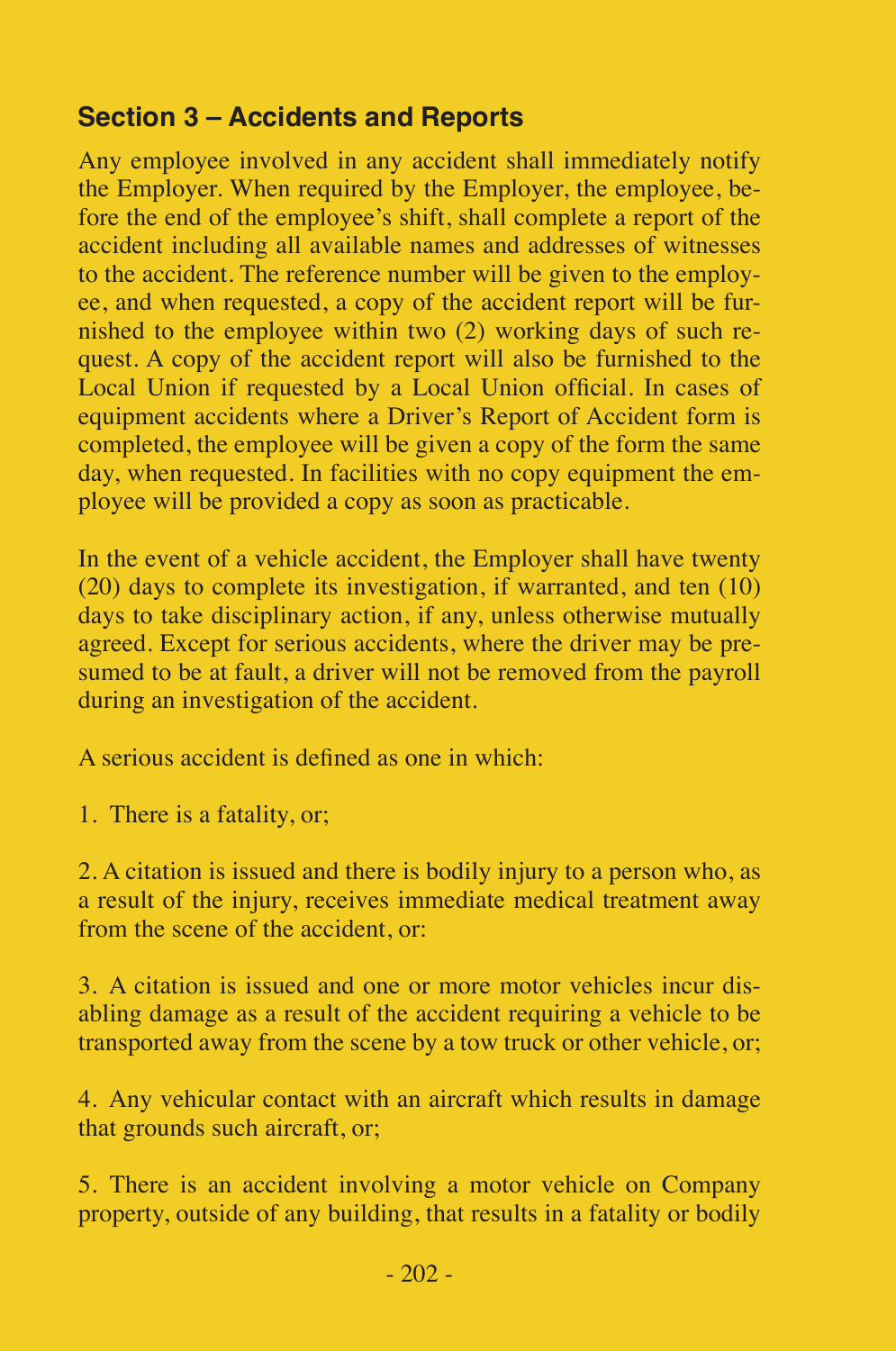injury to a person, who as a result of the injury receives medical treatment away from the scene of the accident.

The driver will be entitled to non-driving work where available during this period at his/her normal rate of pay.

The Employer and the Union mutually agree that the employee's rights to Union representation will be protected pursuant to Article 4 of the National Master UPS Agreement.

## **Section 4 – Seats**

The Employer will provide air-ride seats in all new CSI tractors and straight trucks. In addition, where such seats exist, they shall be maintained in a proper and reasonable condition.

### **Section 5 – Sun Visors**

Employer agrees to maintain sun visors in proper and reasonable condition on all CSI equipment.

## **Section 6 – Tires**

Only first-line tires will be used on the steering axle of CSI tractor trailer and straight truck equipment. In case of breakdown, a temporary replacement, other than a first line tire may be used to return to the home terminal. The Employer agrees to not mix radial and bias ply tires on the same unit.

## **Section 7 – Shocks**

Where the manufacturer recommends and provides shock absorbers as standard equipment, properly maintained shocks on such equipment shall be considered as a necessary and integral part of that assembly.

#### **Section 8 – Mirrors**

All vehicles purchased after the ratification of this Agreement shall be equipped with regular mirrors and a convex mirror.

New tractor trailer and straight truck equipment shall be equipped with heated mirrors. Any tractor trailer and straight truck equip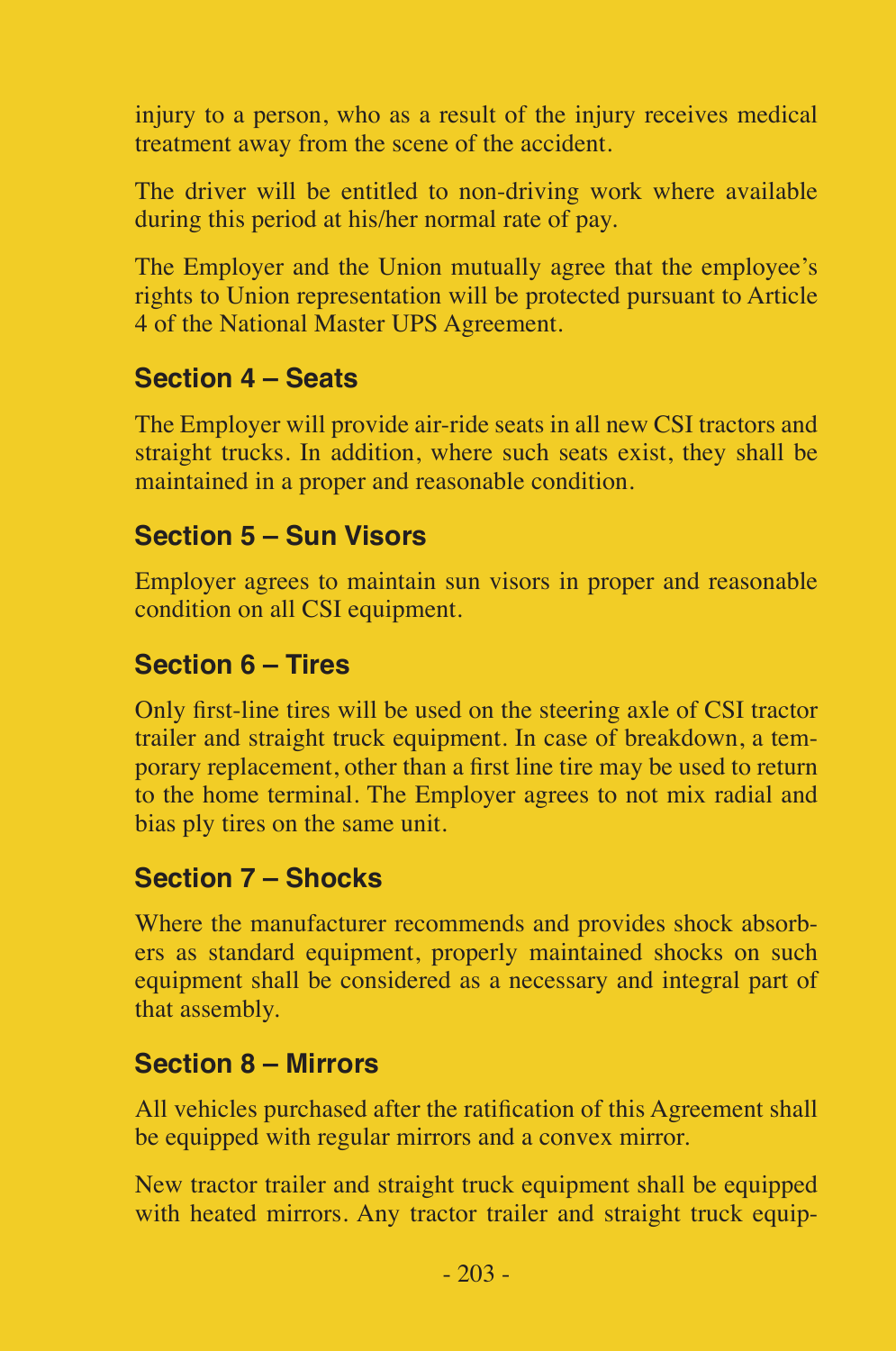ment with a model year 1994 or later shall be equipped with heated mirrors when the mirrors require replacement.

# **Section 9 – Exhaust Systems**

All new diesel tractors added to the CSI fleet after ratification of this Agreement shall be equipped with vertical exhaust stack.

## **Section 10 – Heaters and Defrosters**

The Employer shall install and maintain heaters and defrosters on all trucks and all safety equipment required by law. Complaints regarding heaters or defrosters not being in proper working order shall be addressed pursuant to the red-tagging procedures under Section 2 of this Article.

## **Section 11 – Noise Abatement**

All new CSI delivery fleet, will be ordered to comply with Federal Motor Carrier Safety Regulations (FMCSR), regarding in cab noise levels.

## **Section 12 – Vehicle Integrity**

The Employer agrees to maintain all door and engine compartment seals in order to eliminate, as much as possible, fumes, dust and moisture in the delivery vehicle.

# **Section 13 – Qualification on Equipment**

If the Employer or a government agency requests a regular employee to qualify on equipment requiring a classified or special license, or in the event an employee is required to qualify (recognizing seniority) on such equipment in order to obtain a better job opportunity with his/her Employer, the Employer shall allow such regular employee the use of the equipment so required in order to take the examination.

## **Section 14 – Safety and Health Committees**

There shall be Safety and Health Committees to cover all full-time and part-time employees. There shall be one (1) committee per operating facility unless the number of employees and/or job classifi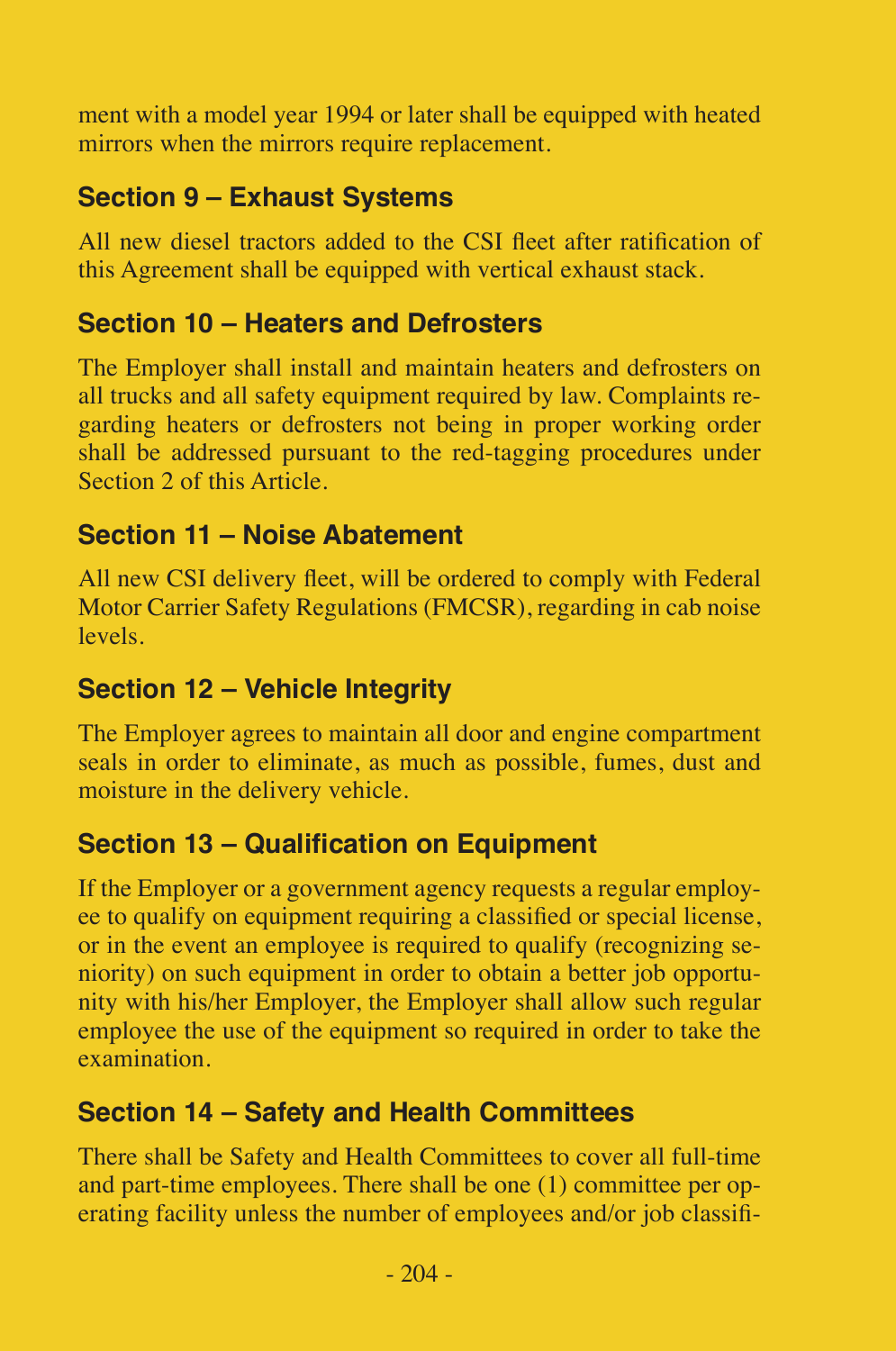cations within a facility dictates the establishment of more than one (1) committee. The respective committees will be comprised of a mutually agreed to number of bargaining unit representatives and up to an equal number of management representatives.

Bargaining unit members who seek to serve on the Safety and Health Committee may volunteer to do so, with approval of the Local Union. The Union co-chair of the committee(s) shall be selected by the bargaining unit members of the committee.

Each committee shall meet at least once a month at a mutually agreeable time and place. The Employer shall provide committee members with adequate time to perform committee functions, as described in paragraphs 1 through 7 below.

Each committee shall perform functions including, but not limited to:

1. Creating sub-committees, on an as needed basis, to investigate specific issues of safety and health concern. These committees shall report to the full committee.

2. Developing and maintaining minutes for all meetings, with copies to all committee members and posted on designated safety bulletin boards.

3. Conducting periodic inspections of the facility to ensure that there is a safe, healthful and sanitary working environment in each center.

4. Accompanying governmental, union, and/or Company health and safety professionals on facility inspection tours. The Employer may limit the number of bargaining unit members of the committee accompanying such an inspection tour.

5. Receiving information pertaining to lost workday injury/ accident causes and review results of the investigation of such injuries/ accidents.

6. Receiving copies of the center's OSHA Illness and Injury logs and the facility's man-hours.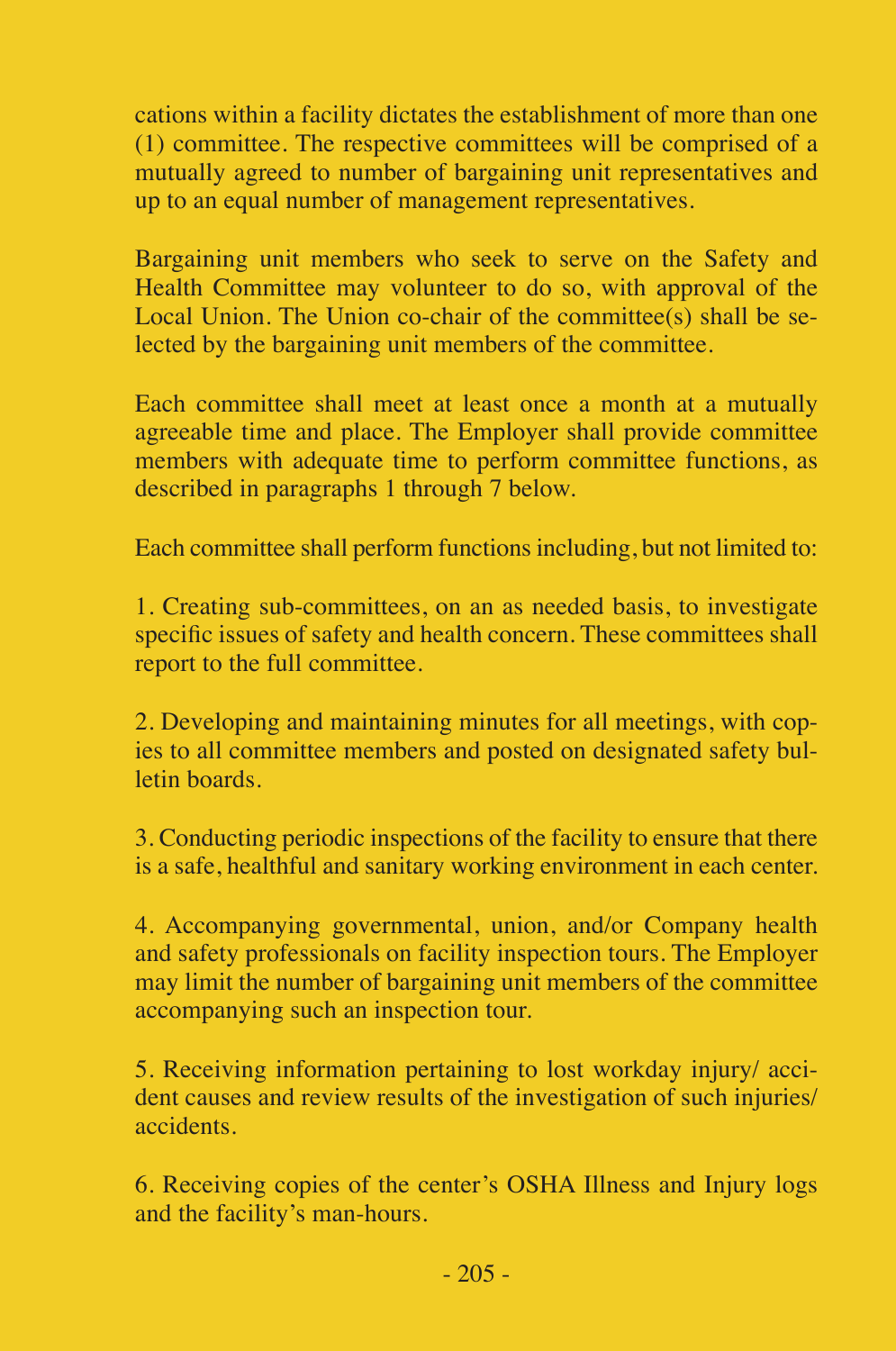7. Receiving the Company sponsored training to enable committee members to effectively perform their respective functions as safety and health committee members.

Any information provided to a CHSP committee will not be shared outside the committee without Employer's consent.

If the committee is unable to resolve a safety and health concern and all steps of the Comprehensive Health and Safety Process (CHSP) have been exhausted, the issue will be subject to the grievance procedure.

## **Section 15 – Hazardous Materials Handling Program**

The Employer will maintain its Hazardous Material Handling Program.

## **Section 16 – Union Liability**

Nothing in the Agreement or its Supplements relating to health, safety or training rules or regulations shall create or be construed to create any liability or responsibility on behalf of the Union for any injury or accident to any employee or any other person; nor does the Union assume any such liability or responsibility.

The Employer will not commence legal action against the Union, on a subrogation theory, contribution theory or otherwise, as a result of the Union's negotiation of safety standards contained in this Agreement or failure to properly investigate or follow up Employer compliance with those safety standards.

## **Section 17 – Compensation Claims**

Notwithstanding Article 2 of the Supplement, the parties agree that Article 14.2 of the National Master Agreement shall supersede any provision on compensation claims in any Addendum. The Company may continue to maintain a modified work program at all Locals on a non-discriminatory basis. This program is designed to provide temporary work opportunities to those employees who are unable to perform their normal work assignments due to an on-the-job injury. Notwithstanding any provision in any Addenda, the Company shall pay employees on TAW 100% of their regular rate of pay. To be assigned, temporary work must be available and within the employee's medical restrictions.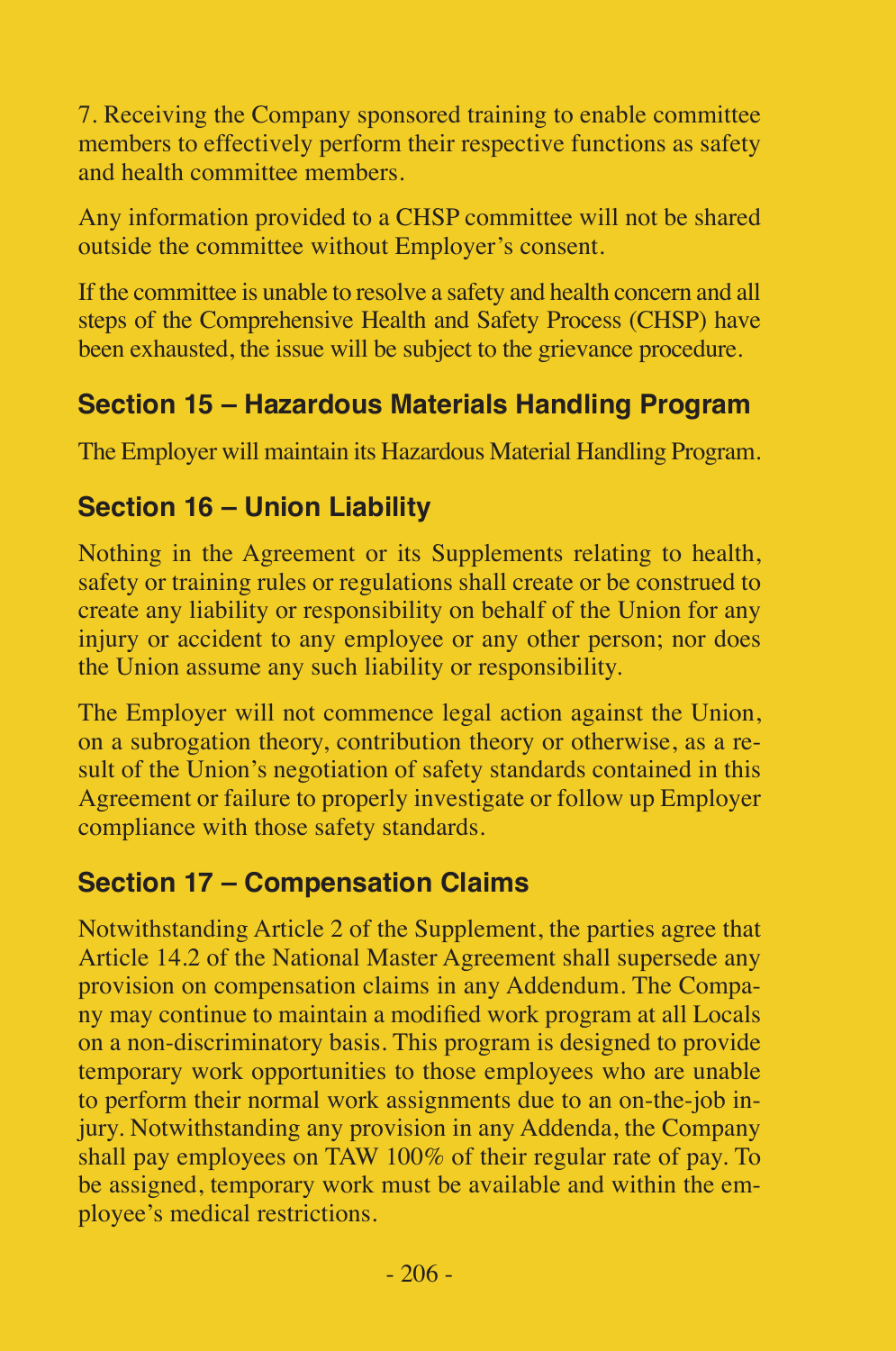## **Article 9: Supervisors Working**

This Article is being negotiated and included in this Supplement with the intent that it is a substitute for Article 3 Section 7 of the National Master Agreement and that the latter Article will have no applicability to the employees in CSI's operations. Furthermore, it is understood that existing supervisors working language in any Addenda or Rider shall be applicable and any lesser conditions contained in any Rider or Addendum shall be superseded by the conditions contained in this Article.

The Employer agrees that the function of supervisors is the supervision of employees and not the performance of work of the employees they supervise. Accordingly, the Employer agrees that supervisors or other employees of the Employer who are not members of the bargaining unit shall not perform any bargaining unit work, except while training, in instances of Acts of God, or to meet immediate customer requirements in a timely manner when employees in the unit are not available. In performing such work, supervisory personnel will not cause bargaining unit employees to be laid off. In addition, the Employer shall make every reasonable effort to maintain a sufficient workforce to staff its operations with bargaining unit employees and to have the work performed by bargaining unit employees in accordance with current accepted local practices.

If it is determined at any step of the grievance and/or arbitration procedure that this Section, or a "supervisor working" provision in an Addendum or Rider has been violated, the aggrieved employee will be paid for the actual hours worked by the supervisor, at the appropriate rate of pay. If no aggrieved employee can be identified, the payment will be made to the grievant.

## **Article 10: Subcontracting**

#### **Section 1**

The Employer may contract first flight; other unscheduled or emergency pick-up or deliveries and excess volume that cannot be handled by the normal pick-up and delivery pattern or equipment.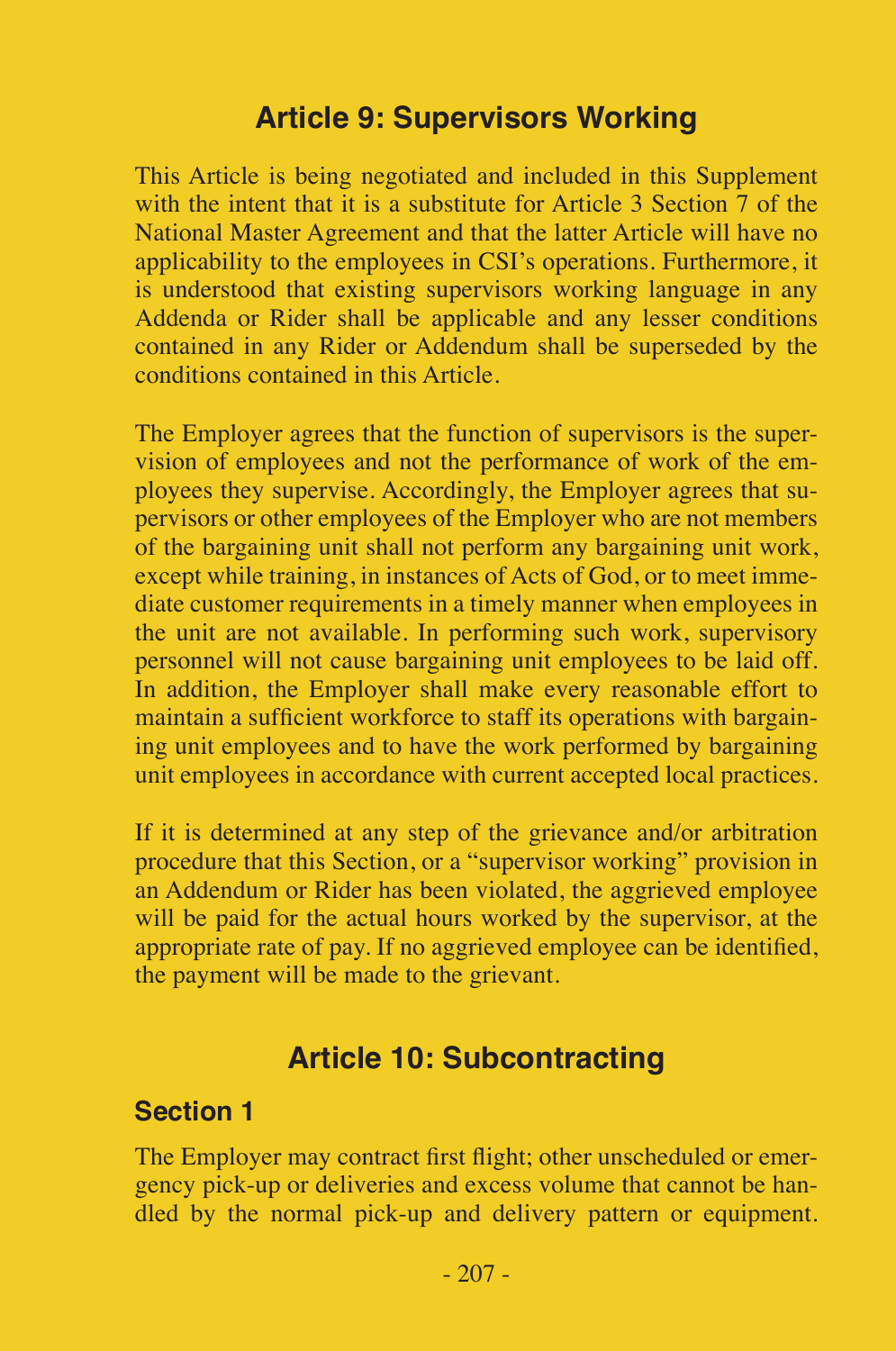However, the Employer will make every reasonable effort to utilize bargaining unit employees before contracting out such work.

# **Section 2**

Notwithstanding any language to the contrary in any Rider or Addenda, the following provisions shall apply:

a) The Employer may utilize subcontractors at its discretion for outlying geographic areas when shipments and revenues are not sufficient to justify the cost of operating the Employer's vehicles. Upon ratification of this agreement and, at least once every six (6) months thereafter the Employer shall meet with the Union to review cost and volume data related to existing subcontracts. The work will be assigned to the bargaining unit if it can be performed at equal or lesser cost by the bargaining unit. The Employer shall have the right to remove any work assigned to the bargaining unit as a result of the subcontracting review meeting. Nothing within this section shall allow the Employer to remove work assigned to the bargaining unit prior to the next scheduled review meeting. Furthermore nothing within this Section shall allow the Employer to remove work being performed by the bargaining unit as of December 19, 2007.

b) The Employer shall notify the Union of any subcontracting.

# **Article 11: Short Haul**

## **Section 1**

Notwithstanding any language to the contrary in any Rider or Addenda, the following provision shall apply:

Bargaining unit members shall have the right to perform short haul work (i.e. runs to and from CSI facilities and/or hubs) which can be completed within a shift if it can be performed at an equal or lesser cost than the available vendors. The Employer shall have the right to remove any work assigned pursuant to this paragraph from the bargaining unit if it becomes more expensive to use bargaining unit members than available vendors. However, the work will not be removed within one year from the implementation of the run and unless costs exceed the vendor by more than five percent (5%).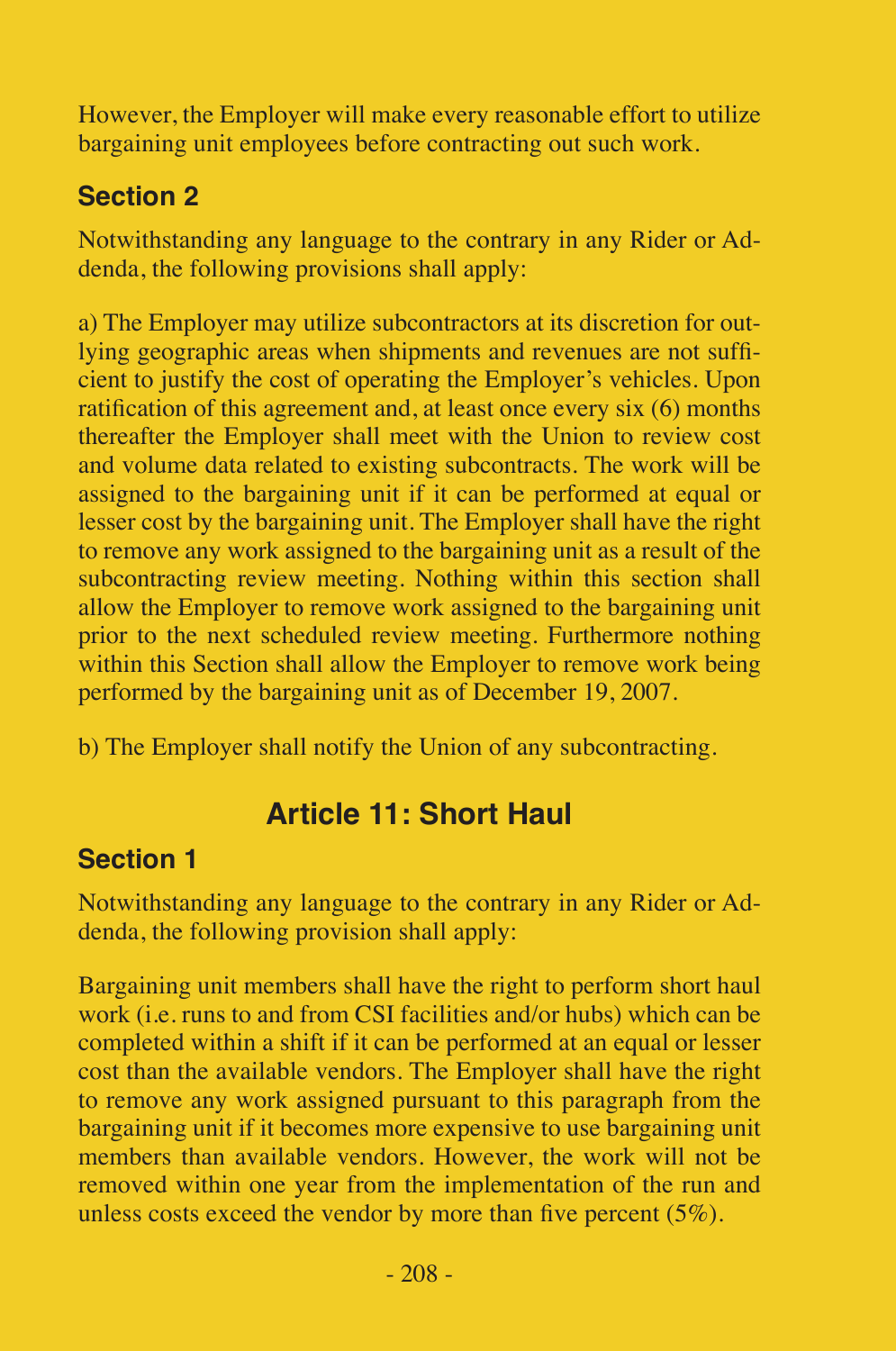The Employer shall continue to meet with the Union every six (6) months, to review the economic competitiveness of short haul work assigned to the bargaining unit pursuant to this paragraph. Nothing within this Section shall allow the Employer to remove short haul work from the bargaining unit prior to one (1) year from the implementation of the run. Furthermore, nothing within this Section shall allow the Employer to remove short haul work being performed as of December 19, 2007. In addition, short haul work shall not be performed by part-time employees, unless already permitted under the terms of the existing Addenda.

### **Section 2**

The following runs will not be subject to the six (6) month review by the Economic Review Board (ERB) for the length of the 2018- 2023 Agreement:

| <b>ORIGIN</b>  | <b>LINEHAUL</b>       |
|----------------|-----------------------|
| <b>Newark</b>  | HWR-HPH-PHL-HWR (PM)  |
| <b>Newark</b>  | EWR-PHL-EWR (AM)      |
| <b>Newark</b>  | HWR-BDL (Sunday)      |
| New York       | <b>JFK-HWR-JFK</b>    |
| <b>Newark</b>  | HWR-MDT (Sunday)      |
| <b>Dallas</b>  | HTX-OKC-HTX (Sunday)  |
| <b>Bradley</b> | <b>BDL-HWR-BDL</b>    |
| Poughkeepsie   | <b>POU-HWR-POU</b>    |
| Poughkeepsie   | POU-HWR-POU (Sunday)  |
| Greensboro     | GSO-HCL-GSO           |
| Greensboro     | <b>GSO AM/Shuttle</b> |
| Greensboro     | <b>GSO PM/Shuttle</b> |
| Greenville     | GSP-HCL-GSP           |
| Orlando        | <b>HMC-MP-HMC</b>     |
| Charlotte      | <b>HMC-JAX-HMC</b>    |
| Charlotte      | HCL-GSO-HCL (Sunday)  |
| Charlotte      | HCL-GSP-HCL (Sunday)  |
| Charlotte      | HCL-CAE-CHS-HCL (AM)  |
| Charlotte      | HCL-HCA-GSP-HCL       |
| Charlotte      | HCL-RDU-HCL (Sunday)  |
| Milwaukee      | <b>MKE-HCI-MKE</b>    |
|                |                       |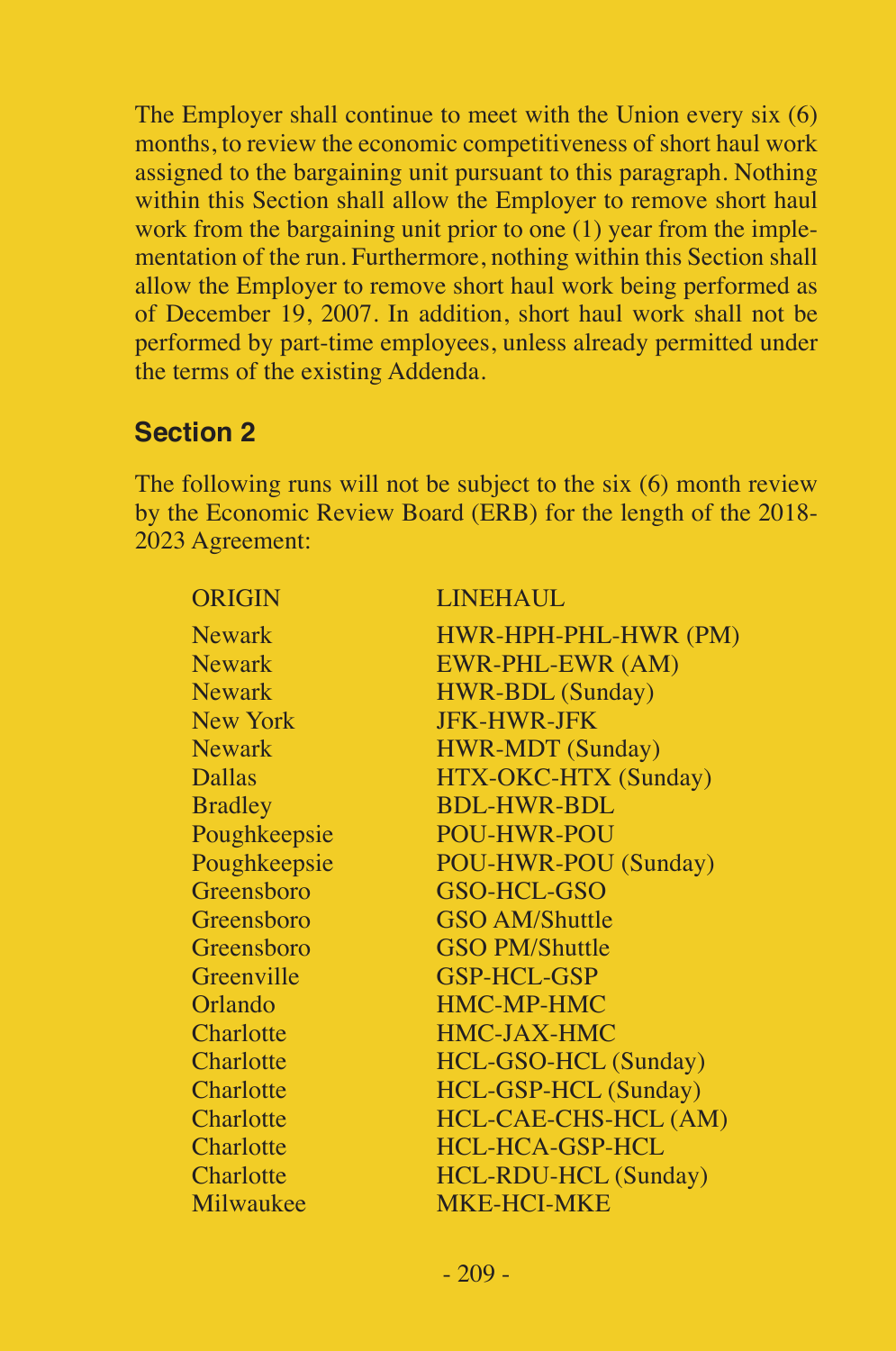| Milwaukee  | MKE-HRF-MKE                     |
|------------|---------------------------------|
| Peoria     | PIA-HCI-PIA (Sunday)            |
| Peoria     | PIA-HCI-PIA                     |
| Detroit    | DTW-MP-ORD                      |
| Chicago    | <b>ORD-MP-DTW</b>               |
| Chicago    | <b>ORD-MP-SDF</b>               |
| Louisville | <b>SDF-MP-ORD</b>               |
| Harrisburg | <b>MDT-Williamsport P&amp;D</b> |

## **Article 12: Loss or Damage**

Employees shall not be disciplined for loss or damage, unless the Company so demonstrates by a preponderance of the evidence that the employee was negligent, reckless, or committed intentional acts resulting in loss, damage, or theft of freight or property.

## **Article 13: Employee Training**

The Employer will provide employees who wish to become trained drivers reasonable access to equipment so as to become familiar with the equipment, while being trained by experienced Union members. Employees shall have reasonable opportunity to utilize such equipment in the areas designated by the Employer to practice operation of the vehicles. In addition, the Employer shall provide the equipment and permit a bargaining unit employee to transport the employee to the site where the employee will take the driving portion of the license test. All training, practice and testing will be conducted on the employees' own time, unless otherwise provided in the applicable Rider, Addendum, or established local practice.

# **Article 14: Uniforms**

#### **Section 1**

a) The Employer agrees that when employees are required to wear any kind of uniform as a condition of employment, they shall furnish, repair and replace the uniforms free of charge. The Employer will furnish a minimum of six (6) uniforms (shirts, pants, shorts). In addition, the Employer will furnish a hat, jacket or coat and a belt.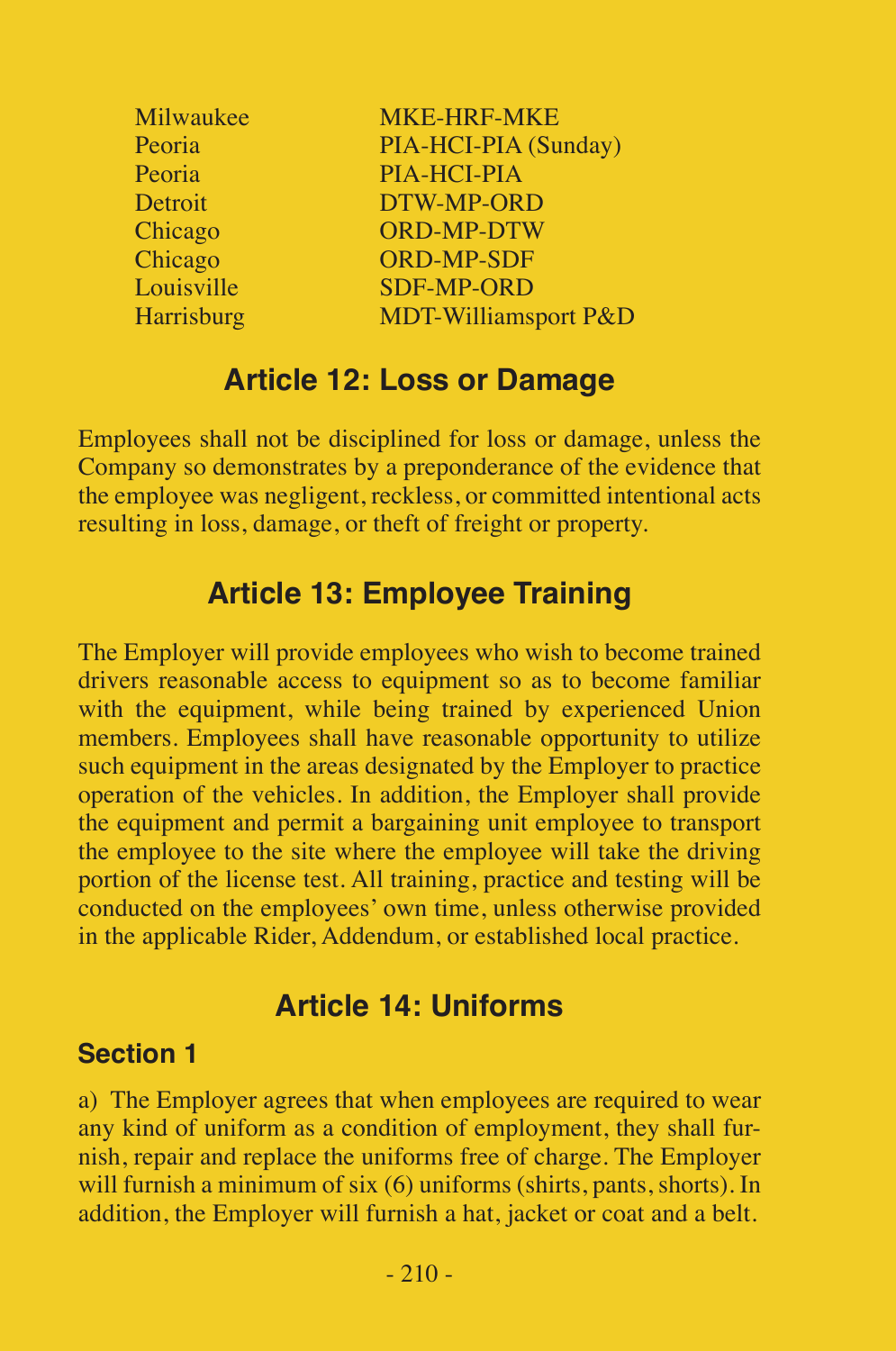b) Employer-issued uniforms must be worn while engaged in the work of the Employer and may be worn in travel to and from work, and between split shifts, but not otherwise. Employer-issued uniforms shall not be worn for any purpose other than in the performance of the employee's normal job functions. The responsibility for cleaning of the Employer-issued uniforms will be determined by current area practice.

The Employer has the right to establish and maintain reasonable appearance standards for all employees. The appearance standards will be posted in each center.

## **Section 2**

Each employee is required to be in full dress uniform prior to and through the duration of his/her route. Only Employer provided clothing, on route, will be acceptable. Employees performing sort functions or any other required dock work will be allowed to wear tee-shirts.

## **Section 3**

Any Employee wearing a beard as of the effective date of this Agreement is required to keep it neatly trimmed in accordance with Employer's appearance Guidelines. All employees not wearing beards as of the effective date of this Agreement are required to be clean shaven. Any employee that has a beard as of the effective date of this agreement and shaves it off will be expected to remain clean shaven. Employees may wear neatly trimmed mustaches.

# **Article 15: Company Rules**

The Company may establish and post such rules as deemed necessary and reasonable, provided such rules are not in conflict with the terms and provisions of this Agreement. All new rules posted shall be provided to the job stewards and be sent to the Union by certified mail five (5) days prior to posting. All such rules shall be posted for a period of ten  $(10)$  working days. If no protest in the form of a written grievance is filed during the ten  $(10)$  working days period, the rules thereafter shall not be subject to a grievance. The provi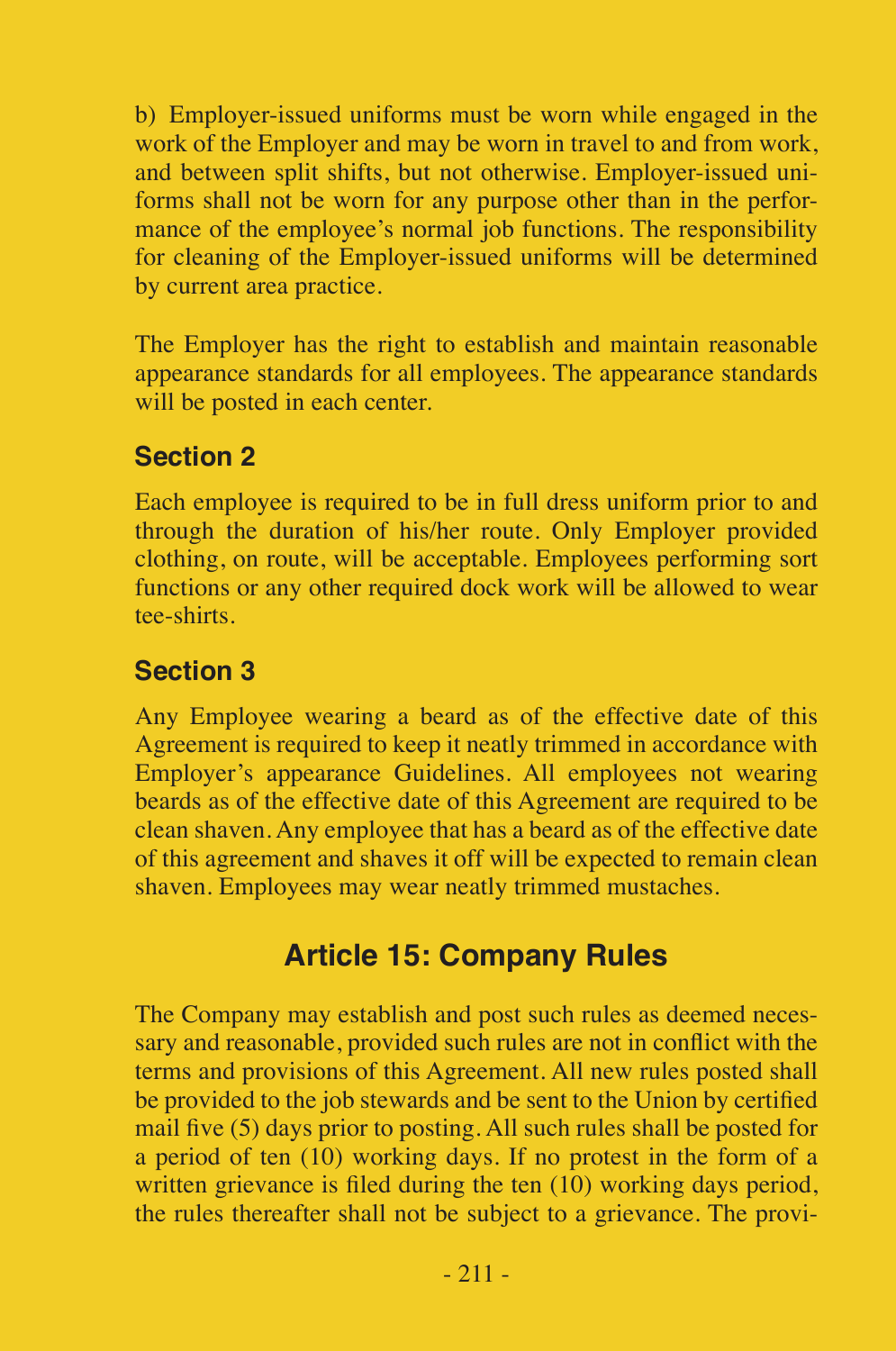sions of this Article shall be substituted for any provision in any Addenda covering the same subject.

# **Article 16: Military Leave**

Notwithstanding Article 2 of this Supplement, the parties agree that the vacation language of Article 5 of the National Master Agreement shall apply to any employees covered by this Supplement and supersede any provision on military leave vacation accrual in any Addendum.

# **Article 17: 4x10 Workweek**

For Driver/Dockworker positions where existing language allowing four (4) day / ten  $(10)$  hour shifts is not already in place, the Company may establish a workweek that consists of four (4) day / ten (10) hour shifts, Monday through Friday. The four (4) day / ten (10) hour workweek shall be limited to ten percent (10%) of the total number of full-time positions.

For any other classification, the Company and the Local Union must mutually agree to establish four  $(4)$  day / ten (10) hour shifts.

# **Article 18: Part-Time Dockworkers**

1) All newly hired CSI part-time non-CDL dockworkers wages and benefits will be in accordance with NMA Articles 22 and 34, and Article 3 of the National CSI Supplement.

2) This article shall only apply to Addenda that do not have language on part-time non-CDL dockworkers. All other Addenda language on the classification shall remain in effect unless specifically addressed in the Article.

3) The employees may not drive a vehicle to make deliveries, pickups, drop-offs, recovery of freight, perform sweeps at the airport or perform anything but freight related duties on the dock at the facility.

4) All paid time off shall be governed by the local CSI Addenda.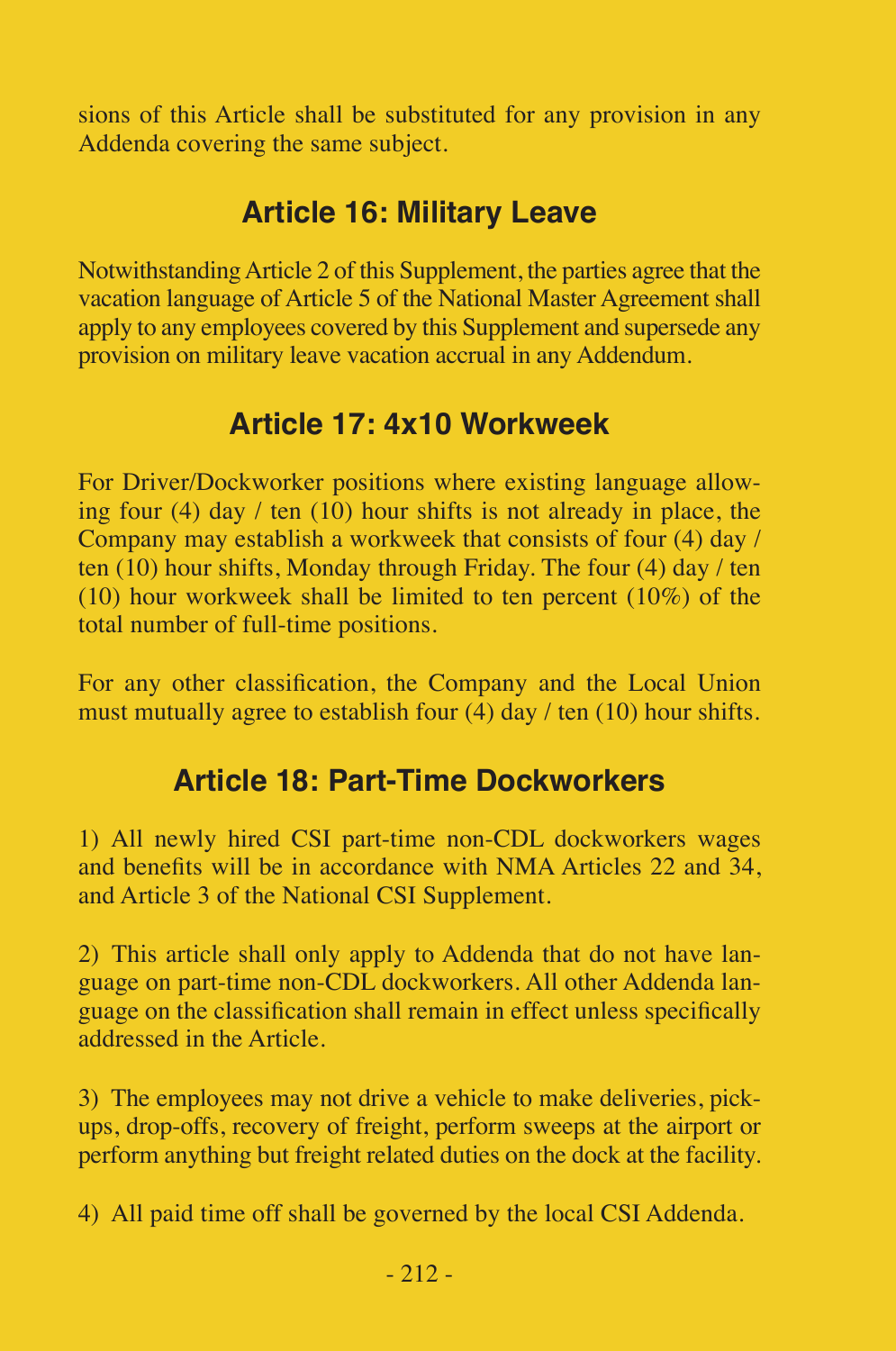5) All part-time non-CDL dockworkers governed by this Article shall be provided a minimum daily four  $(4)$  hour guarantee. In the event that there are existing part-time dockworkers with less than a four (4) hour daily guarantee, they shall receive a four (4) hour daily guarantee as of August 1, 2018.

6) The new non-CDL part-time dockworker will work a five consecutive day work-week in accordance with the local Addenda. If a local Addenda has dockworkers working on an on-call basis, those on-call employees shall be called to work prior to working a new non-CDL part-time dockworker.

7) In the event of lay-off, all part-time non-CDL dockworkers hired under this Agreement shall be laid off before any full-time or part-time driver/dockworker or dockworker employed as of the date of ratification can be laid off, displaced or, in the case of fulltime employees, reduced to part-time status.

8) All employees hired under the non-CDL part-time dockworker classification will be maintained on a separate seniority list; however, all dockworker overtime shall be offered off of one combined list of all employees who are available. This also applies to any extra days or bid 6th or 7th days of dock work. The separate dockworker seniority list will be used to determine the dockworker's vacation schedule and optional holidays.

9) The number of non-CDL dockworkers shall be limited to ten percent (10%) of the total workforce in the facility, maximum 5.

10) The implementation of this classification shall not cause a current full-time or part-time driver/dockworker's start time to change more than one (1) hour.

11) Any conditions and benefits not addressed in this Article shall be governed by the current local CSI Addenda.

12) The number of jobs existing as of ratification shall be guaranteed in locations that utilize the new part-time non-CDL dockworkers. If an existing job is vacated it will be filled under the conditions in existence as of ratification.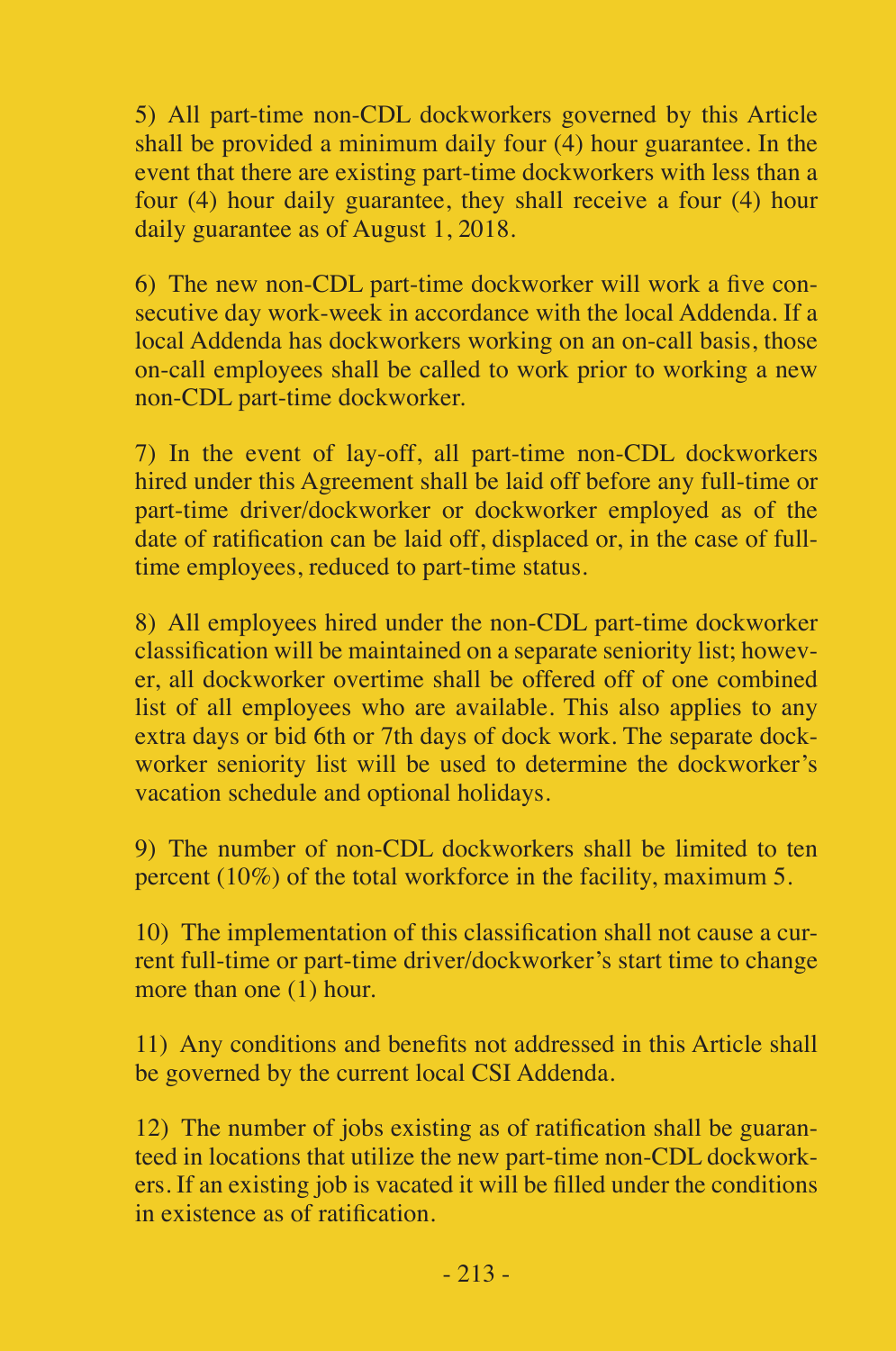13) If a new part-time non-CDL dockworkers' wages under NMUPSA Article 22.8 exceed any existing CSI wage rate, that wage rate will be raised in accordance with  $22.8$ .

### **Article 19: Duration**

This Supplemental Agreement and all attached Addenda shall be in effect in accordance with Article 45 of the NMA.

## **Letter of Agreement**

Notwithstanding Article 2 of the UPS CSI Supplement, UPS CSI and the Teamsters UPS National Negotiating Committee agree that Teamsters Local 901 may select National Master Agreement (NMA) Articles to supersede provisions in its Addendum. Teamsters Local 901 is being given this opportunity because it did not participate in this process in the last contract. Effective August 1, 2013 Teamsters Local 901 selects the following NMA Articles to apply in its Addendum:

(a) Article 3, Sections 1 through 5; (b) Article 16, Section 1; (c) Article 7; (d) Article 8; and (e) Article 17.

### **Memorandum of Understanding**

UPS CSI and the Teamsters UPS National Negotiating Committee agree that the Addenda for Local 107, 407, 667, 745 and the New England Addendum shall be modified by inserting the following provision in each of the specified Addenda: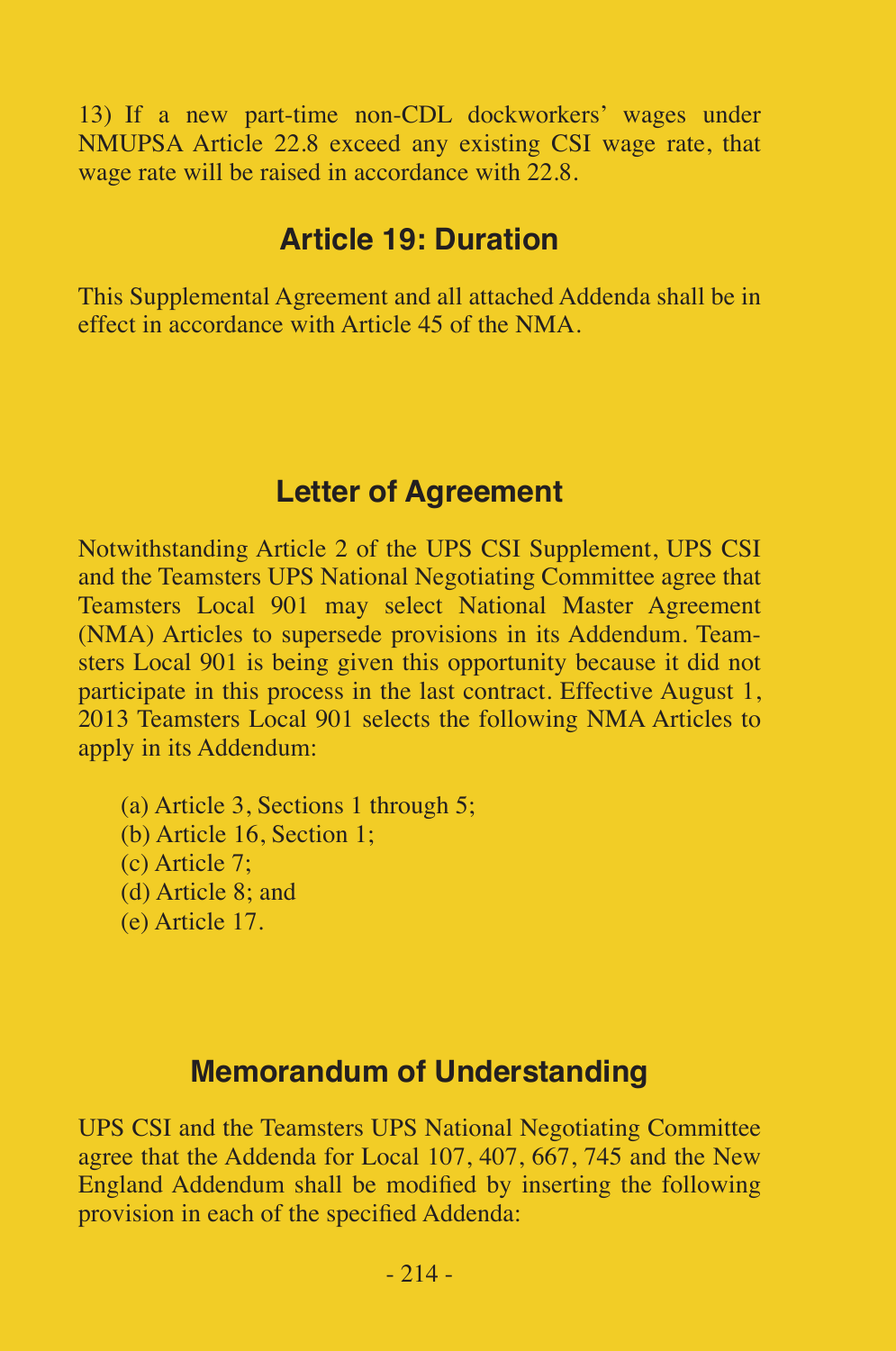"Employees covered by the Local 107, 407, 667, 745 and the New England Addenda shall be issued discipline by the Employer within ten (10) working days of knowledge of the complaint(s)."

# **Memorandum of Understanding**

UPS CSI and the Teamsters UPS National Negotiating Committee agree that the Addenda for Local 243, 332, 406 and 407 shall be modified by inserting the following provision in each of the specified Addenda:

Add:

## **Discipline and Suspensions**

The Employer shall not discharge nor suspend any employee without just cause. No employee shall be suspended or discharged without first being given one (1) warning letter of complaint. The warning letter, as herein provided, shall be given to the employee with a copy of said letter to the Union within ten (10) days of knowledge of said complaint and shall not remain in effect for a period of more than nine  $(\hat{9})$  months from date of said warning. Employees shall have the right to protest any discharge or suspension pursuant to the grievance procedure. No employee who is discharged or suspended shall suffer any loss of pay or benefits until the grievance procedure has been fully completed. The Employer liability will stop if the discharge is sustained by the UPS Joint Area Committee. Discharge or suspension must be by proper written notice to the employee and the Union. The Employer agrees that when conducting an interview with an employee for the purpose of discipline, it will be done in the presence of a steward.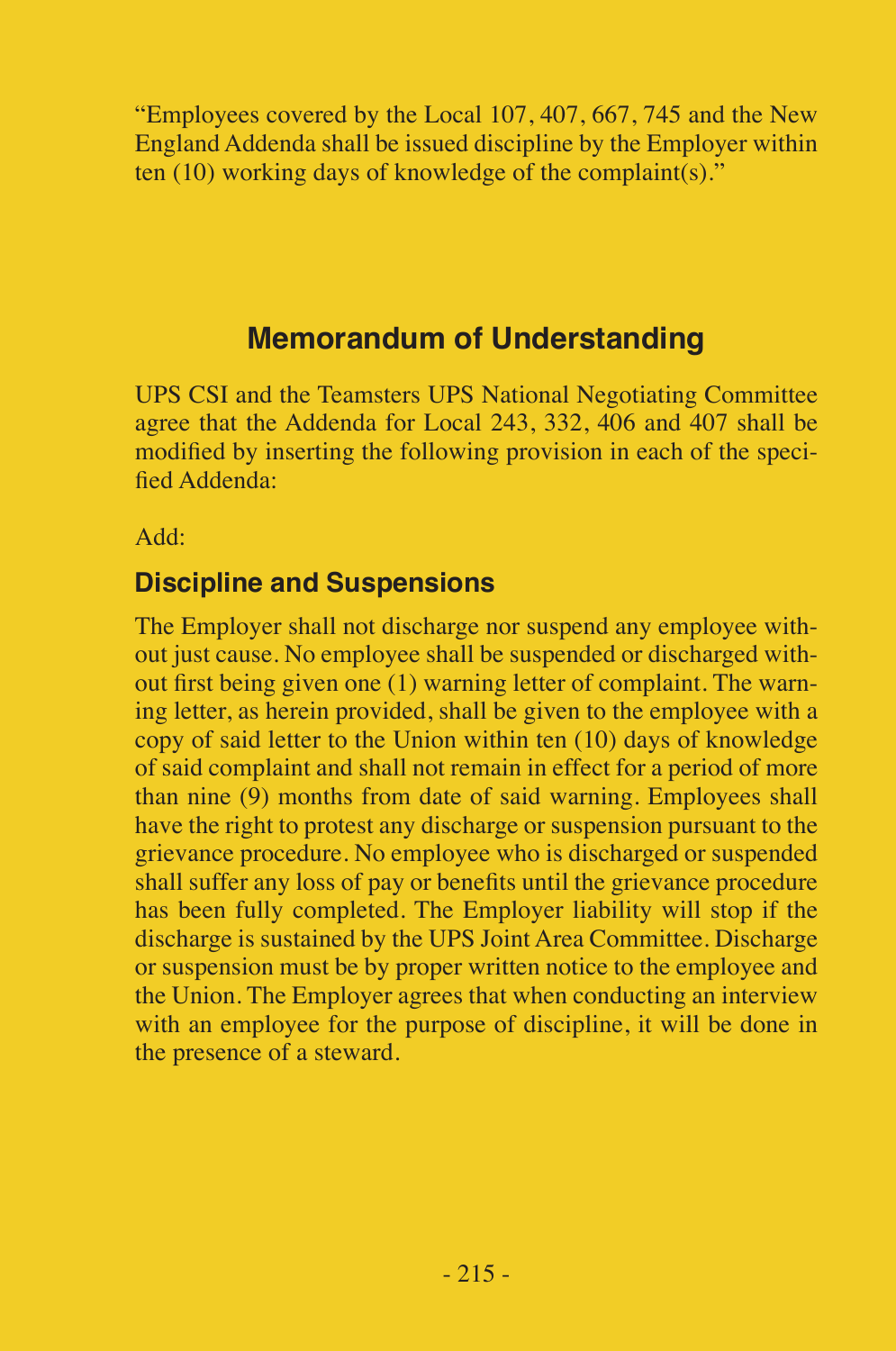# **Memorandum of Understanding**

UPS CSI and the Teamsters UPS National Negotiating Committee agree that the Addenda for Local 243 shall be modified by inserting the following provision in each of the specified Addenda:

### **Article 6, Section B1 and B2**

Section B. 1) Full-time employees on the seniority list at the time of ratification of this Agreement will be guaranteed forty (40) hours per week as long as part-time employees are working. This number of full-time drivers will not fall below twenty (20) during the life of this Agreement as long as part-time employees are working.

Example: if the twenty (20) full-time drivers are working as outlined in Section (6, B, 1) and the four (4) part-time drivers are working as outlined in Section  $(6,B,2)$  the Employer will employ one  $(1)$ more full-time driver prior to hiring two (2) additional part-time drivers.

## **Memorandum of Understanding**

UPS CSI and the Teamsters UPS National Negotiating Committee agree that the Addenda for Local 688 shall be modified by inserting the following provision in each of the specified Addenda:

# **Article 12 – Discharge and Discipline**

## **Section 2 – "Cardinal Sins"**

C. . . . The parties agree to follow the procedures as outlined in Article 35 of the National Master UPS Agreement.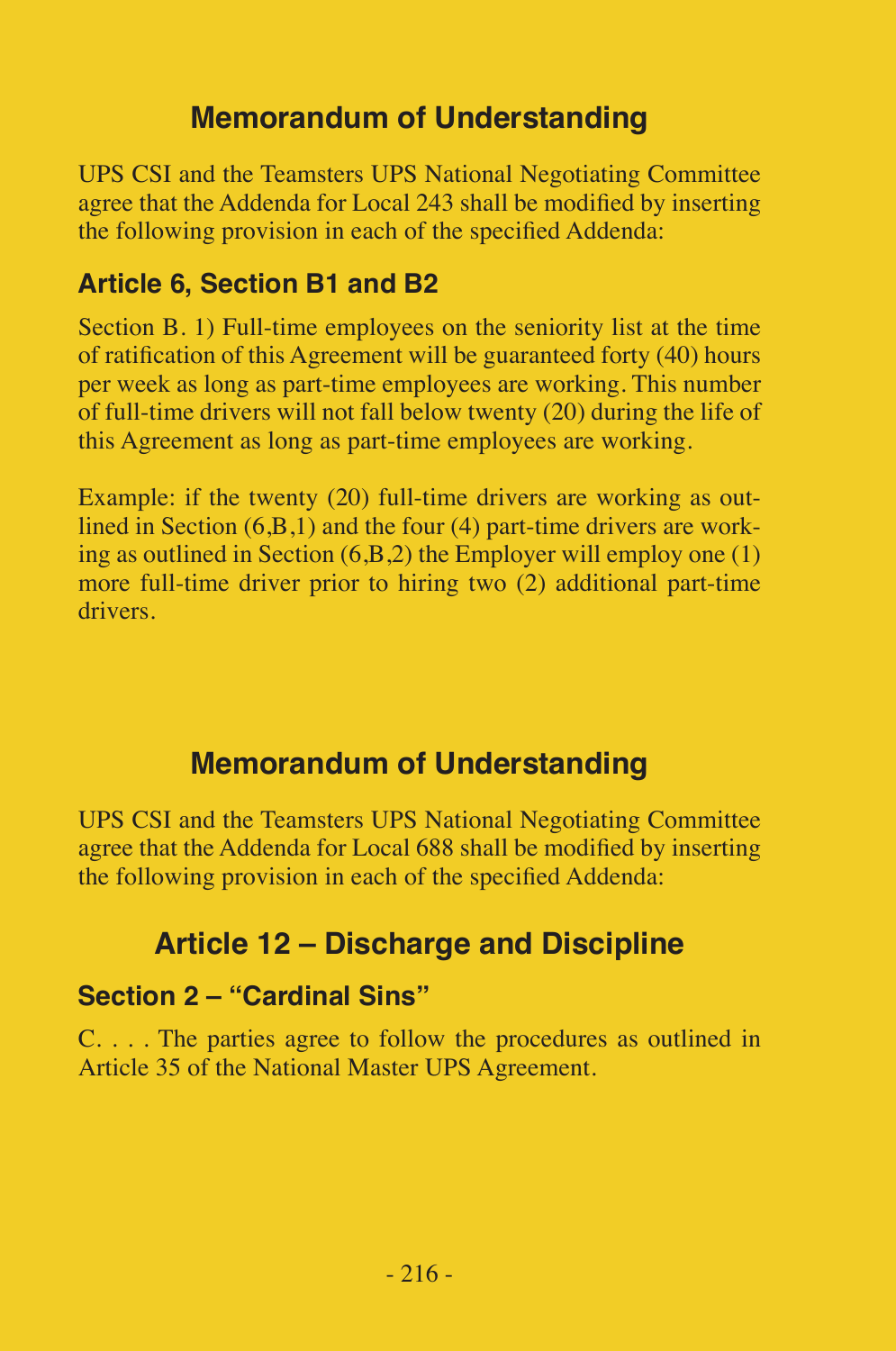# **Local Addenda to the National CSI Supplement**

### **Local 162 Addenda Article 2 Section 2**

Add: Albany, Lebanon, McMinnville, Newberg, La Center, Washougal, Longview, Kelso to covered areas.

## **Local 162 Addenda Article 28 Section 3**

Sick leave will be paid to eligible employees beginning on the first working day of absence due to sickness or accident after ninety (90) days of employment. An employee who becomes eligible for sick leave under Section 6 of this Article prior to the ninetieth (90th) day will be paid beginning on the second working day of absence due to sickness or accident.

#### **Local 243 Addenda Article 5 Vacancies and Annual Bid**

#### **A. Vacancies #1**

Add: If there are no full-time employees eligible for the open position, a qualified part-time employee may bid on the open position and will be considered to fill the vacancy prior to hiring an employee off the street.

### **Local 243 Addenda Article 6 Hours of Work and Overtime**

#### **C. Work Week**

Add: Employees interested in sixth (6th) or seventh (7th) day work will sign the overtime list, which will be posted on Monday for the sixth (6th) and seventh (7th) day overtime work for the week. The work will be awarded based on seniority from the sign-up sheet.

#### **Local 295 addenda**

Add: The parties agree to allow all employees to participate in optional disability plans offered by Local 295. In order to participate in these plans, the employee will need to sign up with the Union, and authorize the Company to make the necessary payroll deduc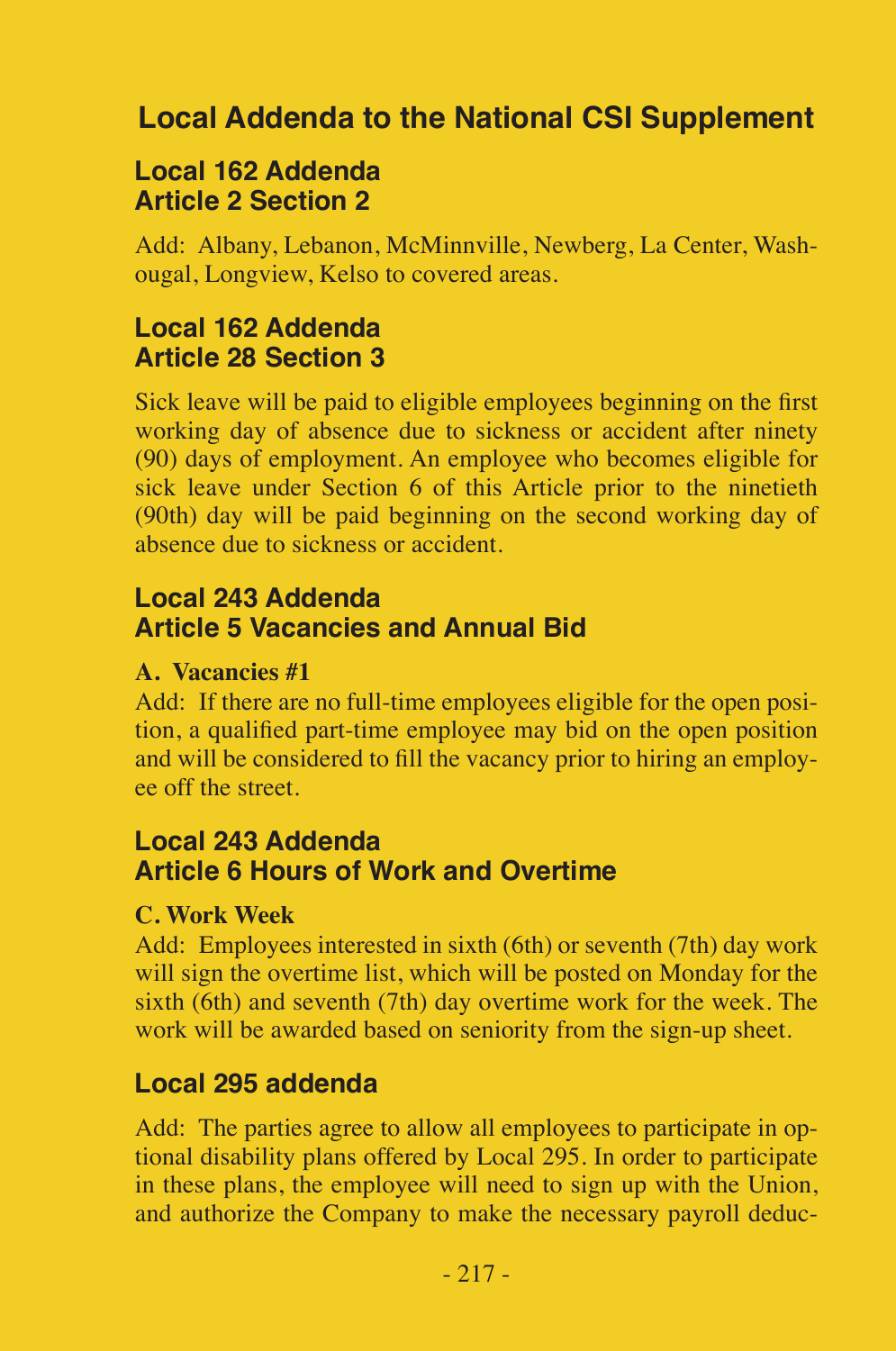tions. The Union will provide the Company with the relevant employee information to make these deductions.

### **Local 295 addenda Section 7 Vacations**

(C) The employer shall post the vacation schedule no later than December 1 to be effective January 1 of each year, and shall give preference to the senior employees. The Employer shall have the right to schedule the number of employees who shall receive vacations at a particular time. Vacations shall be scheduled on a year round basis according to seniority and classifications, by location.

## **Local 407 addenda (Locals 243, 413, 406, 710) Article 3 Probationary Employees**

A. Probation Period—A new employee shall work under the provisions of this Agreement, but shall be employed on a forty-five (45) working day trial basis, during which period he or she may be discharged without recourse to the grievance mechanism provided herein. After forty-five (45) working days, the employee shall be placed on the regular seniority list with his or her hire date as his or her seniority date. Upon written notice to the Local Union, the Employer and the Union may mutually agree to extend the probationary period for an additional thirty (30) working day period. The probationary employee shall sign a statement acknowledging that the probationary period has been extended.

## **Local 667 addenda Hours of Work & Overtime Section 5 Split shifts**

A split shift will be considered any scheduled shift with a break of a minimum of two (2) hour and a maximum of three (3) hours. There shall be no more than thirty-five percent  $(35%)$  of full-time employees eligible for split shifts.

### **Local 728 addenda Hours of work & overtime**

A split shift is defined as any position with split in excess of one and one half  $(1.5)$  hours unpaid time to a maximum of three  $(3)$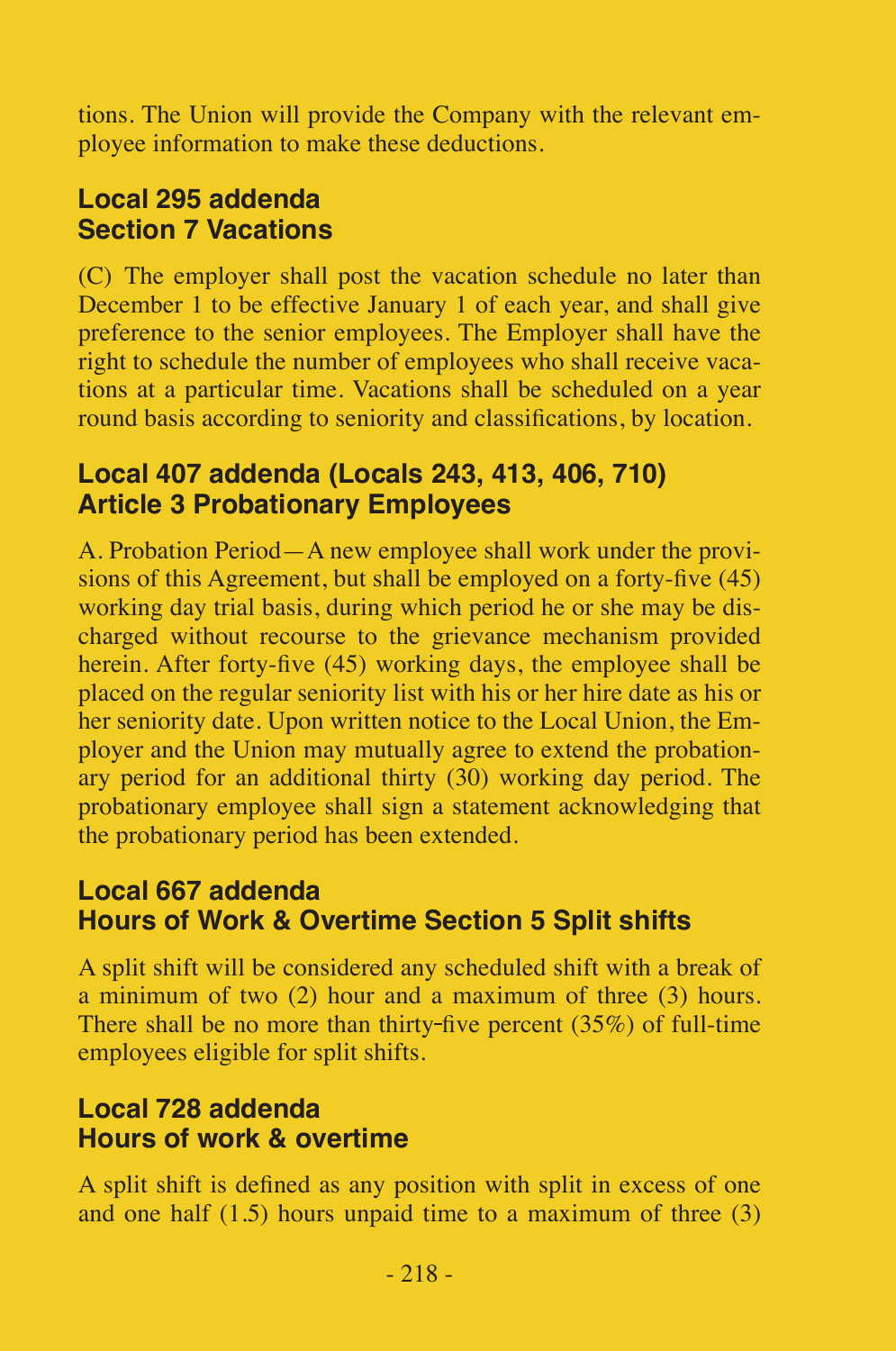hours unpaid time to be scheduled with a minimum shift time of three hours.

## **Local 776 Addenda Article 25 Section 1**

Add: In the event a bid time start time is changed by one (1) hour or more permanently for thirty (30) consecutive calendar days, the job shall be re-bid.

#### **Local 776 Addenda Article 2 Section 2 Overtime**

Add: The Company shall give a minimum of two (2) hours' notice of mandatory overtime, when possible.

### **Master Southern Region Addenda Hours of Work and Overtime, Section 4—Split Shifts**

Split shifts may be performed by no more than thirty-five percent (35%) of full-time employees. A split shift will be considered any scheduled shift with a break of a minimum of one (1) hour and a maximum of three (3) hours.

To: Members of Local Unions: 17 and 222 Dear Brothers and Sisters:

As you know, we have a tentative agreement for the UPS Cartage Services, Inc. Supplemental Agreement. Article 2 of the re-negotiated CSI Supplement outlines the National Master UPS Agreement (NMA) Articles that may be applied to your Addendum. You will note that several NMA articles are not applicable. These are subjects that are either addressed in the CSI Supplement or are not operationally applicable to CSI.

| Article $3.1$ thru $3.6$ | Recognition, Union Shop & Checkoff |
|--------------------------|------------------------------------|
| Article 4                | <b>Stewards</b>                    |
| Article 5                | <b>Sanitary Conditions</b>         |
| Article 7                | Local and Area Grievance Machinery |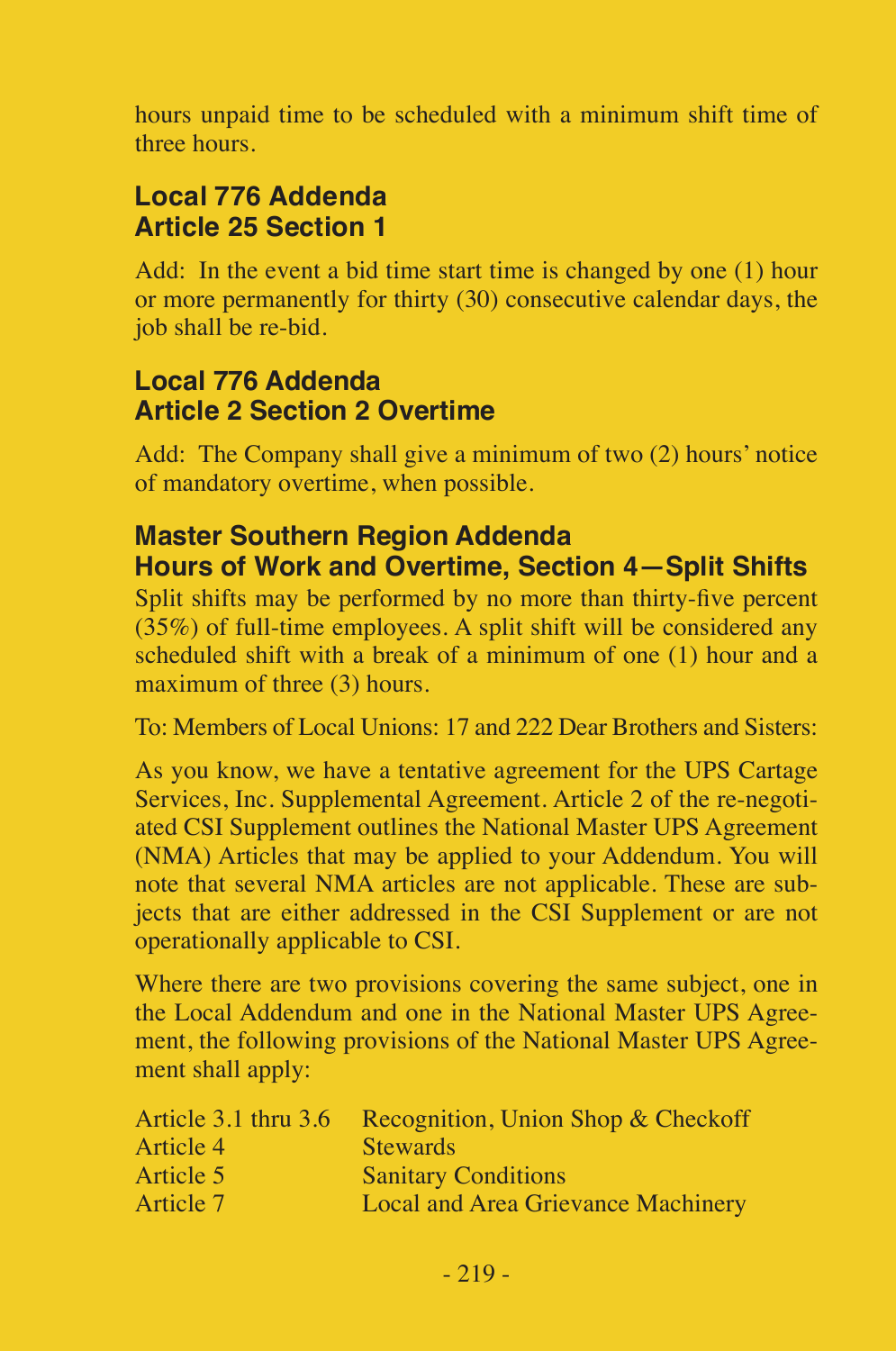| Article 8    | National Grievance Procedure               |
|--------------|--------------------------------------------|
| Article 12   | Polygraph/Timeclocks                       |
| Article 14.3 | <b>Compensation Claims</b>                 |
| Article 15   | <b>Military Clause</b>                     |
| Article 16   | Leave of Absence                           |
| Article 17   | Paid For Time                              |
| Article 20   | <b>Examination and Identification Fees</b> |
| Article 21   | <b>Union Activity</b>                      |
| Article 24   | <b>Inspection Privileges</b>               |
| Article 28   | <b>Sympathetic Action</b>                  |
| Article 29.3 | Tax Deferred Savings Plan 401(k)           |
| Article 33   | Cost-Of-Living (COLA)                      |
| Article 35   | Employee's Bail, License, Substance and    |
|              | <b>Alcohol Testing</b>                     |
| Article 36   | Nondiscrimination                          |
| Article 38   | <b>Change of Operations</b>                |
|              |                                            |

To: Members of Local Union 25 Dear Brothers and Sisters:

As you know, we have a tentative agreement for the UPS Cartage Services, Inc. Supplemental Agreement. Article 2 of the re-negotiated CSI Supplement outlines the National Master UPS Agreement (NMA) Articles that may be applied to your Addendum. You will note that several NMA articles are not applicable. These are subjects that are either addressed in the CSI Supplement or are not operationally applicable to CSI.

|              | Article 1.1 thru 1.3 Parties to the Agreement |
|--------------|-----------------------------------------------|
| Article 7    | Local and Area Grievance Machinery            |
| Article 8    | National grievance Procedure                  |
| Article 9    | <b>Protection of Rights</b>                   |
| Article 13   | Passengers                                    |
| Article 14.2 | <b>Temporary Alternate Work</b>               |
| Article 14.3 | <b>Permanently Disabled Employees</b>         |
| Article 15   | <b>Military Clause</b>                        |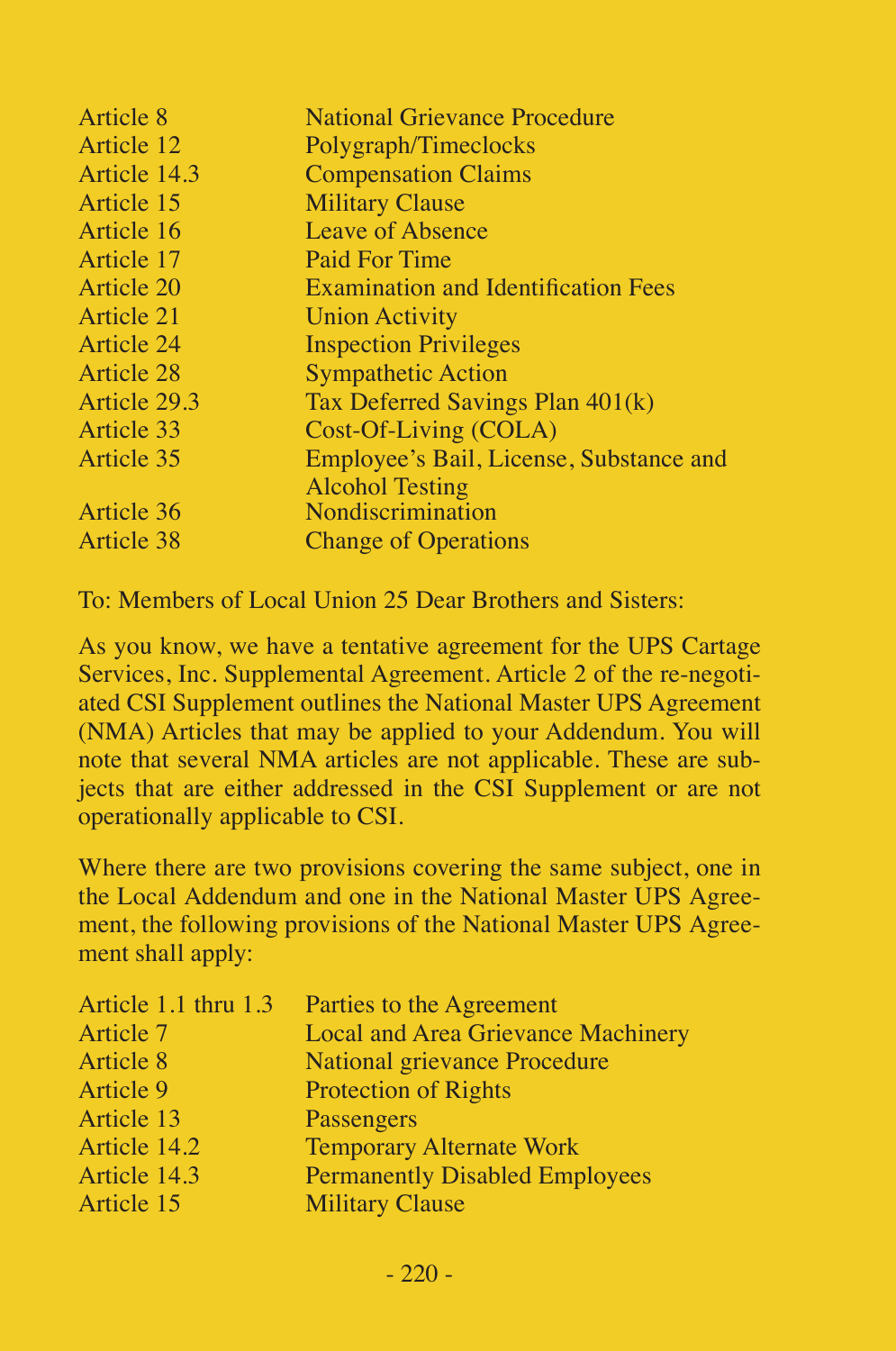| Article 16        | Leave of Absence                             |
|-------------------|----------------------------------------------|
| Article 17        | Paid For Time                                |
| Article 19        | Posting                                      |
| Article 20        | <b>Examination and Identification Fees</b>   |
| Article 21        | <b>Union Activity</b>                        |
| Article 23        | Separation of Employment                     |
| Article 24        | <b>Inspection Privileges</b>                 |
| Article 25        | Separability and Savings                     |
| Article 27        | <b>Emergency Reopening</b>                   |
| Article 28        | <b>Sympathetic Action</b>                    |
| Article 29.1      | <b>Jury Duty</b>                             |
| Article 29.2      | <b>Funeral Leave</b>                         |
| Article 29.3      | Tax Deferred Savings Plan 401(k)             |
| Article 30        | Jurisdictional Disputes                      |
| Article 31        | Garnishments                                 |
| Article 33        | Cost-Of-Living (COLA)                        |
| Article 35.1      | Employee's Bail, License, Substance and      |
|                   | <b>Alcohol Testing</b>                       |
| Article 35.2      |                                              |
| Article 36        | Nondiscrimination                            |
| Article $37.1(a)$ | <b>Management Employee Relations Article</b> |
|                   | 37.2                                         |
| Article 37.3      |                                              |
| Article 38        | <b>Change of Operations</b>                  |
| Article 42        | <b>Uniforms</b>                              |

To: Members of Local Union 41 Dear Brothers and Sisters:

As you know, we have a tentative agreement for the UPS Cartage Services, Inc. Supplemental Agreement. Article 2 of the re-negotiated CSI Supplement outlines the National Master UPS Agreement (NMA) Articles that may be applied to your Addendum. You will note that several NMA articles are not applicable. These are subjects that are either addressed in the CSI Supplement or are not operationally applicable to CSI.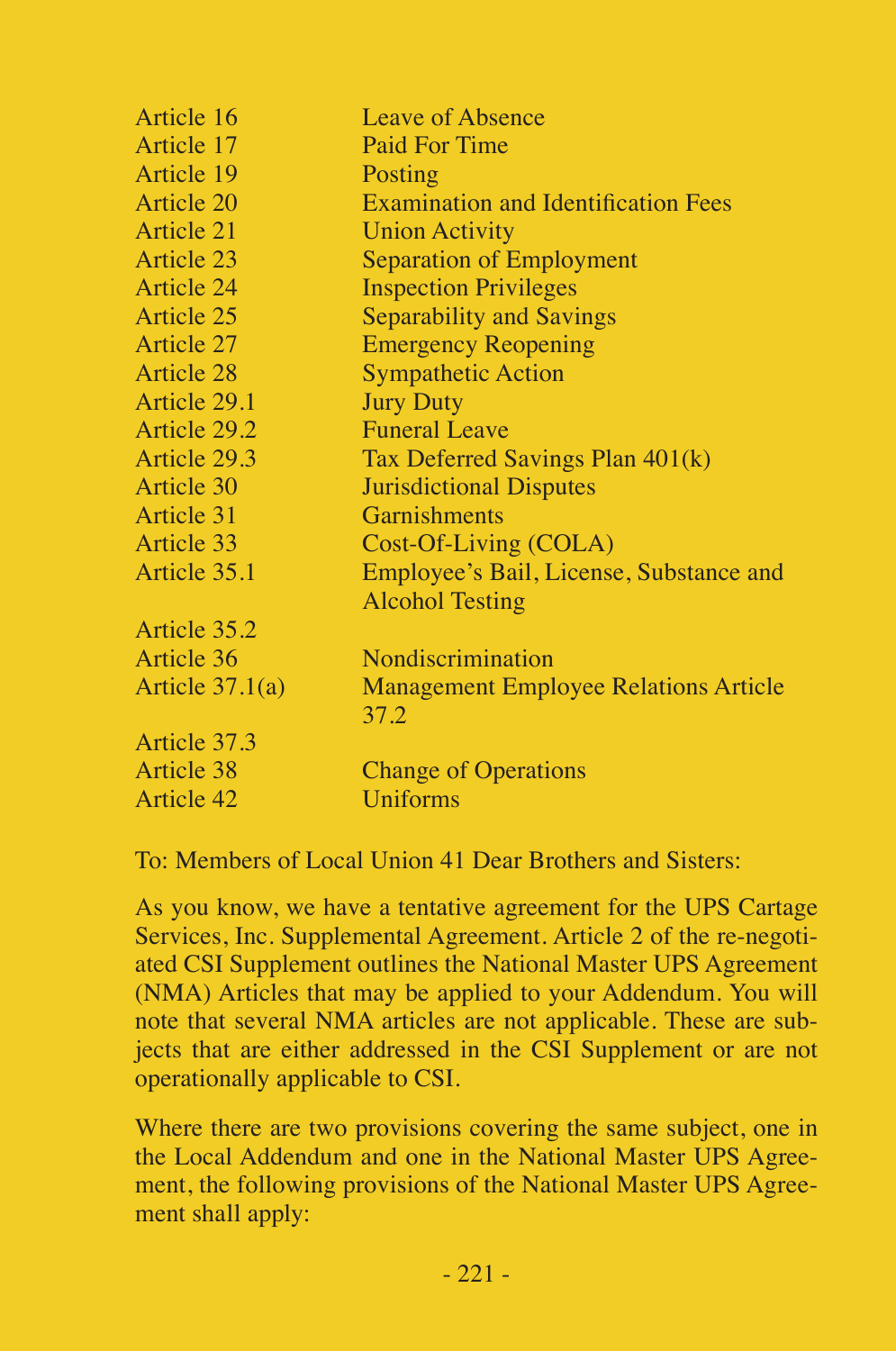| Article 1.1 thru 1.3 | Parties to the Agreement                  |
|----------------------|-------------------------------------------|
| Article 3.1 thru 3.6 | Recognition, Union Shop & Checkoff        |
| Article 4            | <b>Stewards</b>                           |
| Article 5            | <b>Sanitary Conditions</b>                |
| Article 6.1 thru 6.4 | <b>Extra Contract Agreements/Workweek</b> |
|                      | Reduction/New Equipment/Technological     |
|                      | Change                                    |
| Article 7            | Local and Area Grievance Machinery        |
| Article 8            | National Grievance Procedure              |
| Article 9            | <b>Protection of Rights</b>               |
| Article 12           | Polygraph/Timeclocks                      |
| Article 14           | <b>Compensation Claims</b>                |
| Article 15           | <b>Military Clause</b>                    |
| Article 16           | Leave of Absence                          |
| Article 17           | Paid For Time                             |
| Article 19           | Posting                                   |
| Article 21           | <b>Union Activity</b>                     |
| Article 23           | Separation of Employment                  |
| Article 24           | <b>Inspection Privileges</b>              |
| Article 25           | Separability and Savings                  |
| Article 27           | <b>Emergency Reopening</b>                |
| Article 28           | <b>Sympathetic Action</b>                 |
| Article 29.1         | <b>Jury Duty</b>                          |
| Article 29.2         | <b>Funeral Leave</b>                      |
| Article 29.3         | Tax Deferred Savings Plan 401(k)          |
| Article 30           | <b>Jurisdictional Disputes</b>            |
| Article 33           | Cost-Of-Living (COLA)                     |
| Article 35           | Employee's Bail, License, Substance and   |
|                      | <b>Alcohol Testing</b>                    |
| Article 36           | Nondiscrimination                         |
| Article $37.1(a)$    | <b>Management Employee Relations</b>      |
| Article 37           | (Section 2 and 3 involves excessive OJS)  |
|                      | rides)                                    |
| Article 37.3         |                                           |
| Article 38           | <b>Change of Operations</b>               |
| Article 42           | <b>Uniforms</b>                           |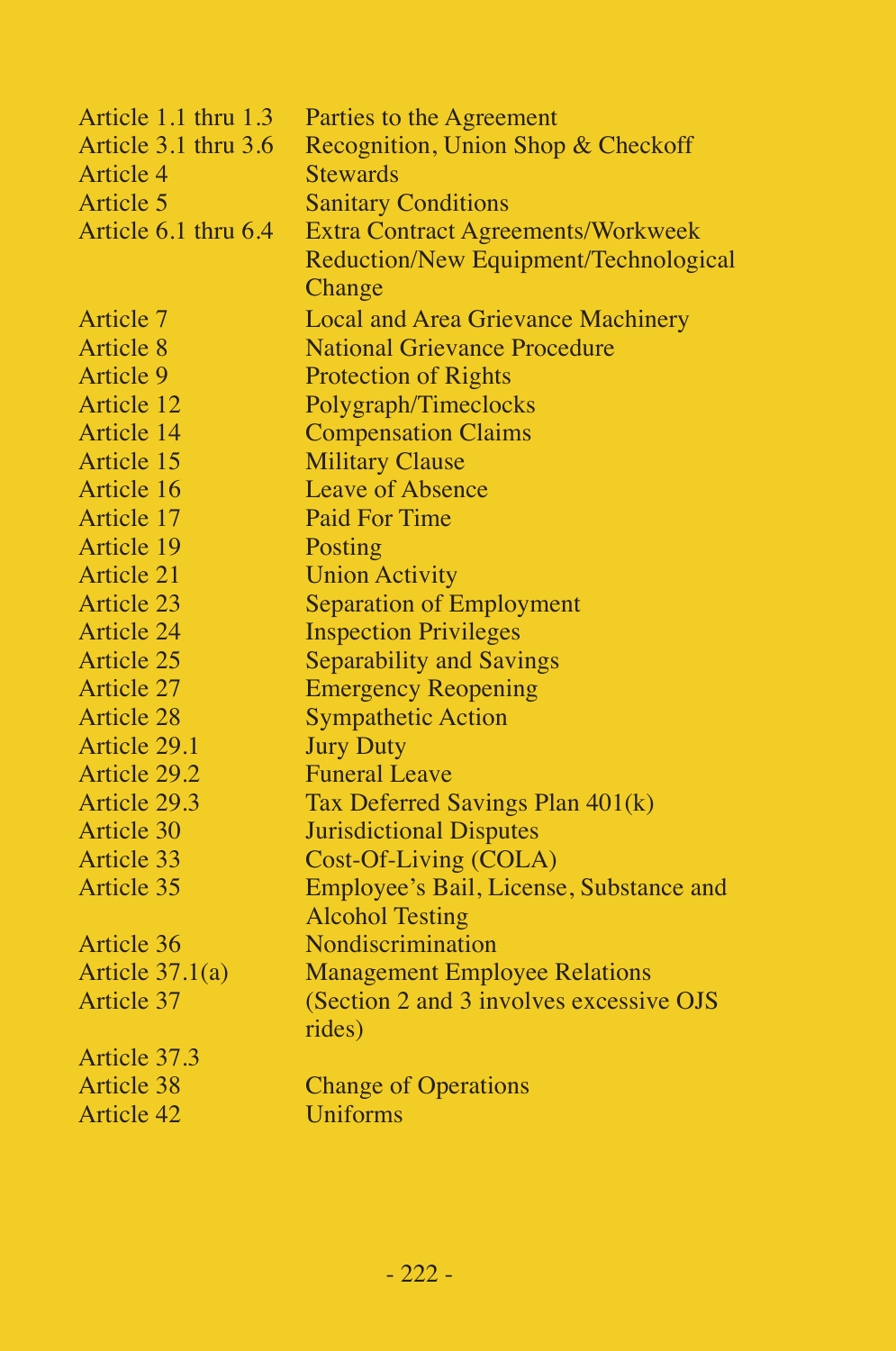To: Members of Local Union 70 Dear Brothers and Sisters:

As you know, we have a tentative agreement for the UPS Cartage Services, Inc. Supplemental Agreement. Article 2 of the re-negotiated CSI Supplement outlines the National Master UPS Agreement (NMA) Articles that may be applied to your Addendum. You will note that several NMA articles are not applicable. These are subjects that are either addressed in the CSI Supplement or are not operationally applicable to CSI.

Where there are two provisions covering the same subject, one in the Local Addendum and one in the National Master UPS Agreement, the following provisions of the Local Addenda shall apply: Local 70 elects to keep all articles of the Local Addenda except for the following:

# **Article 53 – Jury Duty**

Instead, we elect to use the language from Article 29, Section 1– Jury Duty of the National Master Agreement.

To: Members of Local Union 174 Dear Brothers and Sisters:

As you know, we have a tentative agreement for the UPS Cartage Services, Inc. Supplemental Agreement. Article 2 of the re-negotiated CSI Supplement outlines the National Master UPS Agreement (NMA) Articles that may be applied to your Addendum. You will note that several NMA articles are not applicable. These are subjects that are either addressed in the CSI Supplement or are not operationally applicable to CSI.

|           | Article 1.1 thru 1.3 Parties to the Agreement           |
|-----------|---------------------------------------------------------|
|           | Article 3.1 thru 3.6 Recognition, Union Shop & Checkoff |
| Article 4 | <b>Stewards</b>                                         |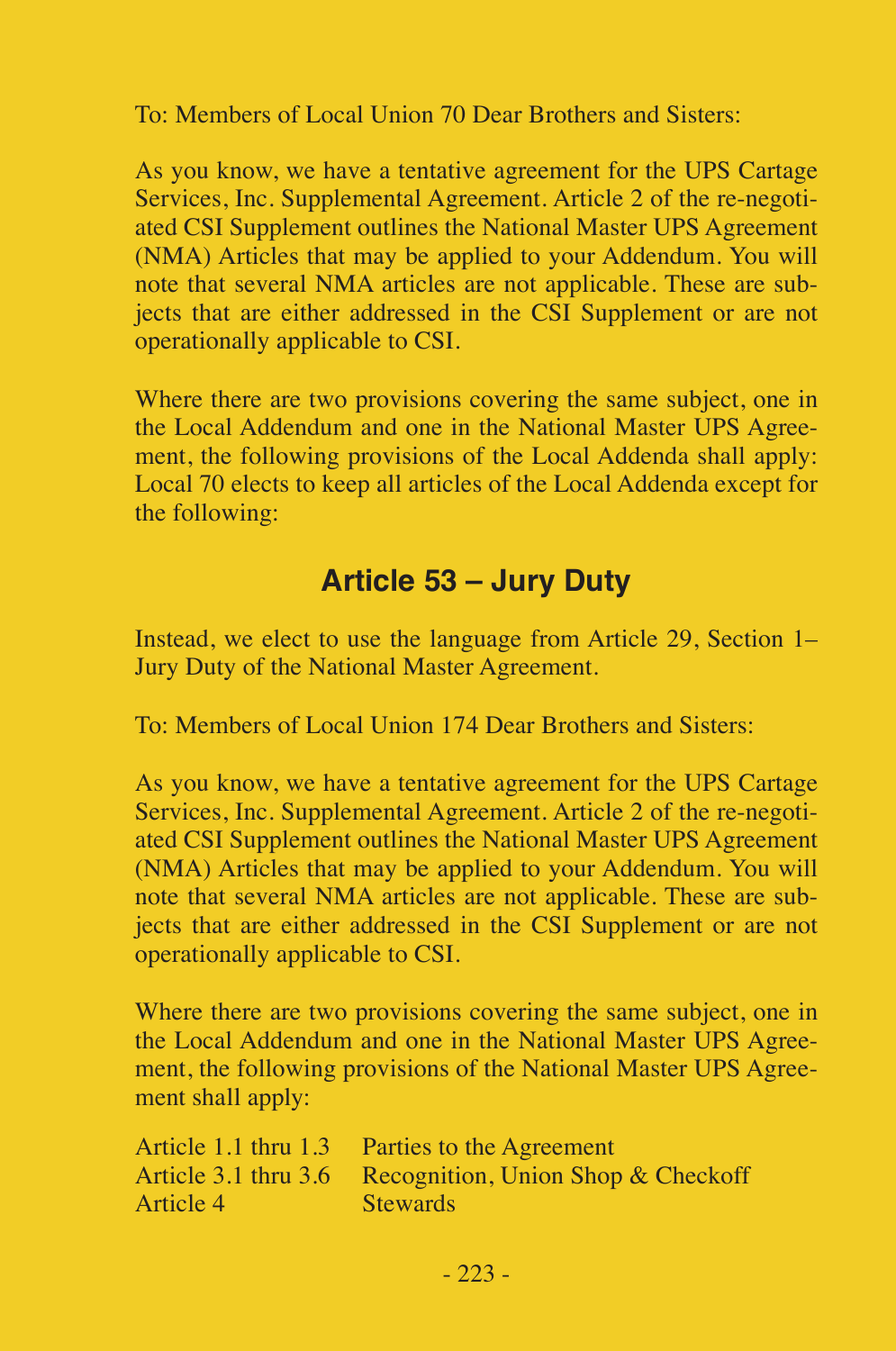| Article 5            | <b>Sanitary Conditions</b>                 |
|----------------------|--------------------------------------------|
| Article 6.1 thru 6.4 | <b>Extra Contract Agreements/Workweek</b>  |
|                      | Reduction/New Equipment/Technological      |
|                      | Change                                     |
| Article 7            | Local and Area Grievance Machinery         |
| Article 8            | National Grievance Procedure               |
| Article 9            | <b>Protection of Rights</b>                |
| Article 13           | Passengers                                 |
| Article 12           | Polygraph/Timeclocks                       |
| Article 14           | <b>Compensation Claims</b>                 |
| Article 15           | <b>Military Clause</b>                     |
| Article 16           | Leave of Absence                           |
| Article 17           | Paid For Time                              |
| Article 19           | Posting                                    |
| Article 20           | <b>Examination and Identification Fees</b> |
| Article 21           | <b>Union Activity</b>                      |
| Article 23           | Separation of Employment                   |
| Article 24           | <b>Inspection Privileges</b>               |
| Article 25           | <b>Separability and Savings</b>            |
| Article 27           | <b>Emergency Reopening</b>                 |
| <b>Article 28</b>    | <b>Sympathetic Action</b>                  |
| Article 29.1         | <b>Jury Duty</b>                           |
| Article 29.2         | <b>Funeral Leave</b>                       |
| Article 29.3         | Tax Deferred Savings Plan 401(k)           |
| Article 30           | <b>Jurisdictional Disputes</b>             |
| Article 33           | Cost-Of-Living (COLA)                      |
| Article 35           | Employee's Bail, License, Substance and    |
|                      | <b>Alcohol Testing</b>                     |
| Article 36           | Nondiscrimination                          |
| Article $37.1(a)$    | <b>Management Employee Relations</b>       |
| Article 37.2         | (Section 2 and 3 involves excessive OJS    |
|                      | rides)                                     |
| Article 37.3         |                                            |
| Article 38           | <b>Change of Operations</b>                |

To: Members of Local Union 162 Dear Brothers and Sisters:

As you know, we have a tentative agreement for the UPS Cartage Services, Inc. Supplemental Agreement. Article 2 of the re-negoti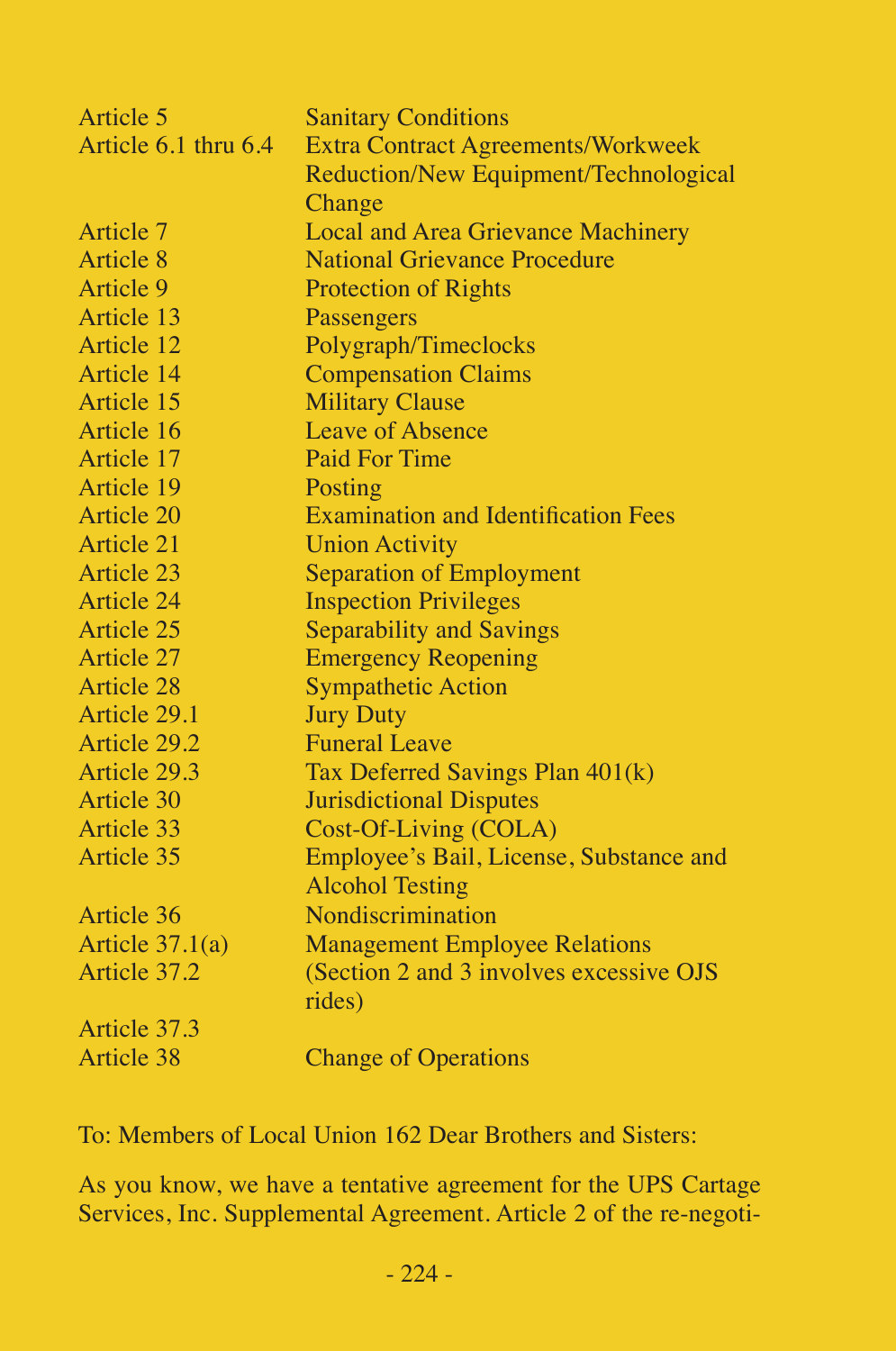ated CSI Supplement outlines the National Master UPS Agreement (NMA) Articles that may be applied to your Addendum. You will note that several NMA articles are not applicable. These are subjects that are either addressed in the CSI Supplement or are not operationally applicable to CSI.

| Article 1.1 thru 1.3 | Parties to the Agreement                     |
|----------------------|----------------------------------------------|
| Article 3            | Recognition, Union Shop & Checkoff           |
| excl Section 6       | (Section 6 involves EFT, "direct deposit" of |
|                      | pay)                                         |
| Article 4            | <b>Stewards</b>                              |
| Article 5            | <b>Sanitary Conditions</b>                   |
| Article 6.1 thru 6.4 | <b>Extra Contract Agreements/Workweek</b>    |
|                      | Reduction/New Equipment/Technological        |
|                      | Change                                       |
| Article 7            | Local and Area Grievance Machinery           |
| Article 8            | National Grievance Procedure                 |
| Article 9            | <b>Protection of Rights</b>                  |
| Article 12           | Polygraph/Timeclocks                         |
| Article 13           | Passengers                                   |
| Article 14           | <b>Compensation Claims</b>                   |
| Article 15           | <b>Military Clause</b>                       |
| Article 16           | Leave of Absence                             |
| Article 17           | Paid For Time                                |
| Article 19           | Posting                                      |
| Article 20           | <b>Examination and Identification Fees</b>   |
| Article 24           | <b>Inspection Privileges</b>                 |
| Article 25           | Separability and Savings                     |
| Article 27           | <b>Emergency Reopening</b>                   |
| Article 28           | <b>Sympathetic Action</b>                    |
| Article 29.1         | <b>Jury Duty</b>                             |
| Article 29.2         | <b>Funeral Leave</b>                         |
| Article 29.3         | Tax Deferred Savings Plan 401(k)             |
| Article 30           | <b>Jurisdictional Disputes</b>               |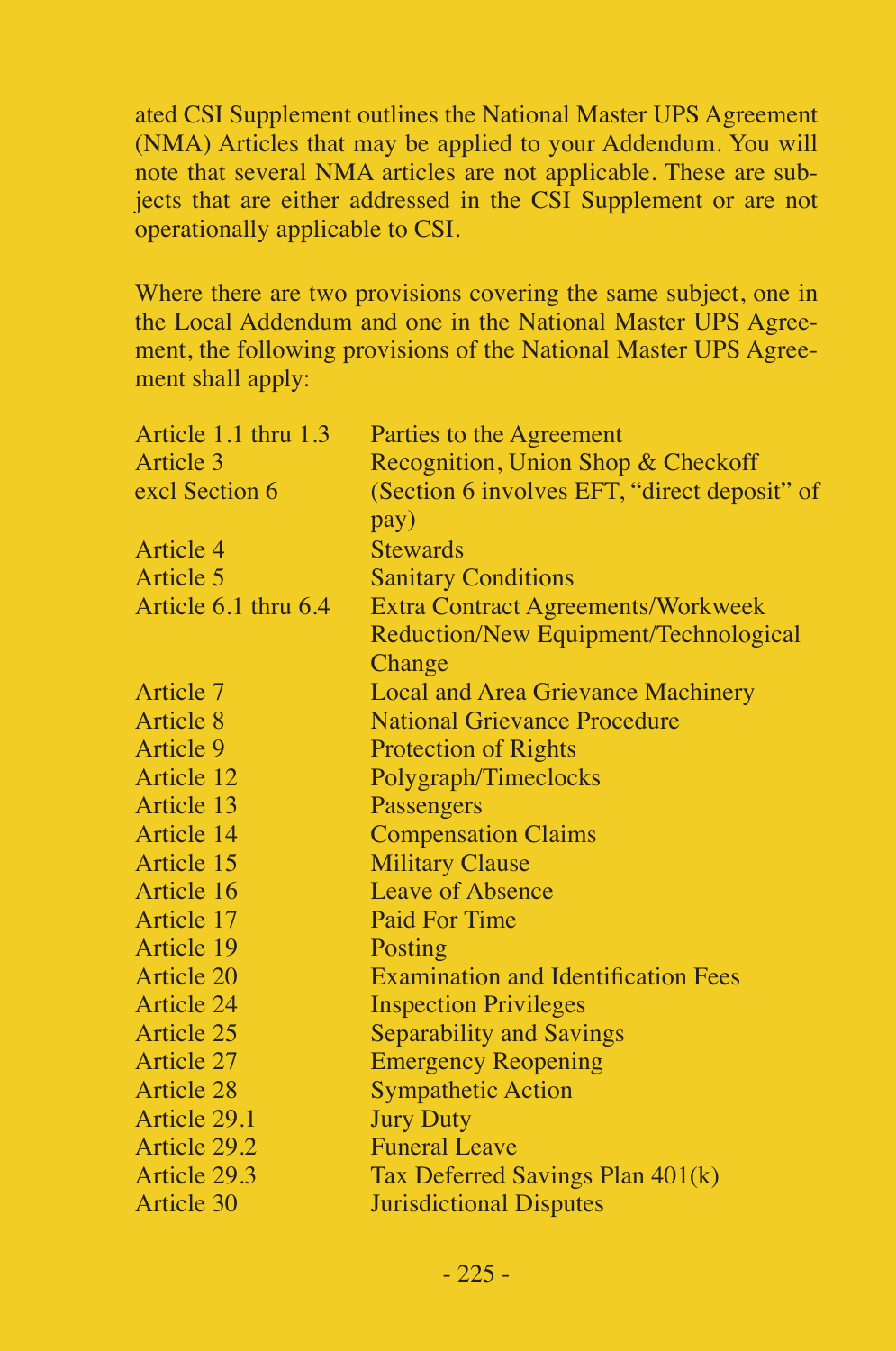| Article 31        | <b>Garnishments</b>                                               |
|-------------------|-------------------------------------------------------------------|
| Article 33        | Cost-Of-Living (COLA)                                             |
| Article 35        | Employee's Bail, License, Substance and<br><b>Alcohol Testing</b> |
| Article $37.1(a)$ | <b>Management Employee Relations</b>                              |
| Article 37.2      | (Section 2 and 3 involves excessive OJS<br>rides)                 |
| Article 37.3      |                                                                   |
| Article 38        | <b>Change of Operations</b>                                       |
| Article 42        | <b>Uniforms</b>                                                   |

To: Members of Local Union 295 Dear Brothers and Sisters:

As you know, we have a tentative agreement for the UPS Cartage Services, Inc. Supplemental Agreement. Article 2 of the re-negotiated CSI Supplement outlines the National Master UPS Agreement (NMA) Articles that may be applied to your Addendum. You will note that several NMA articles are not applicable. These are subjects that are either addressed in the CSI Supplement or are not operationally applicable to CSI.

| Recognition, Union Shop & Checkoff        |
|-------------------------------------------|
|                                           |
| <b>Sanitary Conditions</b>                |
| <b>Extra Contract Agreements/Workweek</b> |
| Reduction/New Equipment/Technological     |
| Change                                    |
| Local and Area Grievance Machinery        |
| <b>National Grievance Procedure</b>       |
| <b>Protection of Rights</b>               |
| Polygraph/Timeclocks                      |
| Passengers                                |
| <b>Compensation Claims</b>                |
| <b>Military Clause</b>                    |
|                                           |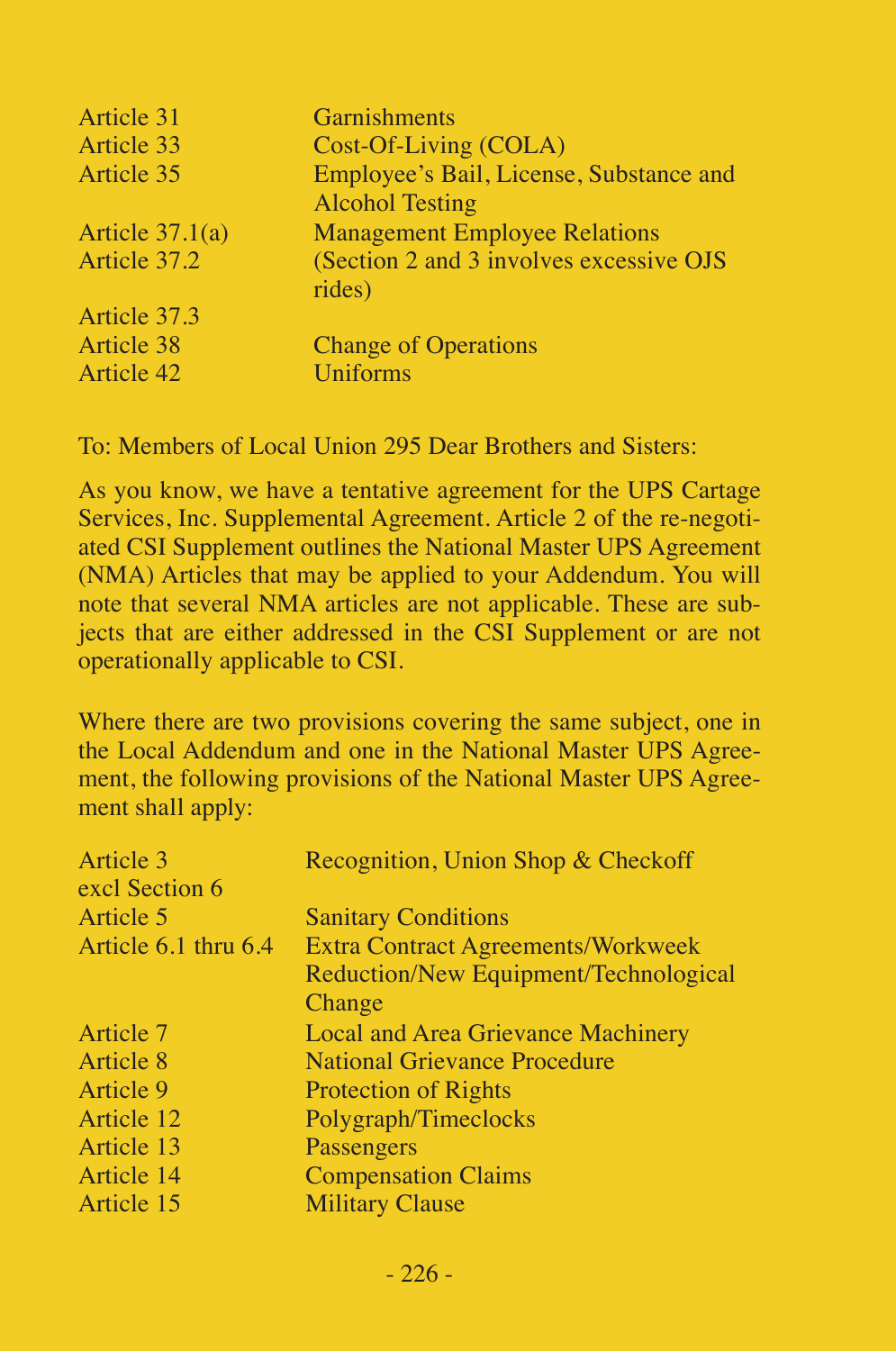| Article 16        | Leave of Absence                               |
|-------------------|------------------------------------------------|
| Article 17        | Paid For Time                                  |
| Article 19        | Posting                                        |
| Article 20        | <b>Examination and Identification Fees</b>     |
| Article 21        | <b>Union Activity</b>                          |
| Article 23        | Separation of Employment                       |
| Article 24        | <b>Inspection Privileges</b>                   |
| Article 25        | Separability and Savings                       |
| Article 27        | <b>Emergency Reopening</b>                     |
| Article 28        | <b>Sympathetic Action</b>                      |
| Article 29.3      | Tax Deferred Savings Plan 401(k)               |
| Article 30        | <b>Jurisdictional Disputes</b>                 |
| Article 31        | Garnishments                                   |
| Article 33        | Cost-Of-Living (COLA)                          |
| Article 35        | Employee's Bail, License, Substance and        |
|                   | Alcohol Testing                                |
| Article 36        | Nondiscrimination                              |
| Article $37.1(a)$ | <b>Management Employee Relations</b>           |
| Article 37.2      | (Section 2 and 3 involves excessive OJS rides) |
| Article 37.3      |                                                |

To: Members of Local Union 344 Dear Brothers and Sisters:

As you know, we have a tentative agreement for the UPS Cartage Services, Inc. Supplemental Agreement. Article 2 of the re-negotiated CSI Supplement outlines the National Master UPS Agreement (NMA) Articles that may be applied to your Addendum. You will note that several NMA articles are not applicable. These are subjects that are either addressed in the CSI Supplement or are not operationally applicable to CSI. Upon ratification, the following provision shall apply:

| Article 1.1 thru 1.3 | Parties to the Agreement                     |
|----------------------|----------------------------------------------|
| Article 3            | (Section 6 involves EFT, "direct deposit" of |
| excl Section 6       | pay)                                         |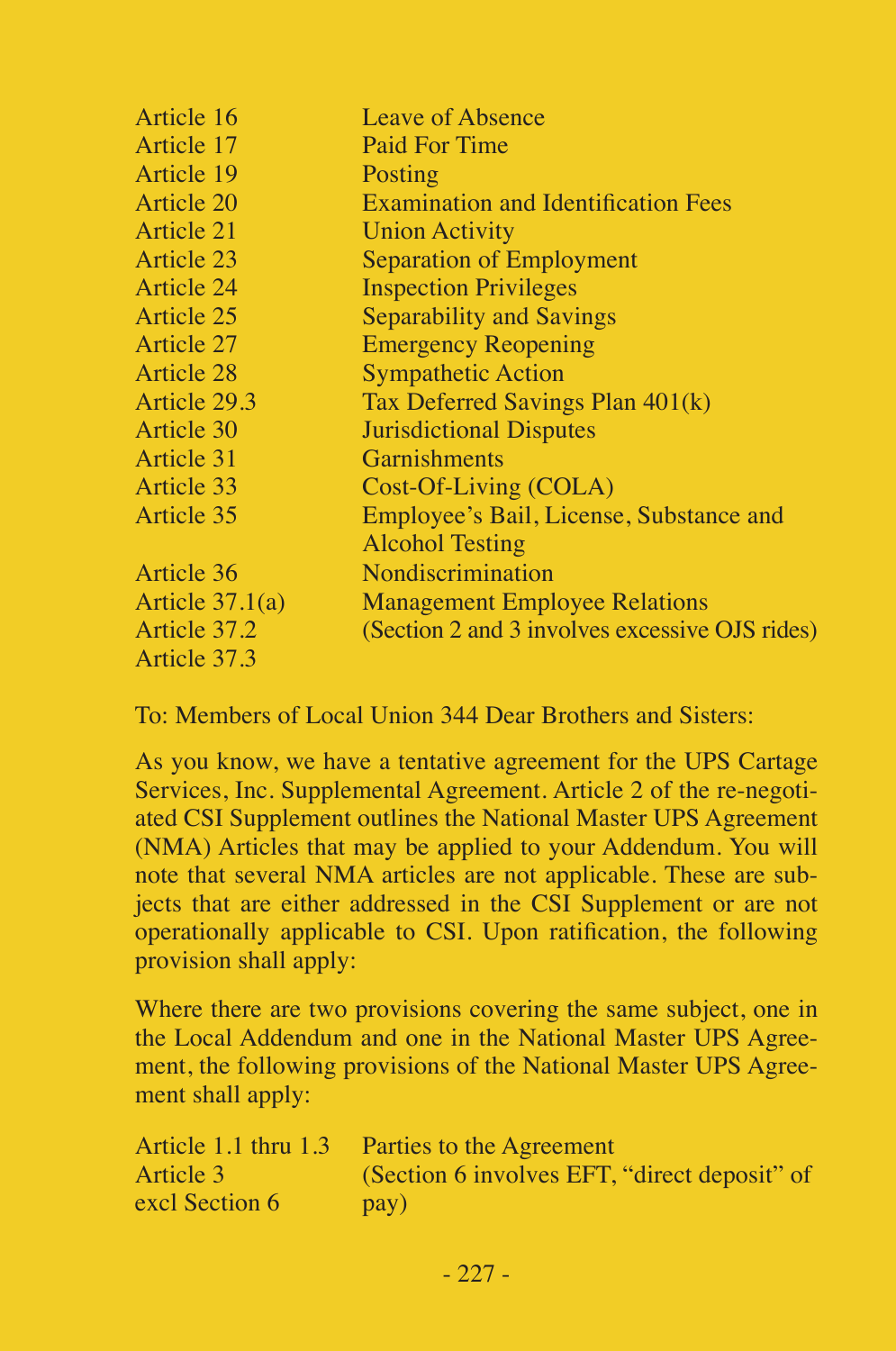| Article 4            | <b>Stewards</b>                            |
|----------------------|--------------------------------------------|
| Article 5            | <b>Sanitary Conditions</b>                 |
| Article 6.1 thru 6.4 | <b>Extra Contract Agreements/Workweek</b>  |
|                      | Reduction/New Equipment/Technological      |
|                      | Change                                     |
| Article 7            | Local and Area Grievance Machinery         |
| Article 8            | <b>National Grievance Procedure</b>        |
| Article 9            | <b>Protection of Rights</b>                |
| Article 12           | Polygraph/Timeclocks                       |
| Article 13           | Passengers                                 |
| Article 14           | <b>Compensation Claims</b>                 |
| Article 15           | <b>Military Clause</b>                     |
| Article 16           | Leave of Absence                           |
| Article 17           | Paid For Time                              |
| Article 20           | <b>Examination and Identification Fees</b> |
| Article 21           | <b>Union Activity</b>                      |
| Article 23           | Separation of Employment                   |
| Article 24           | <b>Inspection Privileges</b>               |
| Article 25           | Separability and Savings                   |
| Article 27           | <b>Emergency Reopening</b>                 |
| Article 28           | <b>Sympathetic Action</b>                  |
| Article 29.1         | <b>Jury Duty</b>                           |
| Article 29.2         | <b>Funeral Leave</b>                       |
| Article 29.3         | Tax Deferred Savings Plan 401(k)           |
| Article 30           | <b>Jurisdictional Disputes</b>             |
| Article 31           | <b>Garnishments</b>                        |
| Article 33           | Cost-Of-Living (COLA)                      |
| Article 35           | Employee's Bail, License, Substance and    |
|                      | <b>Alcohol Testing</b>                     |
| Article 36           | Nondiscrimination                          |
| Article $37.1(a)$    | <b>Management Employee Relations</b>       |
| Article 37.2         | (Section 2 and 3 involves excessive OJS)   |
|                      | rides)                                     |
| Article 37.3         |                                            |
| Article 38           | <b>Change of Operations</b>                |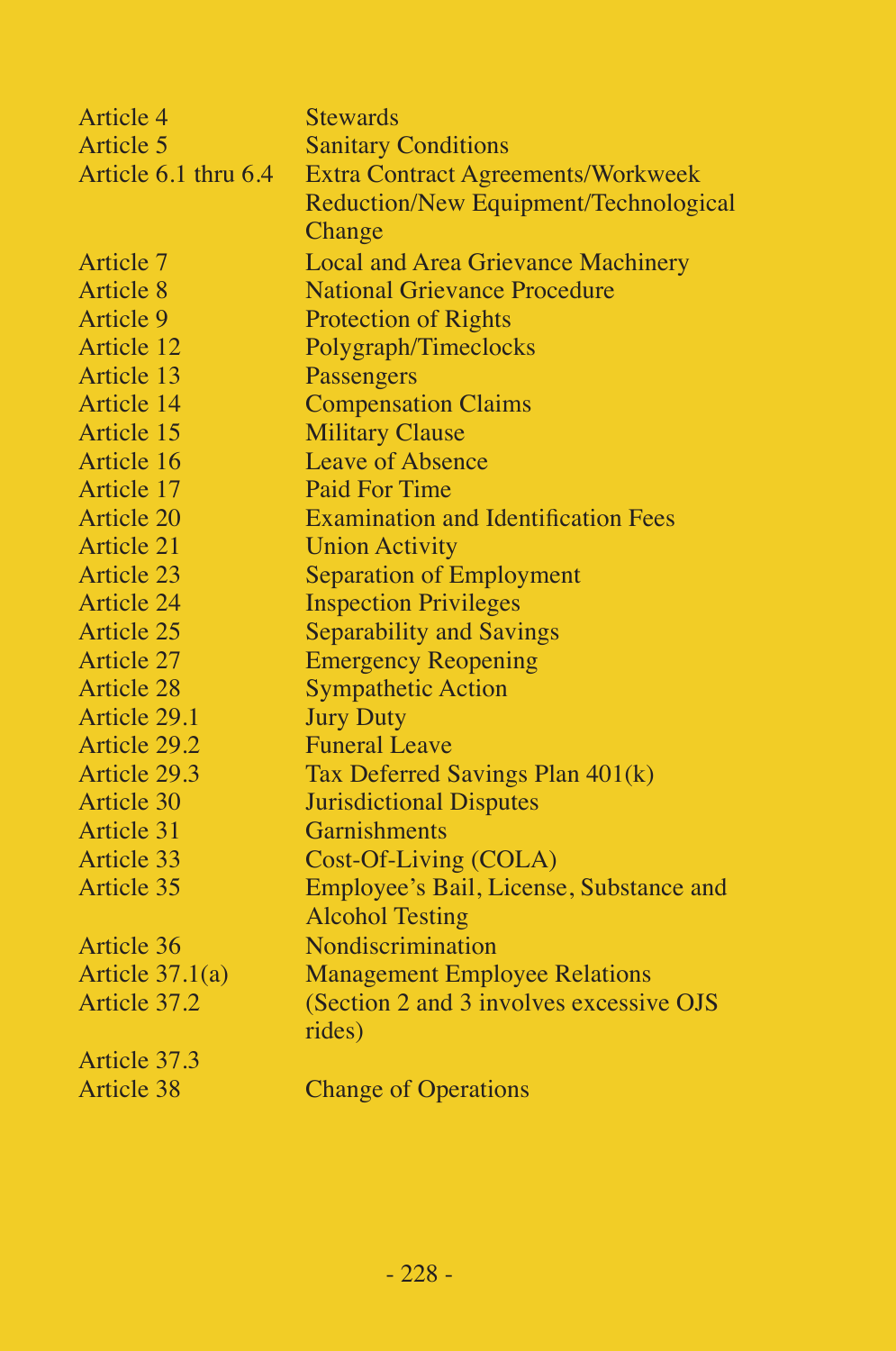To: Members of Local Unions: 407, 406, 413 and 100 Dear Brothers and Sisters:

As you know, we have a tentative agreement for the UPS Cartage Services, Inc. Supplemental Agreement. Article 2 of the re-negotiated CSI Supplement outlines the National Master UPS Agreement (NMA) Articles that may be applied to your Addendum. You will note that several NMA articles are not applicable. These are subjects that are either addressed in the CSI Supplement or are not operationally applicable to CSI.

| Parties to the Agreement                   |
|--------------------------------------------|
| Recognition, Union Shop & Checkoff         |
| <b>Stewards</b>                            |
| <b>Sanitary Conditions</b>                 |
| Extra Contract Agreements/Workweek         |
| Reduction/New Equipment/Technological      |
| Change                                     |
| Local and Area Grievance Machinery         |
| <b>National Grievance Procedure</b>        |
| <b>Protection of Rights</b>                |
| Polygraph/Timeclocks                       |
| <b>Compensation Claims</b>                 |
| <b>Military Clause</b>                     |
| Leave of Absence                           |
| Paid For Time                              |
| Posting                                    |
| <b>Examination and Identification Fees</b> |
| <b>Union Activity</b>                      |
| Separation of Employment                   |
| <b>Inspection Privileges</b>               |
| Separability and Savings                   |
| <b>Emergency Reopening</b>                 |
| <b>Sympathetic Action</b>                  |
|                                            |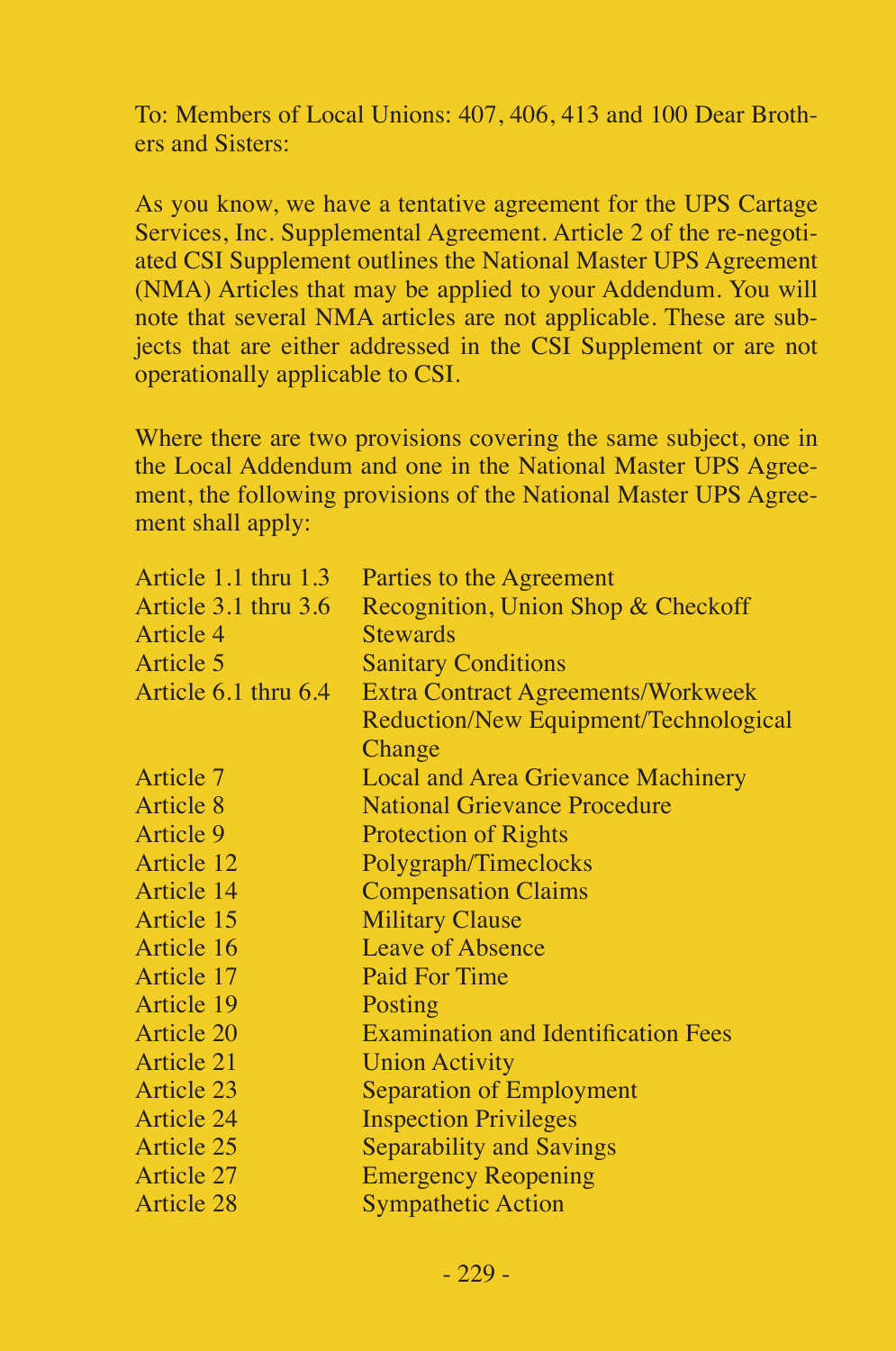| Article 29.1      | <b>Jury Duty</b>                         |
|-------------------|------------------------------------------|
| Article 29.2      | <b>Funeral Leave</b>                     |
| Article 29.3      | Tax Deferred Savings Plan 401(k)         |
| Article 30        | <b>Jurisdictional Disputes</b>           |
| Article 31        | Garnishments                             |
| Article 33        | Cost-Of-Living (COLA)                    |
| Article 35        | Employee's Bail, License, Substance and  |
|                   | <b>Alcohol Testing</b>                   |
| Article 36        | Nondiscrimination                        |
| Article $37.1(a)$ | <b>Management Employee Relations</b>     |
| Article 37.2      | (Section 2 and 3 involves excessive OJS) |
|                   | rides)                                   |
| Article 37.3      |                                          |
| Article 38        | <b>Change of Operations</b>              |
|                   |                                          |

To: Members of Local Union 107 Dear Brothers and Sisters:

As you know, we have a tentative agreement for the UPS Cartage Services, Inc. Supplemental Agreement. Article 2 of the re-negotiated CSI Supplement outlines the National Master UPS Agreement (NMA) Articles that may be applied to your Addendum. You will note that several NMA articles are not applicable. These are subjects that are either addressed in the CSI Supplement or are not operationally applicable to CSI.

| Article 1.1 thru 1.3 | Parties to the Agreement              |
|----------------------|---------------------------------------|
| Article 3.1 thru 3.6 | Recognition, Union Shop & Checkoff    |
| Article 4            | <b>Stewards</b>                       |
| Article 5            | <b>Sanitary Conditions</b>            |
| Article 6.1 thru 6.4 | Extra Contract Agreements/Workweek    |
|                      | Reduction/New Equipment/Technological |
|                      | Change                                |
| Article 7            | Local and Area Grievance Machinery    |
| Article 8            | <b>National Grievance Procedure</b>   |
|                      |                                       |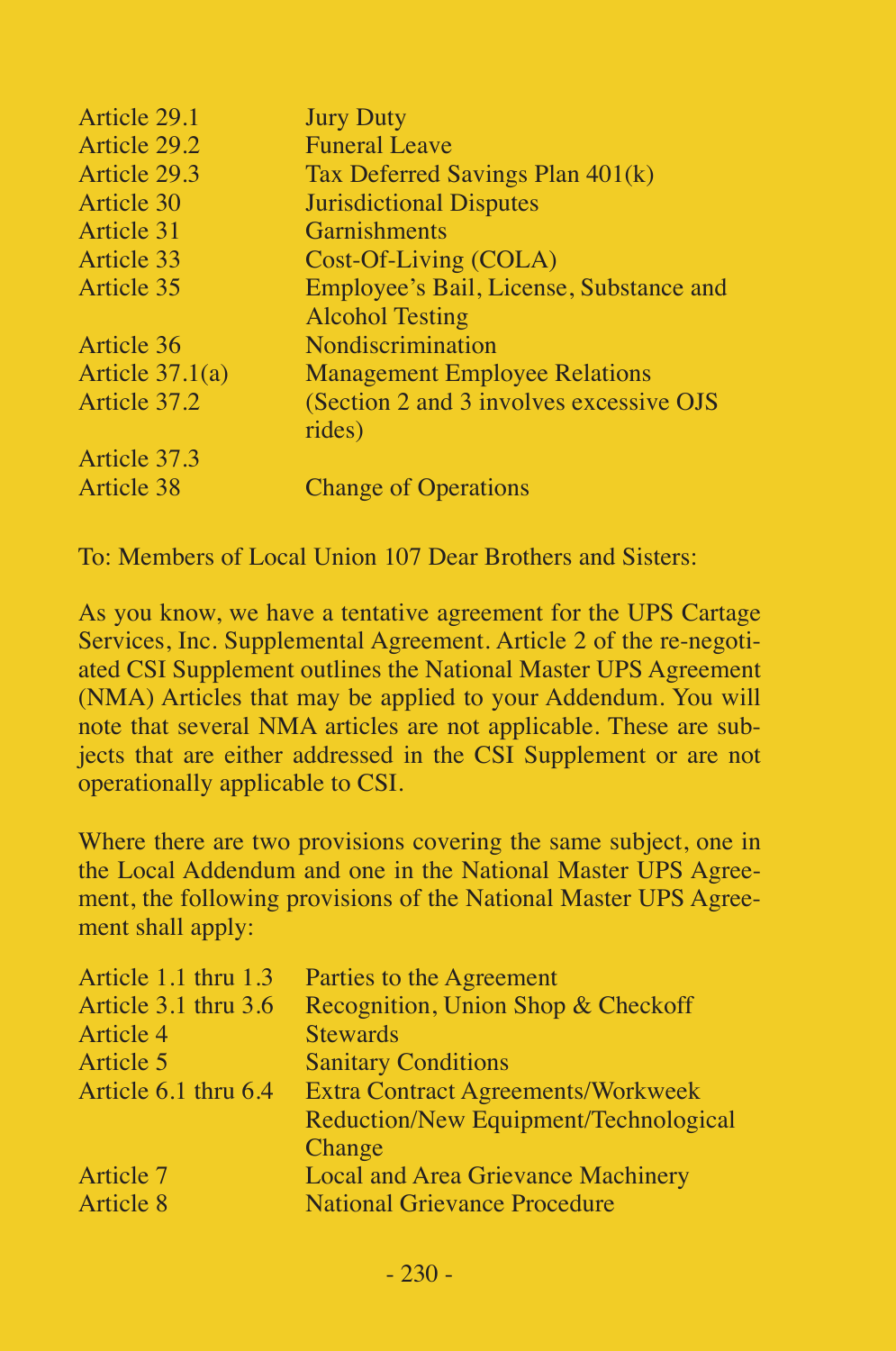| Article 9         | Protection of Rights                           |
|-------------------|------------------------------------------------|
| Article 12        | Polygraph/Timeclocks                           |
| Article 13        | Passengers                                     |
| Article 14        | <b>Compensation Claims</b>                     |
| Article 15        | <b>Military Clause</b>                         |
| Article 16        | Leave of Absence                               |
| Article 17        | Paid For Time                                  |
| Article 19        | Posting                                        |
| Article 20        | <b>Examination and Identification Fees</b>     |
| Article 21        | <b>Union Activity</b>                          |
| Article 23        | <b>Separation of Employment</b>                |
| Article 24        | <b>Inspection Privileges</b>                   |
| Article 25        | Separability and Savings                       |
| Article 27        | <b>Emergency Reopening</b>                     |
| Article 28        | <b>Sympathetic Action</b>                      |
| Article 29.1      | <b>Jury Duty</b>                               |
| Article 29.2      | <b>Funeral Leave</b>                           |
| Article 29.3      | Tax Deferred Savings Plan 401(k)               |
| Article 30        | <b>Jurisdictional Disputes</b>                 |
| Article 31        | Garnishments                                   |
| Article 33        | Cost-Of-Living (COLA)                          |
| Article 35        | Employee's Bail, License, Substance and        |
|                   | <b>Alcohol Testing</b>                         |
| Article 36        | Nondiscrimination                              |
| Article $37.1(a)$ | <b>Management Employee Relations</b>           |
| Article 37.2      | (Section 2 and 3 involves excessive OJS rides) |
| Article 37.3      |                                                |
| Article 38        | <b>Change of Operations</b>                    |
| Article 42        | <b>Uniforms</b>                                |

To: Members of Local Union 500 Dear Brothers and Sisters:

As you know, we have a tentative agreement for the UPS Cartage Services, Inc. Supplemental Agreement. Article 2 of the re-negotiated CSI Supplement outlines the National Master UPS Agreement (NMA) Articles that may be applied to your Addendum. You will note that several NMA articles are not applicable. These are subjects that are either addressed in the CSI Supplement or are not operationally applicable to CSI.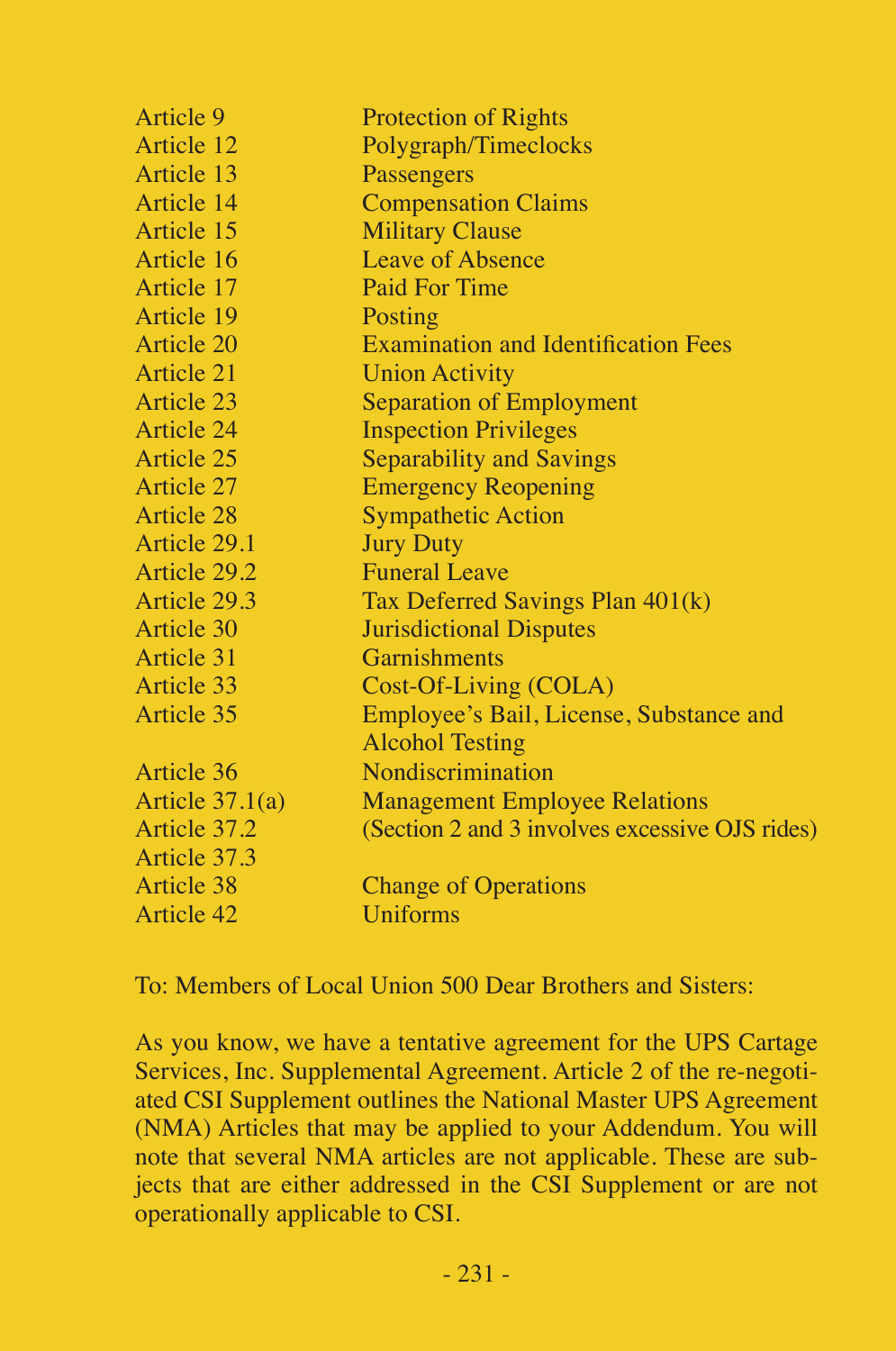Where there are two provisions covering the same subject, one in the Local Addendum and one in the National Master UPS Agreement, the following provisions of the Local Addenda shall apply:

| Article 1    | Recognition                          |
|--------------|--------------------------------------|
| Article 2    | <b>Union Shop</b>                    |
| Article 3    | Wages                                |
| Article 4    | <b>Company Seniority</b>             |
| Article 6    | <b>Vacations</b>                     |
| Article 7    | Absence                              |
| Article 8    | Seniority                            |
| Article 9    | Maintenance of Standards             |
| Article 10   | <b>Grievance Procedure</b>           |
| Article 11   | Discharge or Suspension              |
| Article 12   | Mergers, Consolidations, Absorptions |
| Article 13   | No Strike, No Lock Out               |
| Article 17   | Holidays                             |
| Article 18   | <b>Shifts</b>                        |
| Article 19   | <b>Union Cooperation</b>             |
| Article 20   | <b>Union Activities</b>              |
| Article 21   | Separation of Employment             |
| Article 23   | Death in Family                      |
| Article 24   | Work Day, Work Week                  |
| Article 26   | Pension                              |
| Article 28   | Rescheduling                         |
| Article 29   | Equipment                            |
| Article 30   | Non-Discrimination                   |
| Article 31   | Lie Detector Test                    |
| Article 32   | <b>Replacement Employees</b>         |
| Article 33   | <b>Severance Trust Fund</b>          |
| Article 34   | Duration Schedule "A"                |
| Appendix "A" |                                      |

Letter of Understanding, Pension

Memorandum of Understanding, Freight at Dock Door Letter of Understanding, Part-Time Vacation

Letter of Understanding, Forcing Keyser-Templeton Letter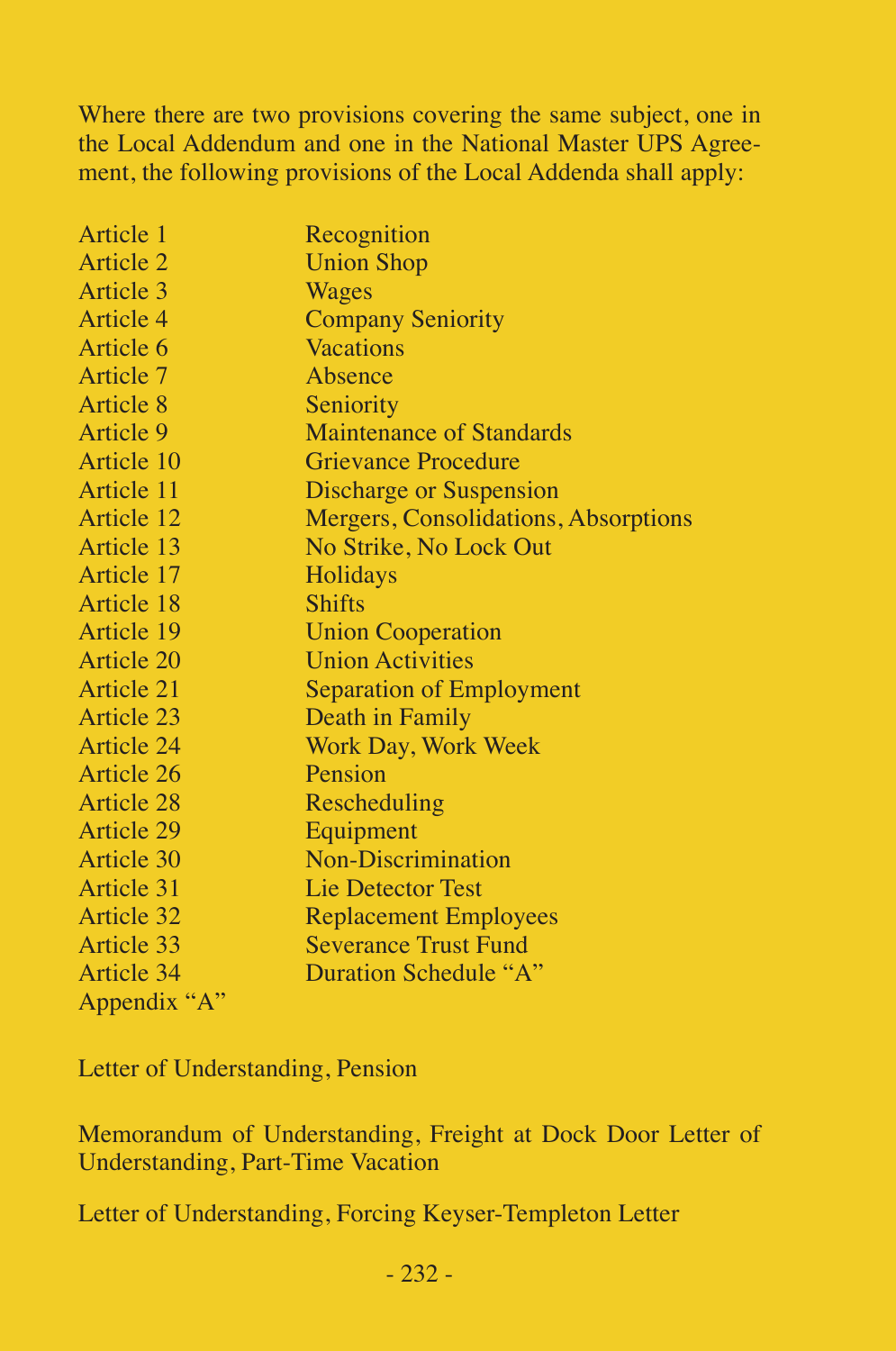To: Members of Local Union 542 Dear Brothers and Sisters:

As you know, we have a tentative agreement for the UPS Cartage Services, Inc. Supplemental Agreement. Article 2 of the re-negotiated CSI Supplement outlines the National Master UPS Agreement (NMA) Articles that may be applied to your Addendum. You will note that several NMA articles are not applicable. These are subjects that are either addressed in the CSI Supplement or are not operationally applicable to CSI.

| Article 1.1 thru 1.3 | Parties to the Agreement                   |
|----------------------|--------------------------------------------|
| Article 3            | Recognition, Union Shop & Checkoff         |
| excl Section 6       |                                            |
| Article 5            | <b>Sanitary Conditions</b>                 |
| Article 6.1 thru 6.4 | <b>Extra Contract Agreements/Workweek</b>  |
|                      | Reduction/New Equipment/Technological      |
|                      | Change                                     |
| Article 7            | Local and Area Grievance Machinery         |
| Article 8            | <b>National Grievance Procedure</b>        |
| Article 9            | <b>Protection of Rights</b>                |
| Article 13           | Passengers                                 |
| Article 12           | Polygraph/Timeclocks                       |
| Article 14           | <b>Compensation Claims</b>                 |
| Article 15           | <b>Military Clause</b>                     |
| Article 16           | Leave of Absence                           |
| Article 17           | <b>Paid For Time</b>                       |
| Article 19           | Posting                                    |
| Article 20           | <b>Examination and Identification Fees</b> |
| Article 21           | <b>Union Activity</b>                      |
| Article 23           | Separation of Employment                   |
| Article 24           | <b>Inspection Privileges</b>               |
| Article 25           | Separability and Savings                   |
| Article 27           | <b>Emergency Reopening</b>                 |
| Article 28           | <b>Sympathetic Action</b>                  |
| Article 29.3         | Tax Deferred Savings Plan 401(k)           |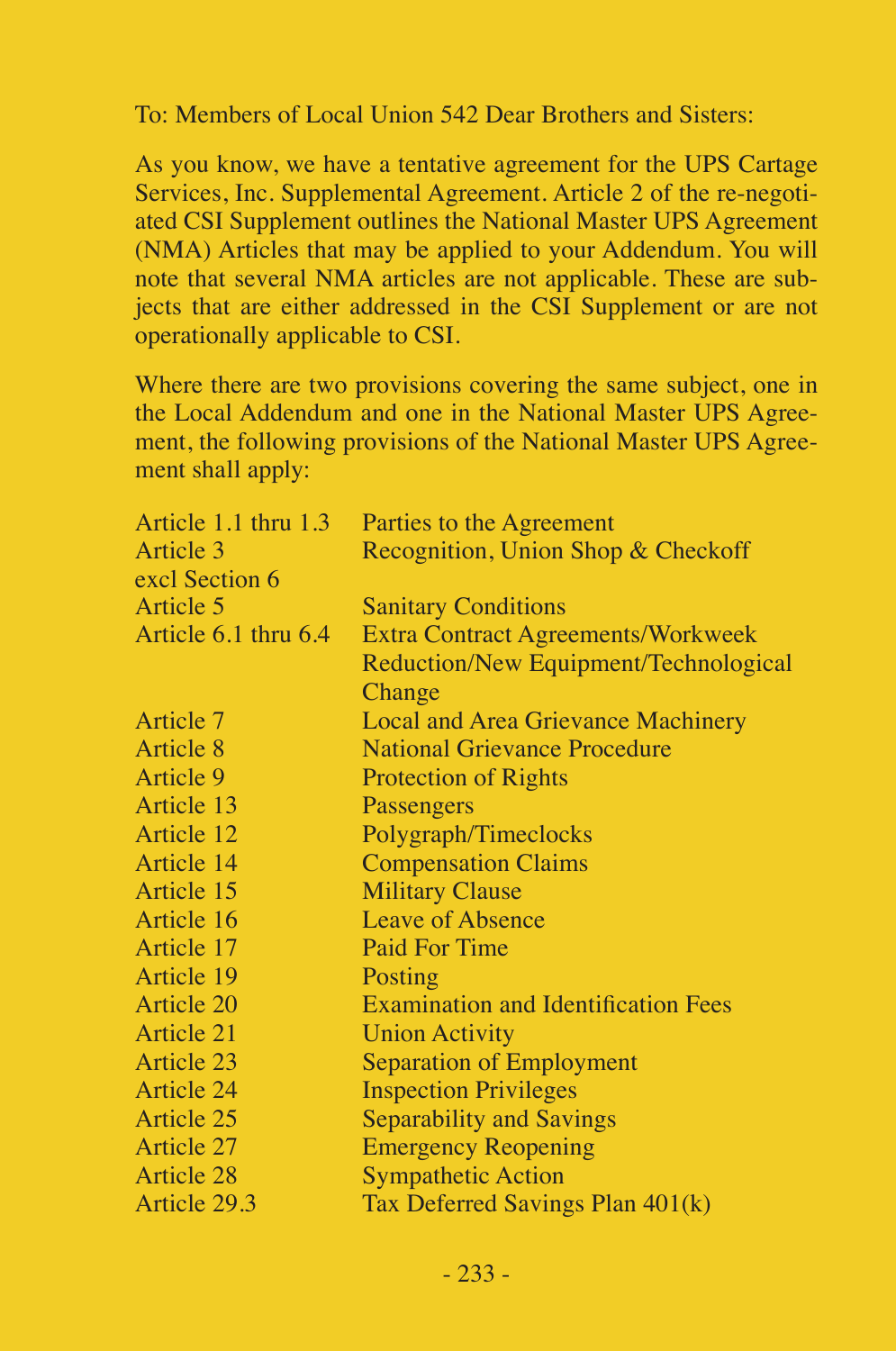| <b>Jurisdictional Disputes</b>                    |
|---------------------------------------------------|
| <b>Garnishments</b>                               |
| Cost-Of-Living (COLA)                             |
| Employee's Bail, License, Substance and           |
| <b>Alcohol Testing</b>                            |
| Nondiscrimination                                 |
| <b>Management Employee Relations</b>              |
| (Section 2 and 3 involves excessive OJS<br>rides) |
|                                                   |
| <b>Change of Operations</b>                       |
| <b>Uniforms</b>                                   |
|                                                   |

To: Members of Local Union 560 Dear Brothers and Sisters:

As you know, we have a tentative agreement for the UPS Cartage Services, Inc. Supplemental Agreement. Article 2 of the re-negotiated CSI Supplement outlines the National Master UPS Agreement (NMA) Articles that may be applied to your Addendum. You will note that several NMA articles are not applicable. These are subjects that are either addressed in the CSI Supplement or are not operationally applicable to CSI.

| Article 1.1 thru 1.3 | Parties to the Agreement                  |
|----------------------|-------------------------------------------|
| Article 3            | Recognition, Union Shop & Checkoff        |
| excl Section 6       |                                           |
| Article 5            | <b>Sanitary Conditions</b>                |
| Article 7            | Local and Area Grievance Machinery        |
| Article 8            | <b>National Grievance Procedure</b>       |
|                      | Article 14.2 and 14.3 Compensation Claims |
| Article 16           | Leave of Absence                          |
| Article 17           | Paid For Time                             |
| Article 19           | Posting                                   |
| Article 23           | Separation of Employment                  |
| Article 24           | <b>Inspection Privileges</b>              |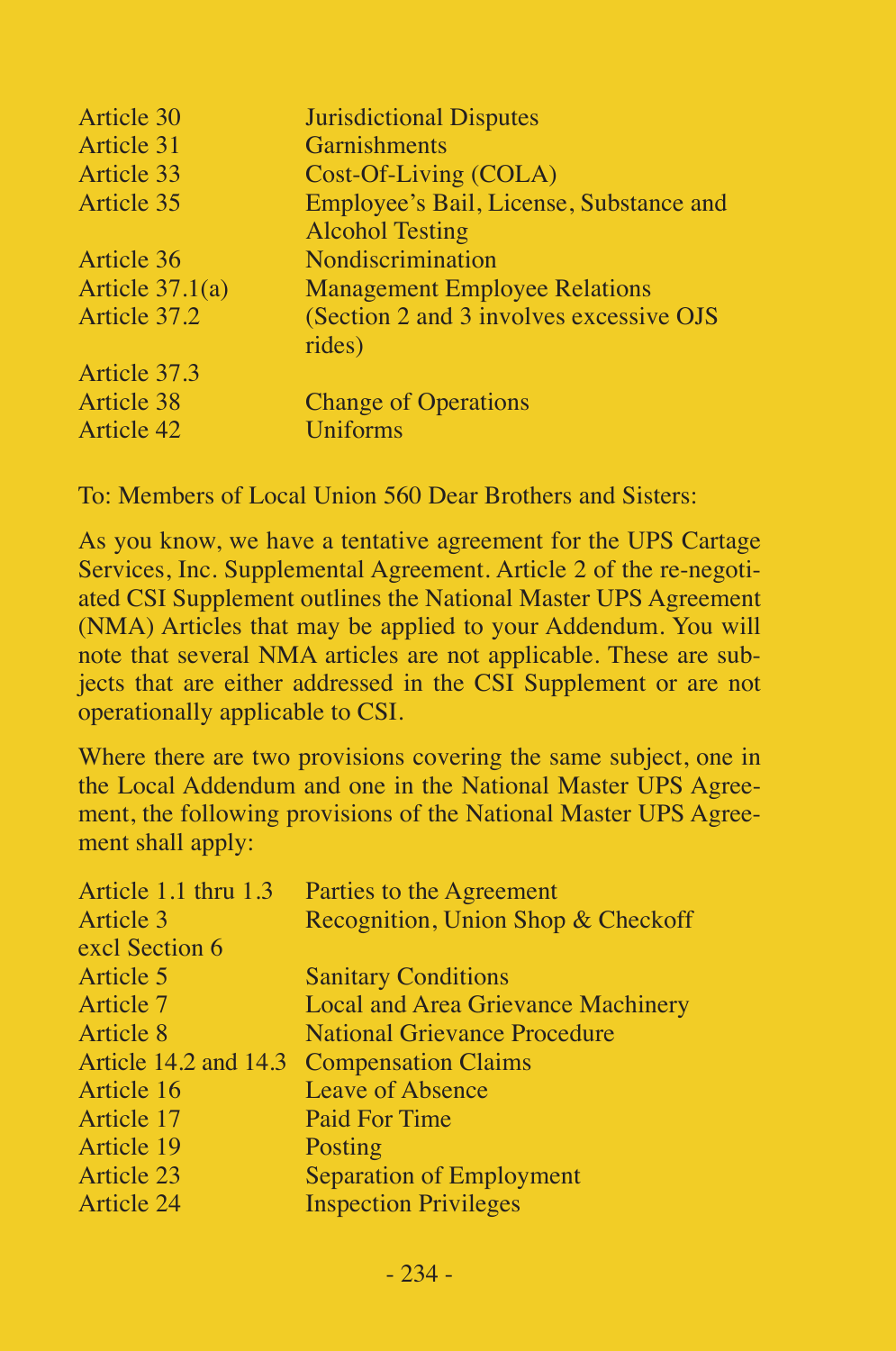| Article 25        | Separability and Savings                 |
|-------------------|------------------------------------------|
| Article 27        | <b>Emergency Reopening</b>               |
| Article 28        | <b>Sympathetic Action</b>                |
| Article 29.3      | Tax Deferred Savings Plan 401(k)         |
| Article 30        | <b>Jurisdictional Disputes</b>           |
| Article 31        | <b>Garnishments</b>                      |
| Article 33        | Cost-Of-Living (COLA)                    |
| Article 35        | Employee's Bail, License, Substance and  |
|                   | <b>Alcohol Testing</b>                   |
| Article 36        | Nondiscrimination                        |
| Article $37.1(a)$ | <b>Management Employee Relations</b>     |
| Article 37.2      | (Section 2 and 3 involves excessive OJS) |
|                   | rides)                                   |
| Article 37.3      |                                          |
| Article 38        | <b>Change of Operations</b>              |

To: Members of Local Unions: 600 89 and 135 Dear Brothers and Sisters:

As you know, we have a tentative agreement for the UPS Cartage Services, Inc. Supplemental Agreement. Article 2 of the re-negotiated CSI Supplement outlines the National Master UPS Agreement (NMA) Articles that may be applied to your Addendum. You will note that several NMA articles are not applicable. These are subjects that are either addressed in the CSI Supplement or are not operationally applicable to CSI.

| Article 1.1 thru 1.3 | Parties to the Agreement                  |
|----------------------|-------------------------------------------|
| Article 3.1 thru 3.6 | Recognition, Union Shop & Checkoff        |
| Article 4            | <b>Stewards</b>                           |
| Article 5            | <b>Sanitary Conditions</b>                |
| Article 6.1 thru 6.4 | <b>Extra Contract Agreements/Workweek</b> |
|                      | Reduction/New Equipment/Technological     |
|                      | Change                                    |
| Article 7            | Local and Area Grievance Machinery        |
|                      |                                           |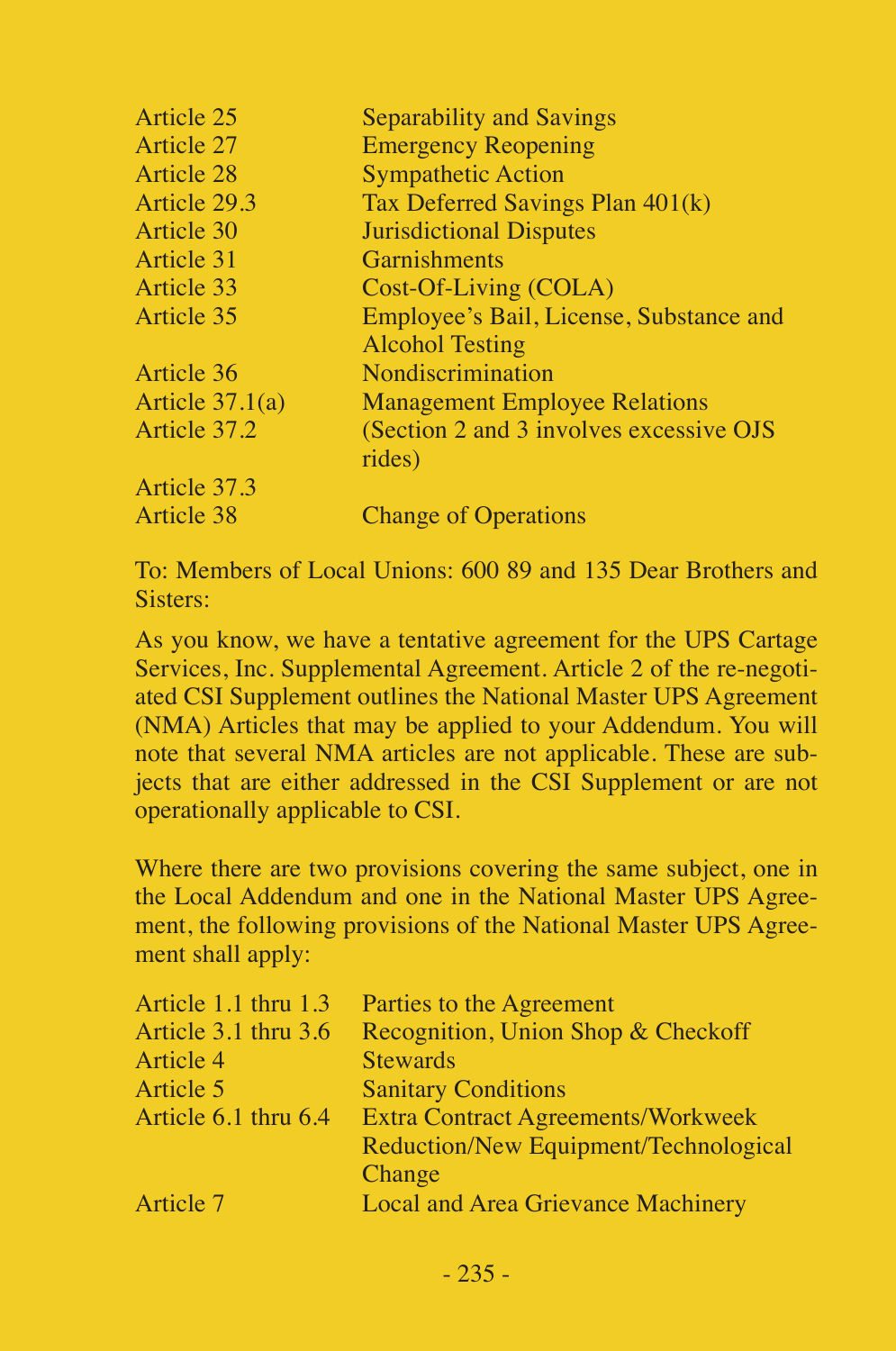| Article 8         | <b>National Grievance Procedure</b>      |
|-------------------|------------------------------------------|
| Article 12        | Polygraph/Timeclocks                     |
| Article 15        | <b>Military Clause</b>                   |
| Article 16.3      | Leave of Absence                         |
| Article 17        | Paid For Time                            |
| Article 19        | Posting                                  |
| Article 21        | <b>Union Activity</b>                    |
| Article 23        | <b>Separation of Employment</b>          |
| Article 24        | <b>Inspection Privileges</b>             |
| Article 25        | Separability and Savings                 |
| Article 27        | <b>Emergency Reopening</b>               |
| Article 28        | <b>Sympathetic Action</b>                |
| Article 29.1      | <b>Jury Duty</b>                         |
| Article 29.2      | <b>Funeral Leave</b>                     |
| Article 29.3      | Tax Deferred Savings Plan 401(k)         |
| Article 30        | <b>Jurisdictional Disputes</b>           |
| Article 33        | Cost-Of-Living (COLA)                    |
| Article 35        | Employee's Bail, License, Substance and  |
|                   | <b>Alcohol Testing</b>                   |
| Article 36        | Nondiscrimination                        |
| Article $37.1(a)$ | <b>Management Employee Relations</b>     |
| Article 37.2      | (Section 2 and 3 involves excessive OJS) |
|                   | rides)                                   |
| Article 37.3      |                                          |
| Article 38        | <b>Change of Operations</b>              |
| Article 42        | Uniforms                                 |

To: Members of Local Union 638 Dear Brothers and Sisters:

As you know, we have a tentative agreement for the UPS Cartage Services, Inc. Supplemental Agreement. Article 2 of the re-negotiated CSI Supplement outlines the National Master UPS Agreement (NMA) Articles that may be applied to your Addendum. You will note that several NMA articles are not applicable. These are subjects that are either addressed in the CSI Supplement or are not operationally applicable to CSI.

Where there are two provisions covering the same subject, one in the Local Addendum and one in the National Master UPS Agree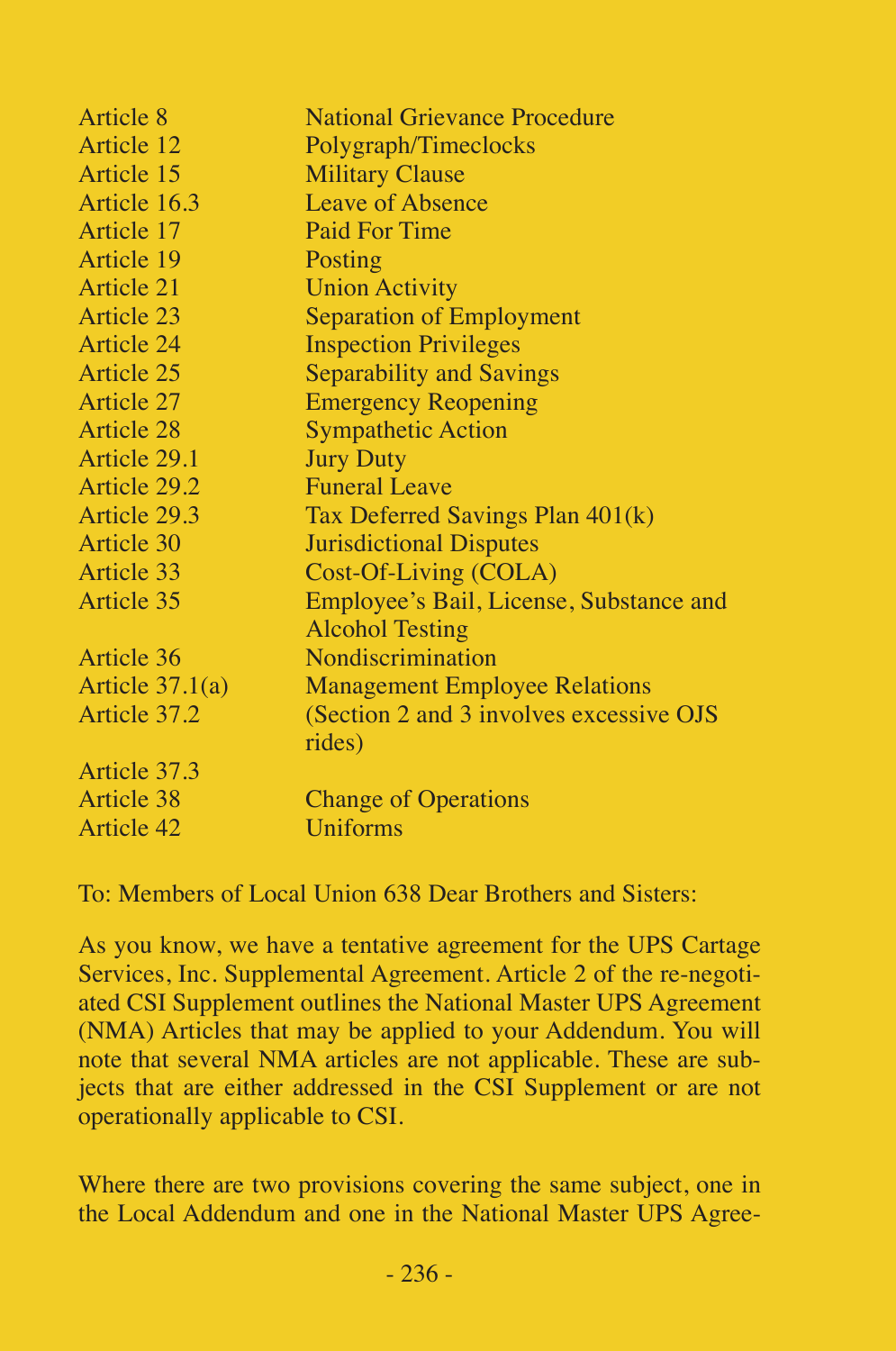ment, the following provisions of the National Master UPS Agreement shall apply:

| Recognition, Union Shop & Checkoff<br><b>Stewards</b><br><b>Sanitary Conditions</b><br><b>Extra Contract Agreements/Workweek</b><br>Reduction/New Equipment/Technological<br>Change<br>Local and Area Grievance Machinery<br>National Grievance Procedure<br><b>Protection of Rights</b><br>Polygraph/Timeclocks<br>Passengers<br><b>Compensation Claims</b><br><b>Military Clause</b><br>Article 15<br>Leave of Absence<br>Paid For Time<br>Article 17<br>Posting<br><b>Examination and Identification Fees</b><br><b>Union Activity</b><br><b>Separation of Employment</b><br><b>Inspection Privileges</b><br>Separability and Savings<br><b>Emergency Reopening</b><br><b>Sympathetic Action</b><br><b>Jury Duty</b><br><b>Funeral Leave</b><br>Tax Deferred Savings Plan 401(k)<br>Jurisdictional Disputes<br>Garnishments<br>Cost-Of-Living (COLA) | Article 1.1 thru 1.3 | Parties to the Agreement                |
|---------------------------------------------------------------------------------------------------------------------------------------------------------------------------------------------------------------------------------------------------------------------------------------------------------------------------------------------------------------------------------------------------------------------------------------------------------------------------------------------------------------------------------------------------------------------------------------------------------------------------------------------------------------------------------------------------------------------------------------------------------------------------------------------------------------------------------------------------------|----------------------|-----------------------------------------|
|                                                                                                                                                                                                                                                                                                                                                                                                                                                                                                                                                                                                                                                                                                                                                                                                                                                         | Article 3.1 thru 3.6 |                                         |
|                                                                                                                                                                                                                                                                                                                                                                                                                                                                                                                                                                                                                                                                                                                                                                                                                                                         | Article 4            |                                         |
|                                                                                                                                                                                                                                                                                                                                                                                                                                                                                                                                                                                                                                                                                                                                                                                                                                                         | Article 5            |                                         |
|                                                                                                                                                                                                                                                                                                                                                                                                                                                                                                                                                                                                                                                                                                                                                                                                                                                         | Article 6.1 thru 6.4 |                                         |
|                                                                                                                                                                                                                                                                                                                                                                                                                                                                                                                                                                                                                                                                                                                                                                                                                                                         |                      |                                         |
|                                                                                                                                                                                                                                                                                                                                                                                                                                                                                                                                                                                                                                                                                                                                                                                                                                                         |                      |                                         |
|                                                                                                                                                                                                                                                                                                                                                                                                                                                                                                                                                                                                                                                                                                                                                                                                                                                         | Article 7            |                                         |
|                                                                                                                                                                                                                                                                                                                                                                                                                                                                                                                                                                                                                                                                                                                                                                                                                                                         | Article 8            |                                         |
|                                                                                                                                                                                                                                                                                                                                                                                                                                                                                                                                                                                                                                                                                                                                                                                                                                                         | Article 9            |                                         |
|                                                                                                                                                                                                                                                                                                                                                                                                                                                                                                                                                                                                                                                                                                                                                                                                                                                         | Article 12           |                                         |
|                                                                                                                                                                                                                                                                                                                                                                                                                                                                                                                                                                                                                                                                                                                                                                                                                                                         | Article 13           |                                         |
|                                                                                                                                                                                                                                                                                                                                                                                                                                                                                                                                                                                                                                                                                                                                                                                                                                                         | Article 14           |                                         |
|                                                                                                                                                                                                                                                                                                                                                                                                                                                                                                                                                                                                                                                                                                                                                                                                                                                         |                      |                                         |
|                                                                                                                                                                                                                                                                                                                                                                                                                                                                                                                                                                                                                                                                                                                                                                                                                                                         | Article 16           |                                         |
|                                                                                                                                                                                                                                                                                                                                                                                                                                                                                                                                                                                                                                                                                                                                                                                                                                                         |                      |                                         |
|                                                                                                                                                                                                                                                                                                                                                                                                                                                                                                                                                                                                                                                                                                                                                                                                                                                         | Article 19           |                                         |
|                                                                                                                                                                                                                                                                                                                                                                                                                                                                                                                                                                                                                                                                                                                                                                                                                                                         | Article 20           |                                         |
|                                                                                                                                                                                                                                                                                                                                                                                                                                                                                                                                                                                                                                                                                                                                                                                                                                                         | Article 21           |                                         |
|                                                                                                                                                                                                                                                                                                                                                                                                                                                                                                                                                                                                                                                                                                                                                                                                                                                         | Article 23           |                                         |
|                                                                                                                                                                                                                                                                                                                                                                                                                                                                                                                                                                                                                                                                                                                                                                                                                                                         | Article 24           |                                         |
|                                                                                                                                                                                                                                                                                                                                                                                                                                                                                                                                                                                                                                                                                                                                                                                                                                                         | Article 25           |                                         |
|                                                                                                                                                                                                                                                                                                                                                                                                                                                                                                                                                                                                                                                                                                                                                                                                                                                         | Article 27           |                                         |
|                                                                                                                                                                                                                                                                                                                                                                                                                                                                                                                                                                                                                                                                                                                                                                                                                                                         | Article 28           |                                         |
|                                                                                                                                                                                                                                                                                                                                                                                                                                                                                                                                                                                                                                                                                                                                                                                                                                                         | Article 29.1         |                                         |
|                                                                                                                                                                                                                                                                                                                                                                                                                                                                                                                                                                                                                                                                                                                                                                                                                                                         | Article 29.2         |                                         |
|                                                                                                                                                                                                                                                                                                                                                                                                                                                                                                                                                                                                                                                                                                                                                                                                                                                         | Article 29.3         |                                         |
|                                                                                                                                                                                                                                                                                                                                                                                                                                                                                                                                                                                                                                                                                                                                                                                                                                                         | Article 30           |                                         |
|                                                                                                                                                                                                                                                                                                                                                                                                                                                                                                                                                                                                                                                                                                                                                                                                                                                         | Article 31           |                                         |
|                                                                                                                                                                                                                                                                                                                                                                                                                                                                                                                                                                                                                                                                                                                                                                                                                                                         | Article 33           |                                         |
|                                                                                                                                                                                                                                                                                                                                                                                                                                                                                                                                                                                                                                                                                                                                                                                                                                                         | Article 35           | Employee's Bail, License, Substance and |
| <b>Alcohol Testing</b>                                                                                                                                                                                                                                                                                                                                                                                                                                                                                                                                                                                                                                                                                                                                                                                                                                  |                      |                                         |
| Nondiscrimination                                                                                                                                                                                                                                                                                                                                                                                                                                                                                                                                                                                                                                                                                                                                                                                                                                       | Article 36           |                                         |
| <b>Management Employee Relations</b>                                                                                                                                                                                                                                                                                                                                                                                                                                                                                                                                                                                                                                                                                                                                                                                                                    | Article $37.1(a)$    |                                         |
| (Section 2 and 3 involves excessive OJS                                                                                                                                                                                                                                                                                                                                                                                                                                                                                                                                                                                                                                                                                                                                                                                                                 | Article 37.2         |                                         |
| rides)                                                                                                                                                                                                                                                                                                                                                                                                                                                                                                                                                                                                                                                                                                                                                                                                                                                  |                      |                                         |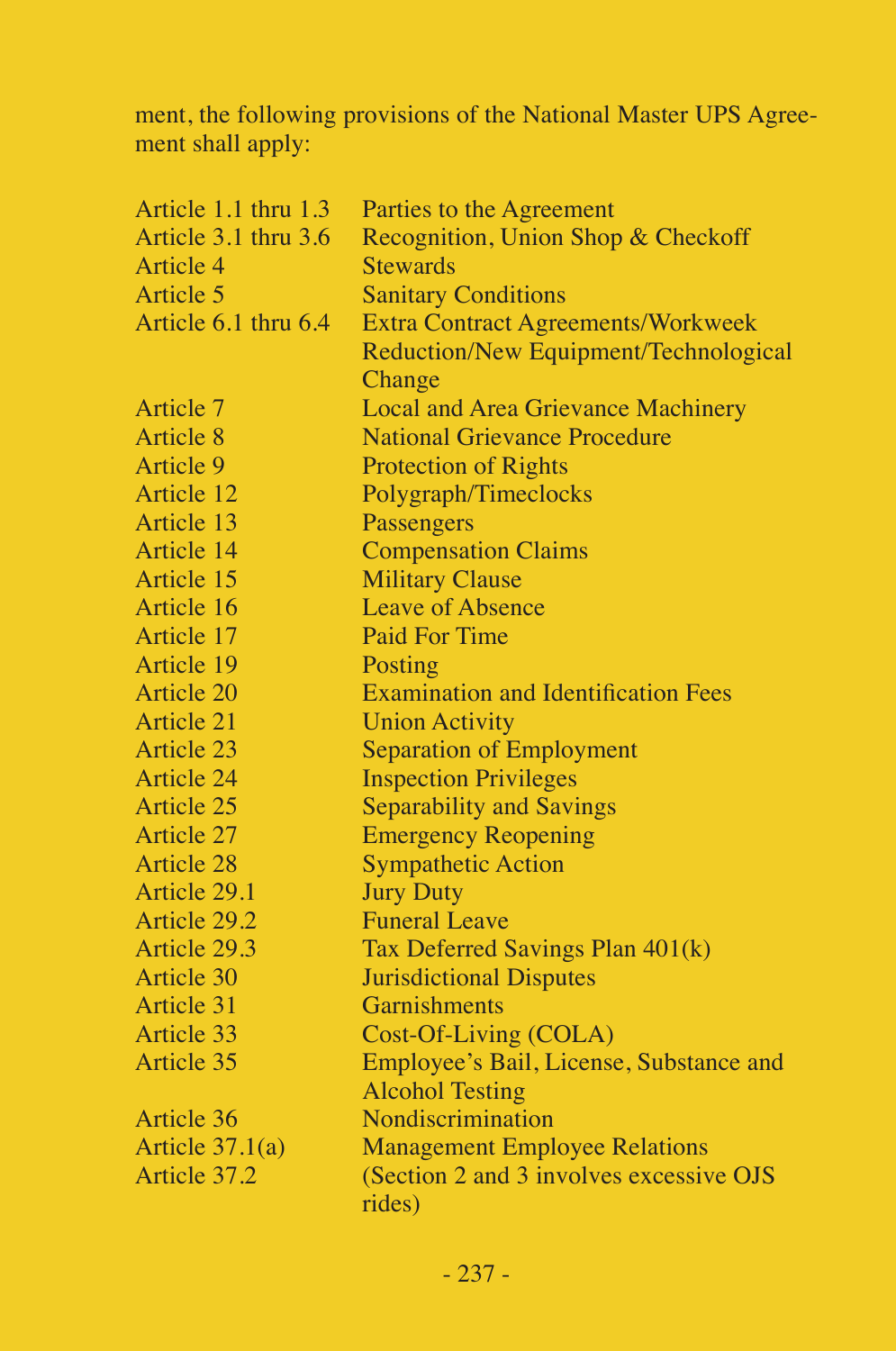| Article 37.3 |                             |
|--------------|-----------------------------|
| Article 38   | <b>Change of Operations</b> |
| Article 42   | <b>Uniforms</b>             |

To: Members of Local Union 667 Dear Brothers and Sisters:

As you know, we have a tentative agreement for the UPS Cartage Services, Inc. Supplemental Agreement. Article 2 of the re-negotiated CSI Supplement outlines the National Master UPS Agreement (NMA) Articles that may be applied to your Addendum. You will note that several NMA articles are not applicable. These are subjects that are either addressed in the CSI Supplement or are not operationally applicable to CSI.

| Article 1.1 and $1.3$ | Parties to the Agreement                   |
|-----------------------|--------------------------------------------|
| Article 3.1 thru 3.6  | Recognition, Union Shop & Checkoff         |
| Article 4             | <b>Stewards</b>                            |
| Article 5             | <b>Sanitary Conditions</b>                 |
| Article 6.1 thru 6.4  | <b>Extra Contract Agreements/Workweek</b>  |
|                       | Reduction/New Equipment/Technological      |
|                       | Change                                     |
| Article 7             | Local and Area Grievance Machinery         |
| Article 8             | National Grievance Procedure               |
| Article 9             | <b>Protection of Rights</b>                |
| Article 12            | Polygraph/Timeclocks                       |
| Article 13            | Passengers                                 |
| Article 14            | <b>Compensation Claims</b>                 |
| Article 15            | <b>Military Clause</b>                     |
| Article 16            | Leave of Absence                           |
| Article 17            | Paid For Time                              |
| Article 19            | Posting                                    |
| Article 20            | <b>Examination and Identification Fees</b> |
| Article 21            | <b>Union Activity</b>                      |
| Article 23            | Separation of Employment                   |
| Article 24            | <b>Inspection Privileges</b>               |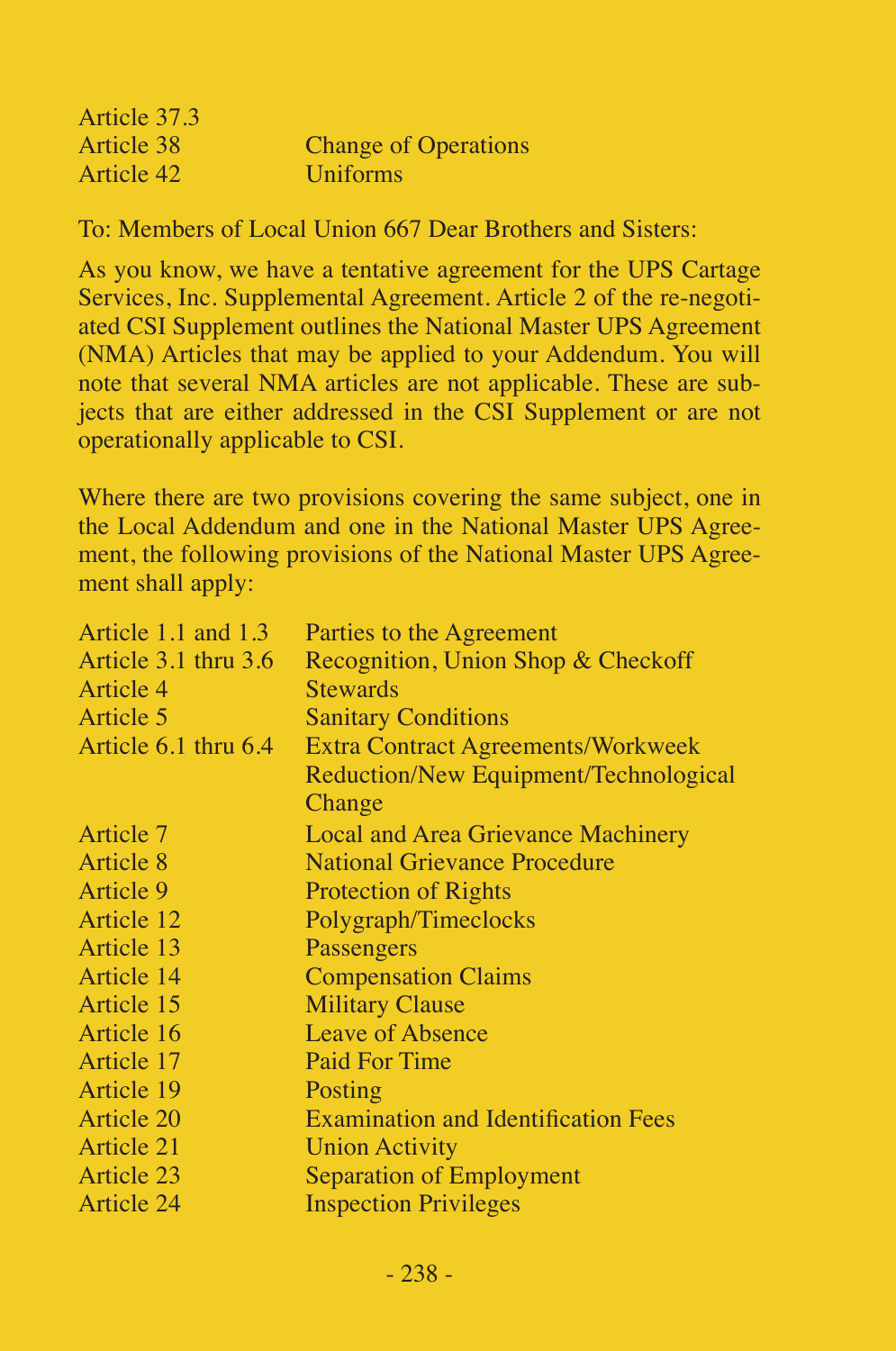| Article 25        | <b>Separability and Savings</b>                    |
|-------------------|----------------------------------------------------|
| Article 27        | <b>Emergency Reopening</b>                         |
| Article 28        | <b>Sympathetic Action</b>                          |
| Article 29.1      | <b>Jury Duty</b>                                   |
| Article 29.2      | <b>Funeral Leave</b>                               |
| Article 29.3      | Tax Deferred Savings Plan 401(k)                   |
| Article 30        | <b>Jurisdictional Disputes</b>                     |
| Article 31        | Garnishments                                       |
| Article 33        | Cost-Of-Living (COLA)                              |
| Article 35        | Employee's Bail, License, Substance and            |
|                   | <b>Alcohol Testing</b>                             |
| Article 36        | Nondiscrimination                                  |
| Article $37.1(a)$ | <b>Management Employee Relations</b>               |
| Article 37.2      | (Section 2 and 3 involves excessive OJS)<br>rides) |
| Article 37.3      |                                                    |
| Article 38        | <b>Change of Operations</b>                        |
| Article 42        | Uniforms                                           |
|                   |                                                    |

To: Members of Local Union 688 Dear Brothers and Sisters:

As you know, we have a tentative agreement for the UPS Cartage Services, Inc. Supplemental Agreement. Article 2 of the re-negotiated CSI Supplement outlines the National Master UPS Agreement (NMA) Articles that may be applied to your Addendum. You will note that several NMA articles are not applicable. These are subjects that are either addressed in the CSI Supplement or are not operationally applicable to CSI.

| Article 1.1 thru 1.3     | Parties to the Agreement           |
|--------------------------|------------------------------------|
| Article $3.1$ thru $3.6$ | Recognition, Union Shop & Checkoff |
| Article 4                | <b>Stewards</b>                    |
| Article 5                | <b>Sanitary Conditions</b>         |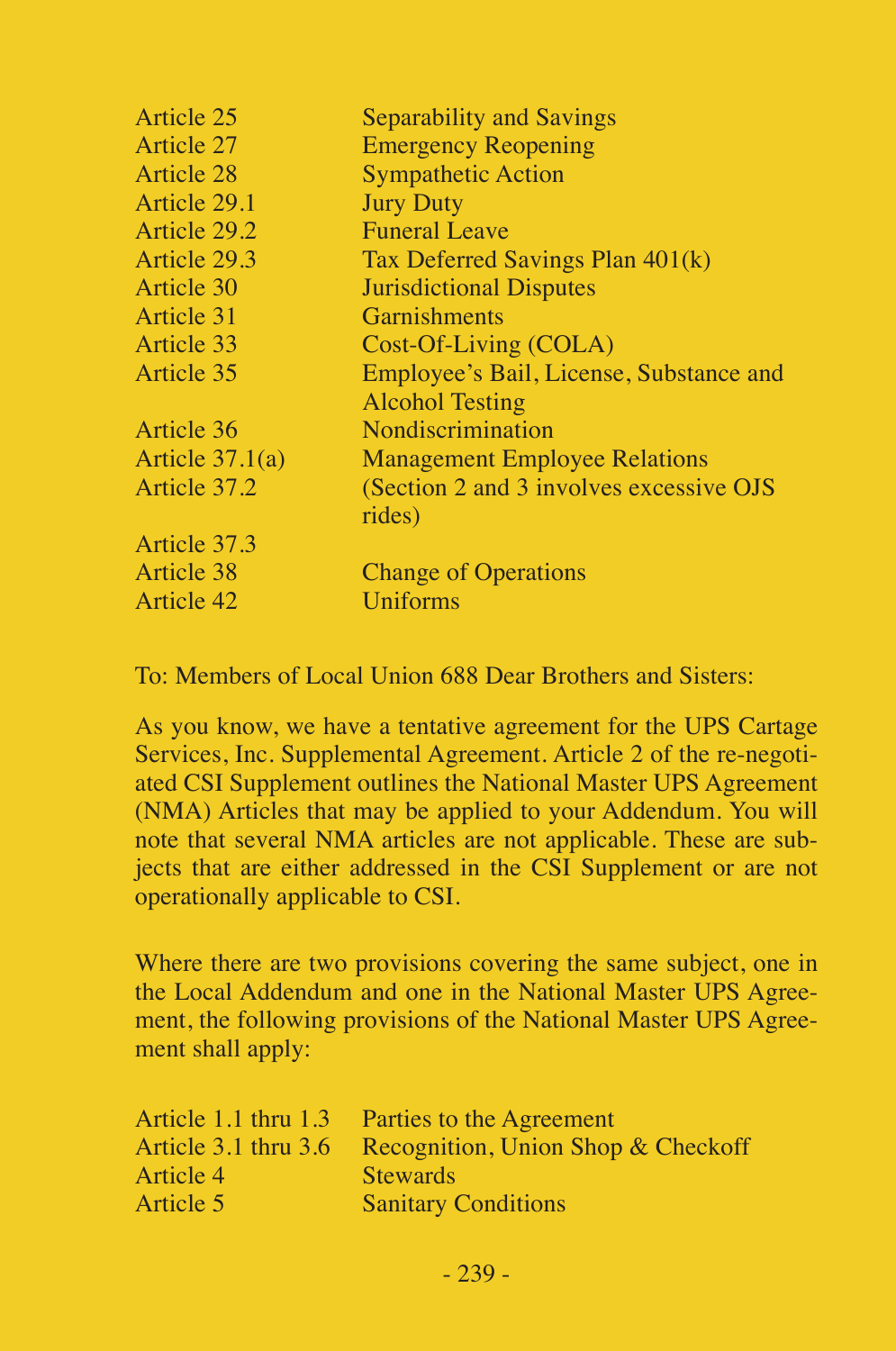| Article 6.1 thru 6.4 | <b>Extra Contract Agreements/Workweek</b><br>Reduction/New Equipment/Technological<br>Change |
|----------------------|----------------------------------------------------------------------------------------------|
| Article 7            | Local and Area Grievance Machinery                                                           |
| Article 8            | <b>National Grievance Procedure</b>                                                          |
| Article 9            | <b>Protection of Rights</b>                                                                  |
| Article 15           | <b>Military Clause</b>                                                                       |
| Article 16.4, 16.5,  | Leave of Absence                                                                             |
| 16.6                 |                                                                                              |
| Article 17           | Paid For Time                                                                                |
| Article 19           | Posting                                                                                      |
| Article 20           | <b>Examination and Identification Fees</b>                                                   |
| Article 21           | <b>Union Activity</b>                                                                        |
| Article 23           | <b>Separation of Employment</b>                                                              |
| Article 24           | <b>Inspection Privileges</b>                                                                 |
| Article 25           | Separability and Savings                                                                     |
| Article 27           | <b>Emergency Reopening</b>                                                                   |
| Article 28           | <b>Sympathetic Action</b>                                                                    |
| Article 29.1         | <b>Jury Duty</b>                                                                             |
| Article 29.2         | <b>Funeral Leave</b>                                                                         |
| Article 29.3         | Tax Deferred Savings Plan 401(k)                                                             |
| Article 30           | <b>Jurisdictional Disputes</b>                                                               |
| Article 31           | Garnishments                                                                                 |
| Article 33           | Cost-Of-Living (COLA)                                                                        |
| Article 35           | Employee's Bail, License, Substance and                                                      |
|                      | <b>Alcohol Testing</b>                                                                       |
| Article 36           | Nondiscrimination                                                                            |
| Article $37.1(a)$    | <b>Management Employee Relations</b>                                                         |
| Article 38           | <b>Change of Operations</b>                                                                  |

To: Members of Local Union 710 Dear Brothers and Sisters:

As you know, we have a tentative agreement for the UPS Cartage Services, Inc. Supplemental Agreement. Article 2 of the re-negotiated CSI Supplement outlines the National Master UPS Agreement (NMA) Articles that may be applied to your Addendum. You will note that several NMA articles are not applicable. These are subjects that are either addressed in the CSI Supplement or are not operationally applicable to CSI.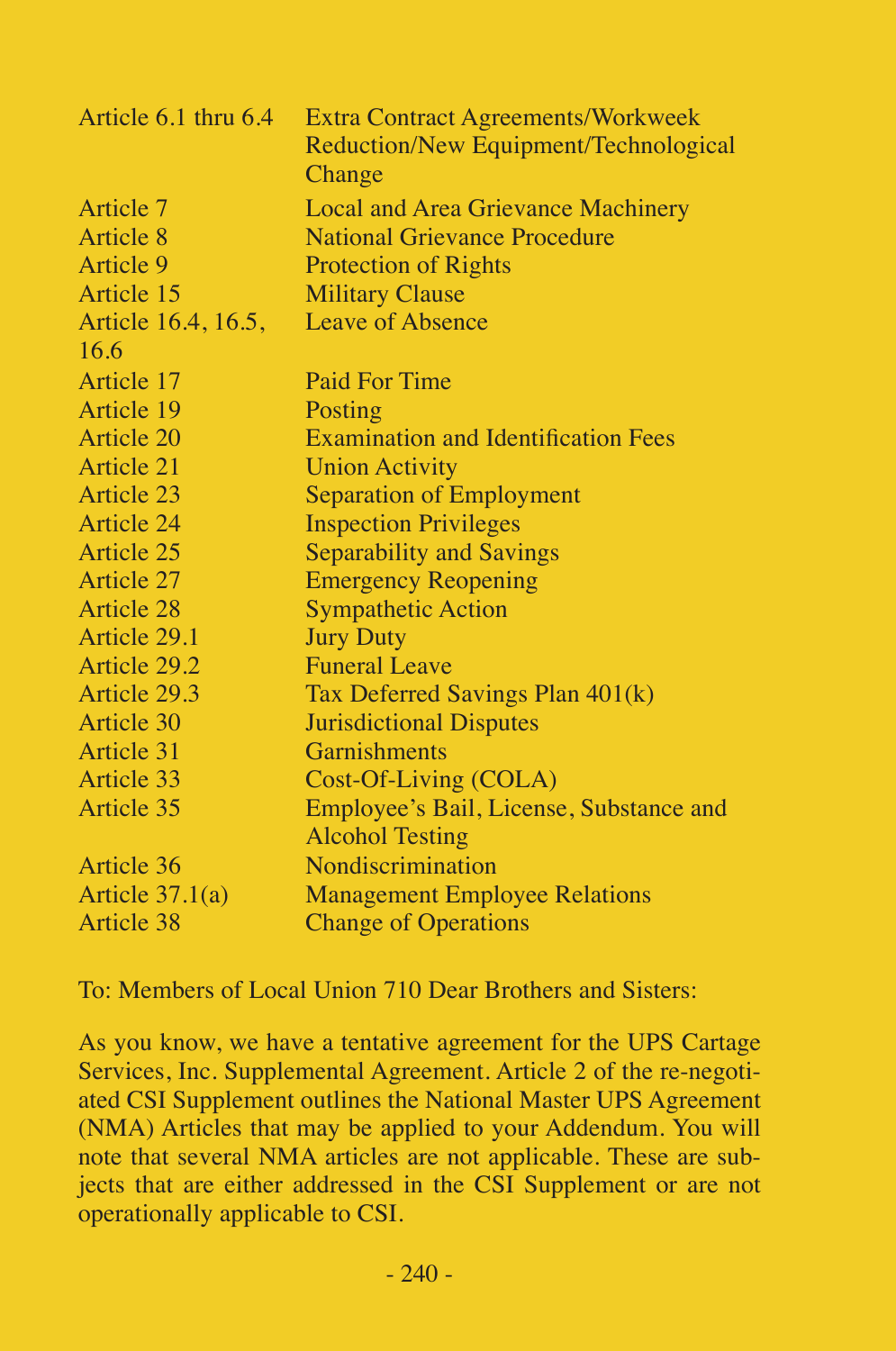| Article 1.1 thru 1.3 | Parties to the Agreement                   |
|----------------------|--------------------------------------------|
| Article 3.1 thru 3.6 | Recognition, Union Shop & Checkoff         |
| Article 5            | <b>Sanitary Conditions</b>                 |
| Article 6.1 thru 6.4 | <b>Extra Contract Agreements/Workweek</b>  |
|                      | Reduction/New Equipment/Technological      |
|                      | Change                                     |
| Article 7            | Local and Area Grievance Machinery         |
| Article 8            | <b>National Grievance Procedure</b>        |
| Article 9            | <b>Protection of Rights</b>                |
| Article 12           | Polygraph/Timeclocks                       |
| Article 14           | <b>Compensation Claims</b>                 |
| Article 15           | <b>Military Clause</b>                     |
| Article 16           | Leave of Absence                           |
| Article 17           | Paid For Time                              |
| Article 19           | Posting                                    |
| Article 20           | <b>Examination and Identification Fees</b> |
| Article 21           | <b>Union Activity</b>                      |
| Article 23           | Separation of Employment                   |
| Article 24           | <b>Inspection Privileges</b>               |
| Article 25           | Separability and Savings                   |
| Article 27           | <b>Emergency Reopening</b>                 |
| Article 28           | <b>Sympathetic Action</b>                  |
| Article 29.1         | <b>Jury Duty</b>                           |
| Article 29.2         | <b>Funeral Leave</b>                       |
| Article 29.3         | Tax Deferred Savings Plan 401(k)           |
| Article 30           | <b>Jurisdictional Disputes</b>             |
| Article 31           | Garnishments                               |
| Article 33           | Cost-Of-Living (COLA)                      |
| Article 35           | Employee's Bail, License, Substance and    |
|                      | <b>Alcohol Testing</b>                     |
| Article 36           | Nondiscrimination                          |
| Article $37.1(a)$    | <b>Management Employee Relations</b>       |
| Article 37.2         | (Section 2 and 3 involves excessive OJS)   |
|                      | rides)                                     |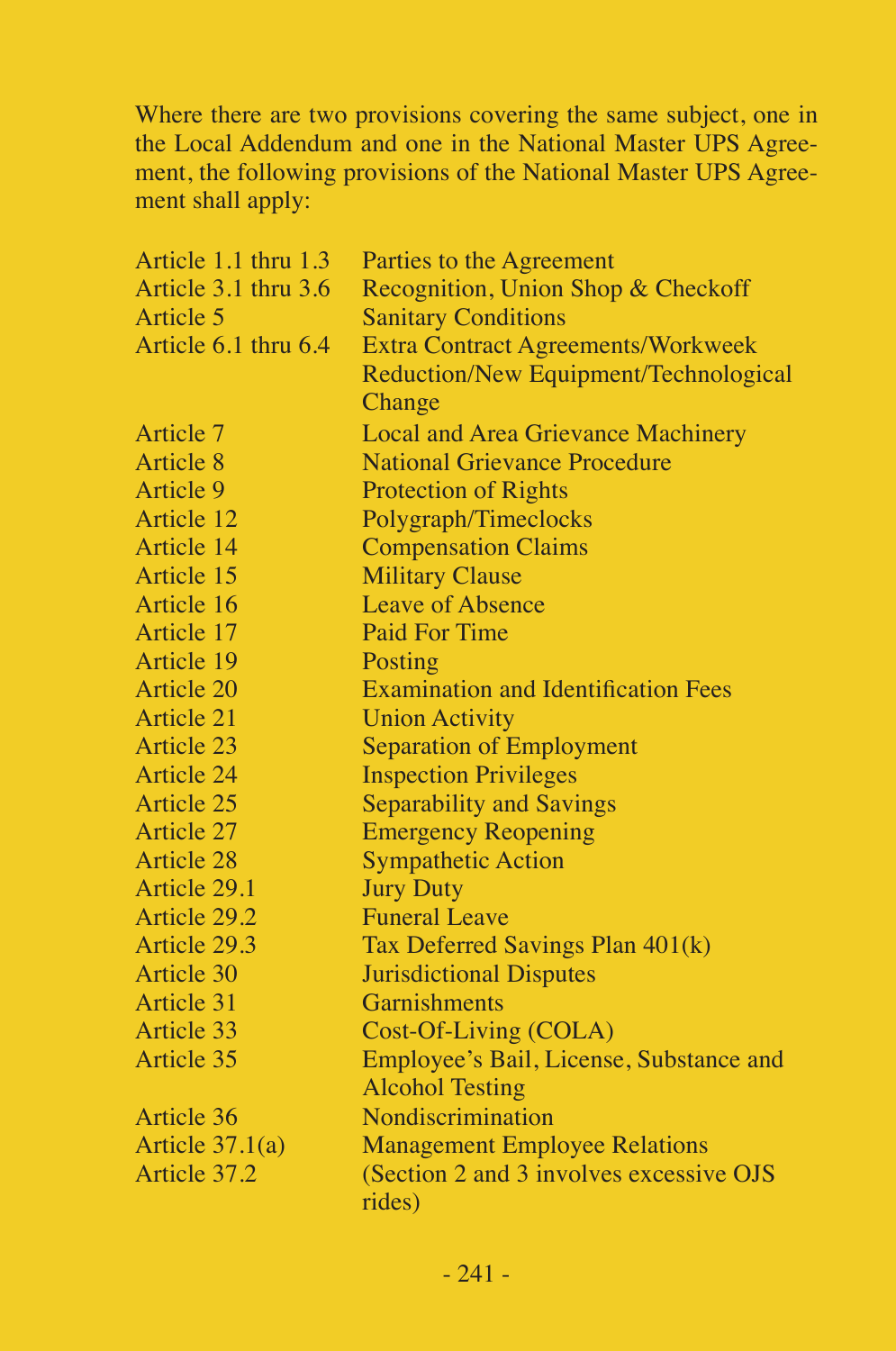| Article 37.3 |                             |
|--------------|-----------------------------|
| Article 38   | <b>Change of Operations</b> |

To: Members of Local Union 728 Dear Brothers and Sisters:

As you know, we have a tentative agreement for the UPS Cartage Services, Inc. Supplemental Agreement. Article 2 of the re-negotiated CSI Supplement outlines the National Master UPS Agreement (NMA) Articles that may be applied to your Addendum. You will note that several NMA articles are not applicable. These are subjects that are either addressed in the CSI Supplement or are not operationally applicable to CSI.

| Article $1.1$ thru $1.3$ | Parties to the Agreement                   |
|--------------------------|--------------------------------------------|
| Article 3.1 thru 3.6     | Recognition, Union Shop & Checkoff         |
| Article 4                | <b>Stewards</b>                            |
| Article 5                | <b>Sanitary Conditions</b>                 |
| Article 6.1 thru 6.4     | Extra Contract Agreements/Workweek         |
|                          | Reduction/New Equipment/Technological      |
|                          | Change                                     |
| Article 7                | Local and Area Grievance Machinery         |
| Article 8                | <b>National Grievance Procedure</b>        |
| Article 9                | <b>Protection of Rights</b>                |
| Article 12               | Polygraph/Timeclocks                       |
| Article 13               | Passengers                                 |
| Article 14               | <b>Compensation Claims</b>                 |
| Article 15               | <b>Military Clause</b>                     |
| Article 16               | Leave of Absence                           |
| Article 17               | Paid For Time                              |
| Article 19               | Posting                                    |
| Article 20               | <b>Examination and Identification Fees</b> |
| Article 21               | <b>Union Activity</b>                      |
| Article 23               | Separation of Employment                   |
| Article 24               | <b>Inspection Privileges</b>               |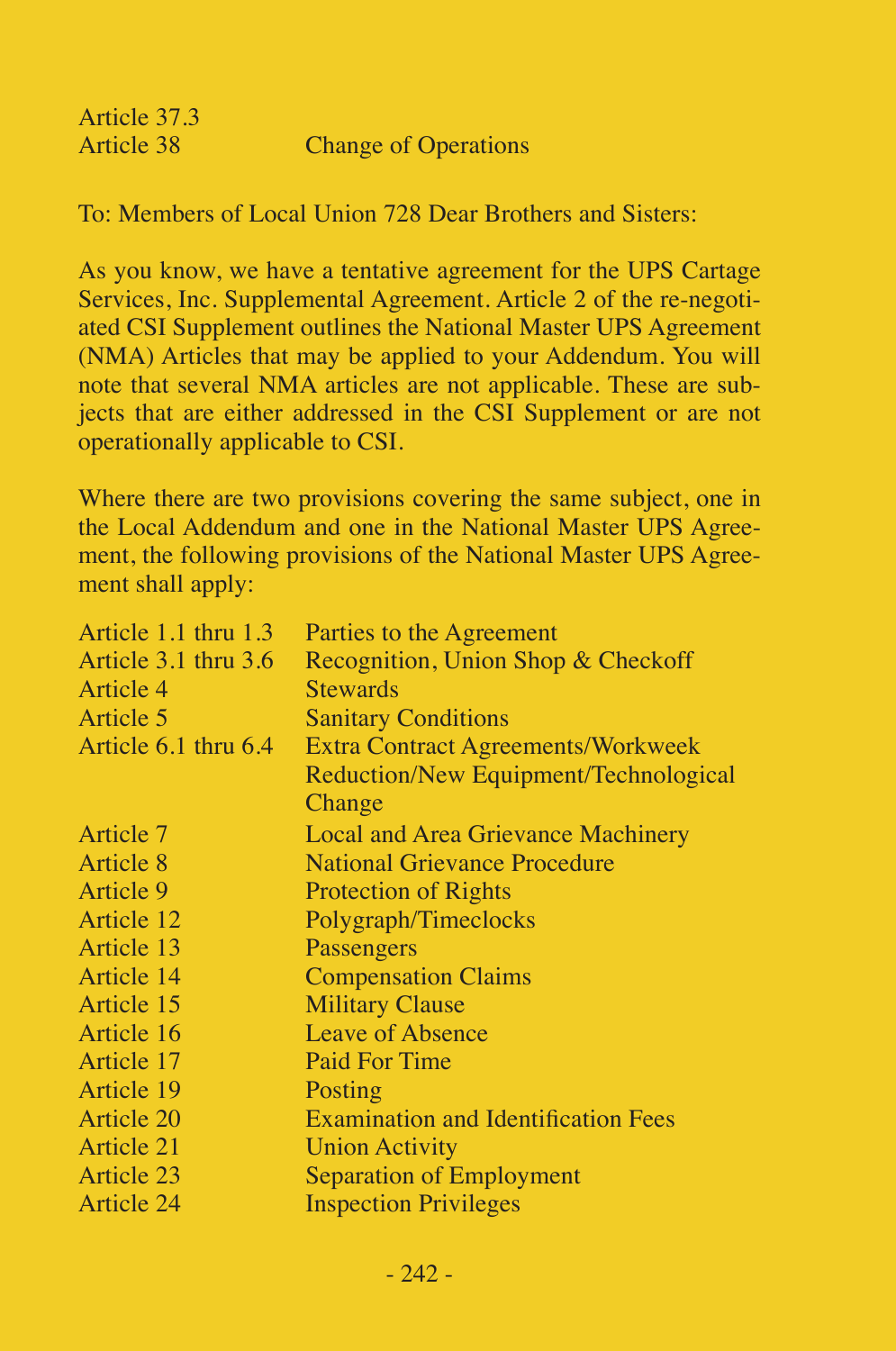| Article 27<br><b>Emergency Reopening</b><br><b>Sympathetic Action</b><br>Article 28<br><b>Jury Duty</b><br>Article 29.1<br><b>Funeral Leave</b><br>Article 29.2<br>Article 29.3<br>Tax Deferred Savings Plan 401(k)<br>Article 30<br><b>Jurisdictional Disputes</b><br>Article 31<br>Garnishments<br>Article 33<br>Cost-Of-Living (COLA)<br>Employee's Bail, License, Substance and<br>Article 35 | Article 25 | Separability and Savings                       |
|---------------------------------------------------------------------------------------------------------------------------------------------------------------------------------------------------------------------------------------------------------------------------------------------------------------------------------------------------------------------------------------------------|------------|------------------------------------------------|
|                                                                                                                                                                                                                                                                                                                                                                                                   |            |                                                |
|                                                                                                                                                                                                                                                                                                                                                                                                   |            |                                                |
|                                                                                                                                                                                                                                                                                                                                                                                                   |            |                                                |
|                                                                                                                                                                                                                                                                                                                                                                                                   |            |                                                |
|                                                                                                                                                                                                                                                                                                                                                                                                   |            |                                                |
|                                                                                                                                                                                                                                                                                                                                                                                                   |            |                                                |
|                                                                                                                                                                                                                                                                                                                                                                                                   |            |                                                |
|                                                                                                                                                                                                                                                                                                                                                                                                   |            |                                                |
|                                                                                                                                                                                                                                                                                                                                                                                                   |            |                                                |
| <b>Alcohol Testing</b>                                                                                                                                                                                                                                                                                                                                                                            |            |                                                |
| Nondiscrimination<br>Article 36                                                                                                                                                                                                                                                                                                                                                                   |            |                                                |
| Article $37.1(a)$<br><b>Management Employee Relations</b>                                                                                                                                                                                                                                                                                                                                         |            |                                                |
| Article 37.2                                                                                                                                                                                                                                                                                                                                                                                      |            | (Section 2 and 3 involves excessive OJS rides) |
| Article 37.3                                                                                                                                                                                                                                                                                                                                                                                      |            |                                                |
| Article 38<br><b>Change of Operations</b>                                                                                                                                                                                                                                                                                                                                                         |            |                                                |
| Uniforms<br>Article 42                                                                                                                                                                                                                                                                                                                                                                            |            |                                                |

To: Members of Local Union 745 Dear Brothers and Sisters:

As you know, we have a tentative agreement for the UPS Cartage Services, Inc. Supplemental Agreement. Article 2 of the re-negotiated CSI Supplement outlines the National Master UPS Agreement (NMA) Articles that may be applied to your Addendum. You will note that several NMA articles are not applicable. These are subjects that are either addressed in the CSI Supplement or are not operationally applicable to CSI.

| Article 1.1 thru 1.3     | Parties to the Agreement                  |
|--------------------------|-------------------------------------------|
| Article $3.1$ thru $3.6$ | Recognition, Union Shop & Checkoff        |
| Article 4                | <b>Stewards</b>                           |
| Article 5                | <b>Sanitary Conditions</b>                |
| Article 6.1 thru 6.4     | <b>Extra Contract Agreements/Workweek</b> |
|                          | Reduction/New Equipment/Technological     |
|                          | Change                                    |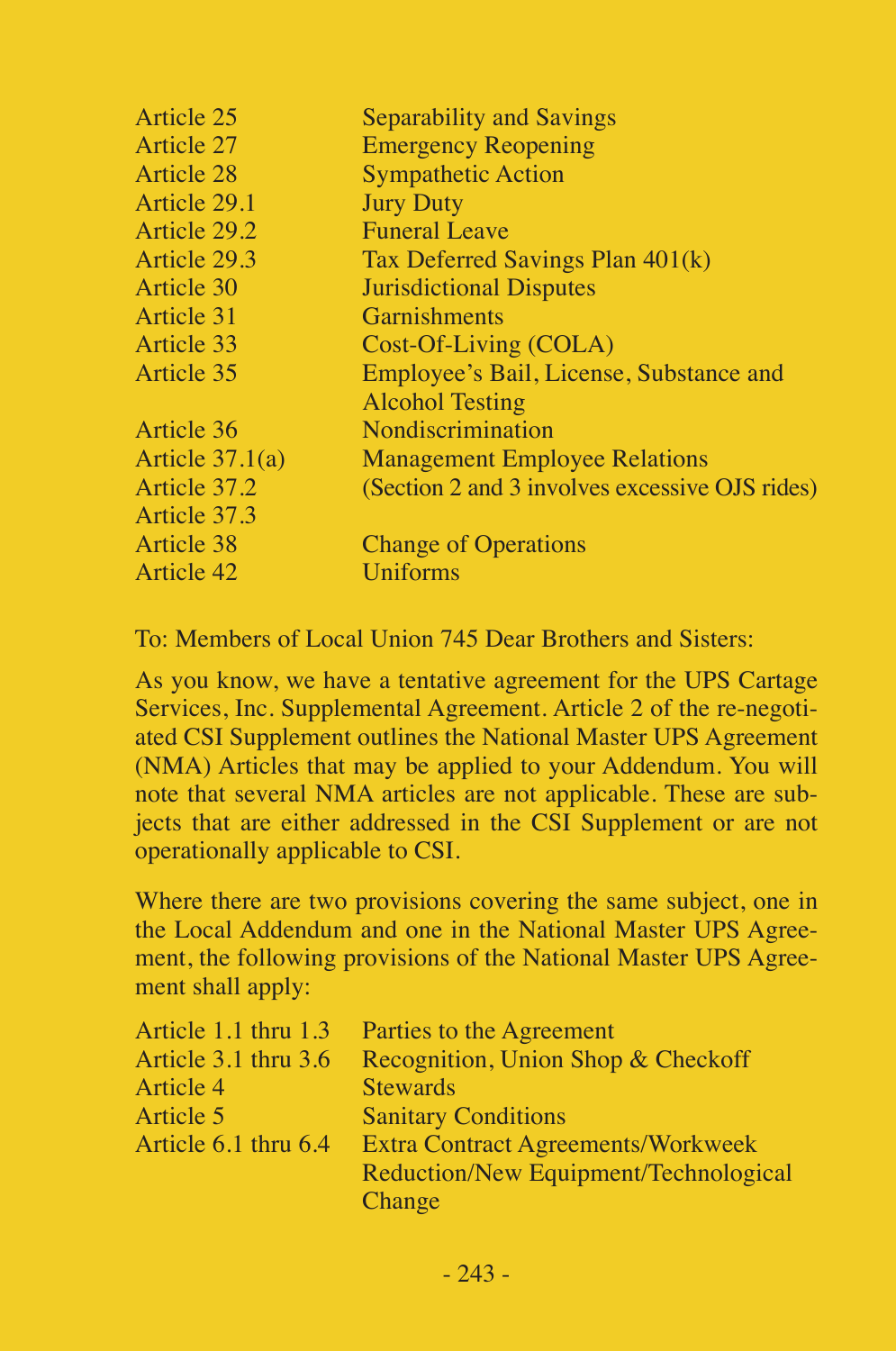| Article 7                               | Local and Area Grievance Machinery         |
|-----------------------------------------|--------------------------------------------|
| Article 8                               | <b>National Grievance Procedure</b>        |
| Article 9                               | <b>Protection of Rights</b>                |
| Article 14.3                            | <b>Compensation Claims</b>                 |
| Article 15                              | <b>Military Clause</b>                     |
| Article 16.3 thru 16.6 Leave of Absence |                                            |
| Article 19                              | Posting                                    |
| Article 20                              | <b>Examination and Identification Fees</b> |
| Article 27                              | <b>Emergency Reopening</b>                 |
| Article 29.3                            | Tax Deferred Savings Plan 401(k)           |
| Article 31                              | Garnishments                               |
| Article 33                              | Cost-Of-Living (COLA)                      |
| Article 35                              | Employee's Bail, License, Substance and    |
|                                         | <b>Alcohol Testing</b>                     |
| Article 36                              | Nondiscrimination                          |
| Article $37.1(a)$                       | <b>Management Employee Relations</b>       |
| Article 37.2                            | (Section 2 and 3 involves excessive OJS)   |
|                                         | rides)                                     |
| Article 37.3                            |                                            |
| Article 38                              | <b>Change of Operations</b>                |

To: Members of Local Union 776 Dear Brothers and Sisters:

As you know, we have a tentative agreement for the UPS Cartage Services, Inc. Supplemental Agreement. Article 2 of the re-negotiated CSI Supplement outlines the National Master UPS Agreement (NMA) Articles that may be applied to your Addendum. You will note that several NMA articles are not applicable. These are subjects that are either addressed in the CSI Supplement or are not operationally applicable to CSI.

| Article 1.1 thru 1.3 | Parties to the Agreement           |
|----------------------|------------------------------------|
| Article 3.1 thru 3.6 | Recognition, Union Shop & Checkoff |
| Article 4            | <b>Stewards</b>                    |
| Article 5            | <b>Sanitary Conditions</b>         |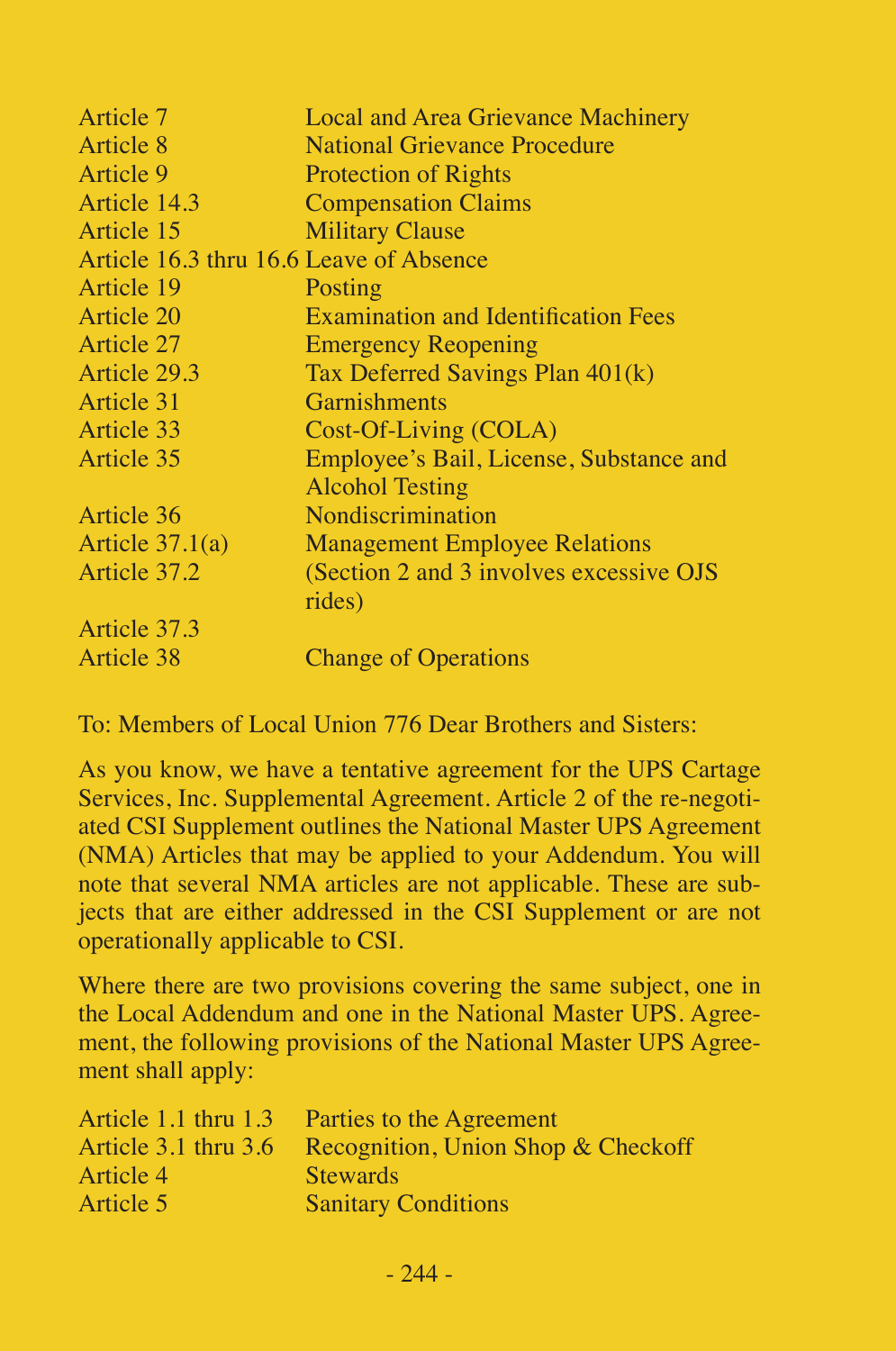| Article 6.1 thru 6.4                    | <b>Extra Contract Agreements/Workweek</b><br>Reduction/New Equipment/Technological |
|-----------------------------------------|------------------------------------------------------------------------------------|
|                                         | Change                                                                             |
| Article 7                               | Local and Area Grievance Machinery                                                 |
| Article 8                               | <b>National Grievance Procedure</b>                                                |
| Article 9                               | <b>Protection of Rights</b>                                                        |
| Article 12                              | Polygraph/Timeclocks                                                               |
| Article 13                              | Passengers                                                                         |
| Article 14                              | <b>Compensation Claims</b>                                                         |
| Article 15                              | <b>Military Clause</b>                                                             |
| Article 16.2 thru 16.5 Leave of Absence |                                                                                    |
| Article 17                              | Paid For Time                                                                      |
| Article 19                              | Posting                                                                            |
| Article 20                              | <b>Examination and Identification Fees</b>                                         |
| Article 21                              | <b>Union Activity</b>                                                              |
| Article 24                              | <b>Inspection Privileges</b>                                                       |
| Article 25                              | Separability and Savings                                                           |
| Article 27                              | <b>Emergency Reopening</b>                                                         |
| Article 29.1                            | <b>Jury Duty</b>                                                                   |
| Article 29.2                            | <b>Funeral Leave</b>                                                               |
| Article 29.3                            | Tax Deferred Savings Plan 401(k)                                                   |
| Article 30                              | <b>Jurisdictional Disputes</b>                                                     |
| Article 31                              | Garnishments                                                                       |
| Article 33                              | Cost-Of-Living (COLA)                                                              |
| Article 35                              | Employee's Bail, License, Substance and                                            |
|                                         | <b>Alcohol Testing</b>                                                             |
| Article 36                              | Nondiscrimination                                                                  |
| Article $37.1(a)$                       | <b>Management Employee Relations</b>                                               |
| Article 37.2                            | (Section 2 and 3 involves excessive OJS)                                           |
|                                         | rides)                                                                             |
| Article 37.3                            |                                                                                    |
| Article 42                              | Uniforms                                                                           |

To: Members of Local Union 851 Dear Brothers and Sisters:

As you know, we have a tentative agreement for the UPS Cartage Services, Inc. Supplemental Agreement. Article 2 of the re-negotiated CSI Supplement outlines the National Master UPS Agreement (NMA) Articles that may be applied to your Addendum. You will note that several NMA articles are not applicable. These are sub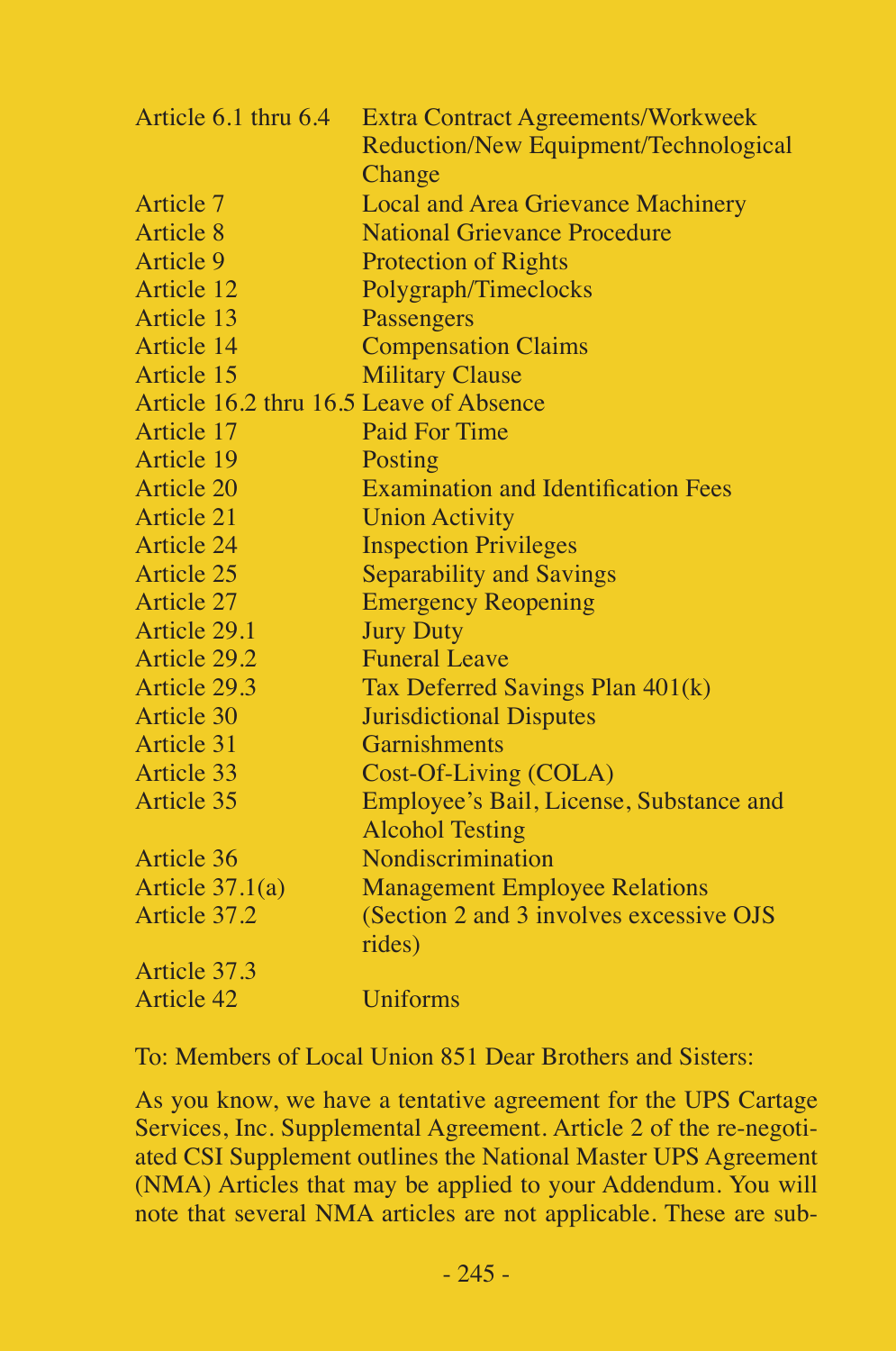jects that are either addressed in the CSI Supplement or are not operationally applicable to CSI.

| Article 1.1 thru 1.3 | Parties to the Agreement                   |
|----------------------|--------------------------------------------|
| Article 3            | Recognition, Union Shop & Checkoff         |
| excl Section 6       |                                            |
| Article 5            | <b>Sanitary Conditions</b>                 |
| Article 6.1 thru 6.4 | <b>Extra Contract Agreements/Workweek</b>  |
|                      | Reduction/New Equipment/Technological      |
|                      | Change                                     |
| Article 7            | Local and Area Grievance Machinery         |
| Article 8            | <b>National Grievance Procedure</b>        |
| Article 9            | <b>Protection of Rights</b>                |
| Article 12           | Polygraph/Timeclocks                       |
| Article 13           | Passengers                                 |
| Article 14           | <b>Compensation Claims</b>                 |
| Article 15           | <b>Military Clause</b>                     |
| Article 16           | Leave of Absence                           |
| Article 17           | Paid For Time                              |
| Article 19           | Posting                                    |
| Article 20           | <b>Examination and Identification Fees</b> |
| Article 21           | <b>Union Activity</b>                      |
| Article 23           | Separation of Employment                   |
| Article 24           | <b>Inspection Privileges</b>               |
| Article 25           | Separability and Savings                   |
| Article 27           | <b>Emergency Reopening</b>                 |
| <b>Article 28</b>    | <b>Sympathetic Action</b>                  |
| Article 29.3         | Tax Deferred Savings Plan 401(k)           |
| Article 30           | <b>Jurisdictional Disputes</b>             |
| Article 31           | Garnishments                               |
| Article 33           | Cost-Of-Living (COLA)                      |
| Article 35           | Employee's Bail, License, Substance and    |
|                      | <b>Alcohol Testing</b>                     |
| Article 36           | Nondiscrimination                          |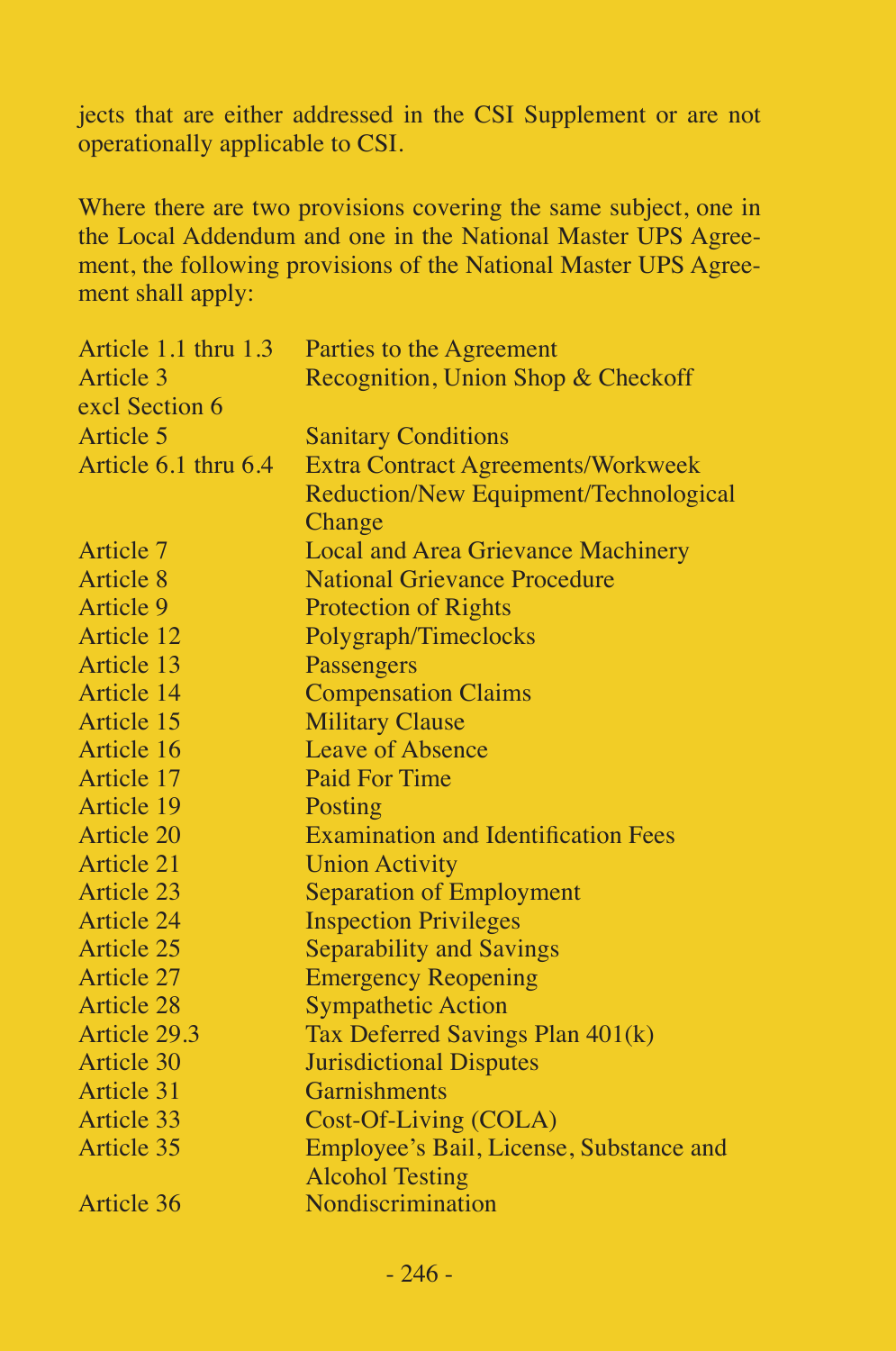| Article $37.1(a)$ | <b>Management Employee Relations</b>               |
|-------------------|----------------------------------------------------|
| Article 37.2      | (Section 2 and 3 involves excessive OJS)<br>rides) |
| Article 37.3      |                                                    |
| Article 38        | <b>Change of Operations</b>                        |
| Article 42        | Uniforms                                           |

A: Los Miembros de la Unión Local 901

Cuando haya dos cláusulas sobre el mismo tema, una en el convenio local y otra en el Contrato Maestro Nacional con UPS, las siguientes cláusulas del convenio local se aplicarán:

| $I-$      | Reconocimiento                                    |
|-----------|---------------------------------------------------|
| $II-$     | Seguridad y Cuotas de la Unión                    |
| $III -$   | Empleados a Prueba                                |
| $IV -$    | Derechos de la Gerencia                           |
| $VI -$    | Transferencia del Título o Interés de la Compañía |
| $VII -$   | Delegados                                         |
| $VIII -$  | Permisos de Ausencia                              |
| $IXI -$   | Procedimiento de Resolución de Reclamos           |
| $X -$     | Paros no Autorizados                              |
| $XI -$    | Protección de Derechos                            |
| $XIII -$  | Horas y Tiempo Extra                              |
| $XIV -$   | Antigüedad                                        |
| $XV -$    | Medidas Disciplinarias                            |
| $XVI -$   | Cooperación                                       |
| $XVII -$  | Pérdidas o Daños                                  |
| XVIII-    | Privilegios de Inspección                         |
| $XIX -$   | <b>Bonificaciones</b>                             |
| $XX-$     | Uniformes                                         |
| $XXI-$    | Pasajeros                                         |
| $XXII -$  | <b>Equipo Nuevo</b>                               |
| $XXIII -$ | <b>Servicio Militar</b>                           |
| $XXIV-$   | Equipos, Accidentes, Informes                     |
| $XXV -$   | Días Feriados                                     |
| XXVI-     | Vacaciones                                        |
| XXVII–    | Permiso por Enfermedad                            |
| $XXIX -$  | Pensiones                                         |
| $XXX -$   | Seguro de Vida                                    |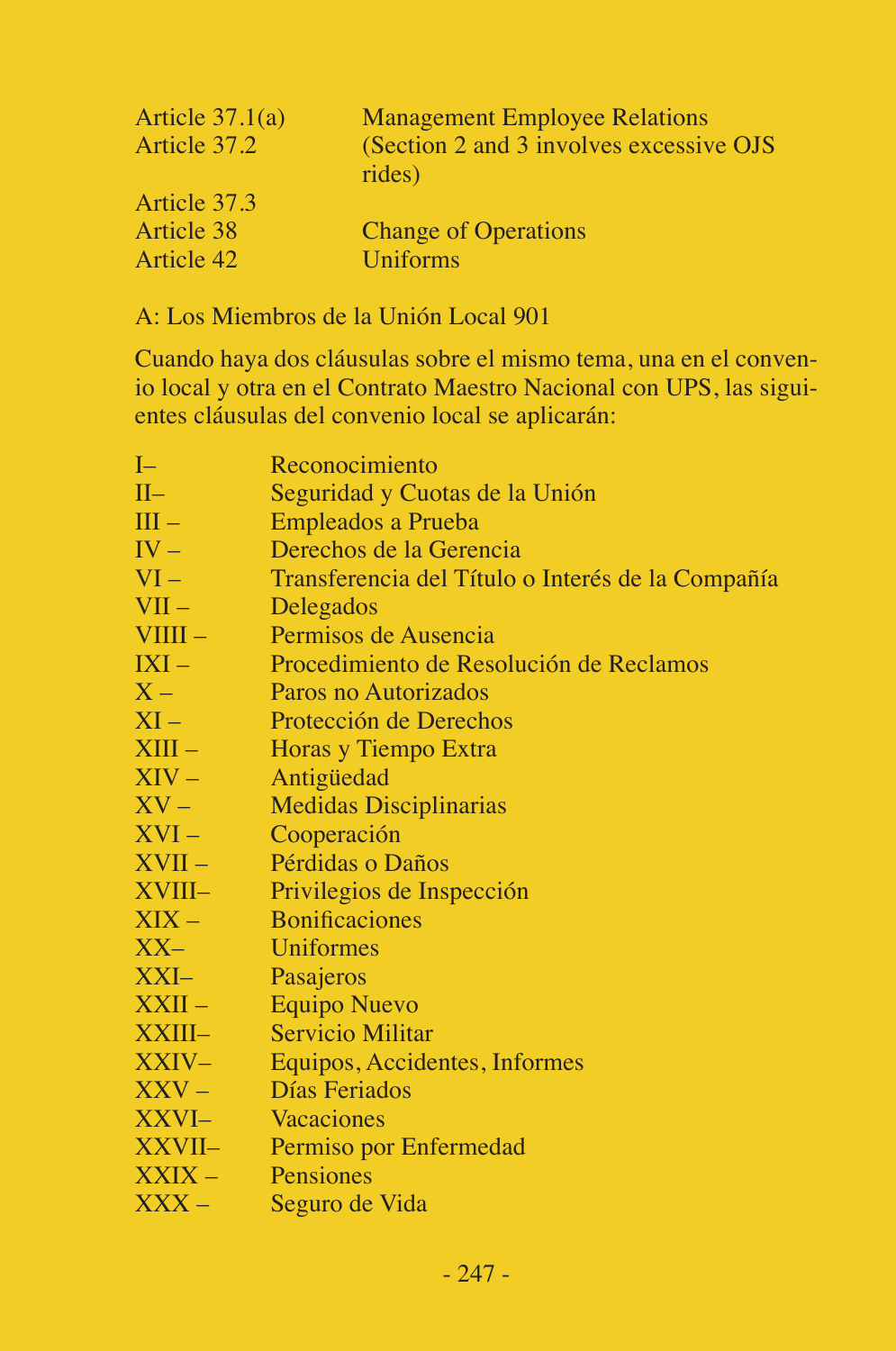| $\overline{\text{XXXI}}$ – | Anuncios                        |
|----------------------------|---------------------------------|
| XXXIII –                   | Acuerdos Individuales           |
| <b>XXXIV-</b>              | Servicio de Jurado              |
| XXXV –                     | Paga por Ausencia por Funerales |
| XXXVI –                    | Igualdad de Oportunidades       |
| <b>XXXVII-</b>             | Separabilidad                   |
| XXXIX –                    | Duración                        |
| $\rm{XL} -$                | Bonificación de Navidad         |
| $XLI-$                     | <b>Disposiciones Generales</b>  |
| $XLII -$                   | Expiración y Renovación         |

To: Members of Local Union 986 Dear Brothers and Sisters:

As you know, we have a tentative agreement for the UPS Cartage Services, Inc. Supplemental Agreement. Article 2 of the re-negotiated CSI Supplement outlines the National Master UPS Agreement (NMA) Articles that may be applied to your Addendum. You will note that several NMA articles are not applicable. These are subjects that are either addressed in the CSI Supplement or are not operationally applicable to CSI.

| Parties to the Agreement              |
|---------------------------------------|
| Recognition, Union Shop & Checkoff    |
| <b>Stewards</b>                       |
| <b>Sanitary Conditions</b>            |
| Extra Contract Agreements/Workweek    |
| Reduction/New Equipment/Technological |
| Change                                |
| <b>National Grievance Procedure</b>   |
| <b>Protection of Rights</b>           |
| Polygraph/Timeclocks                  |
| Passengers                            |
| <b>Compensation Claims</b>            |
| <b>Military Clause</b>                |
|                                       |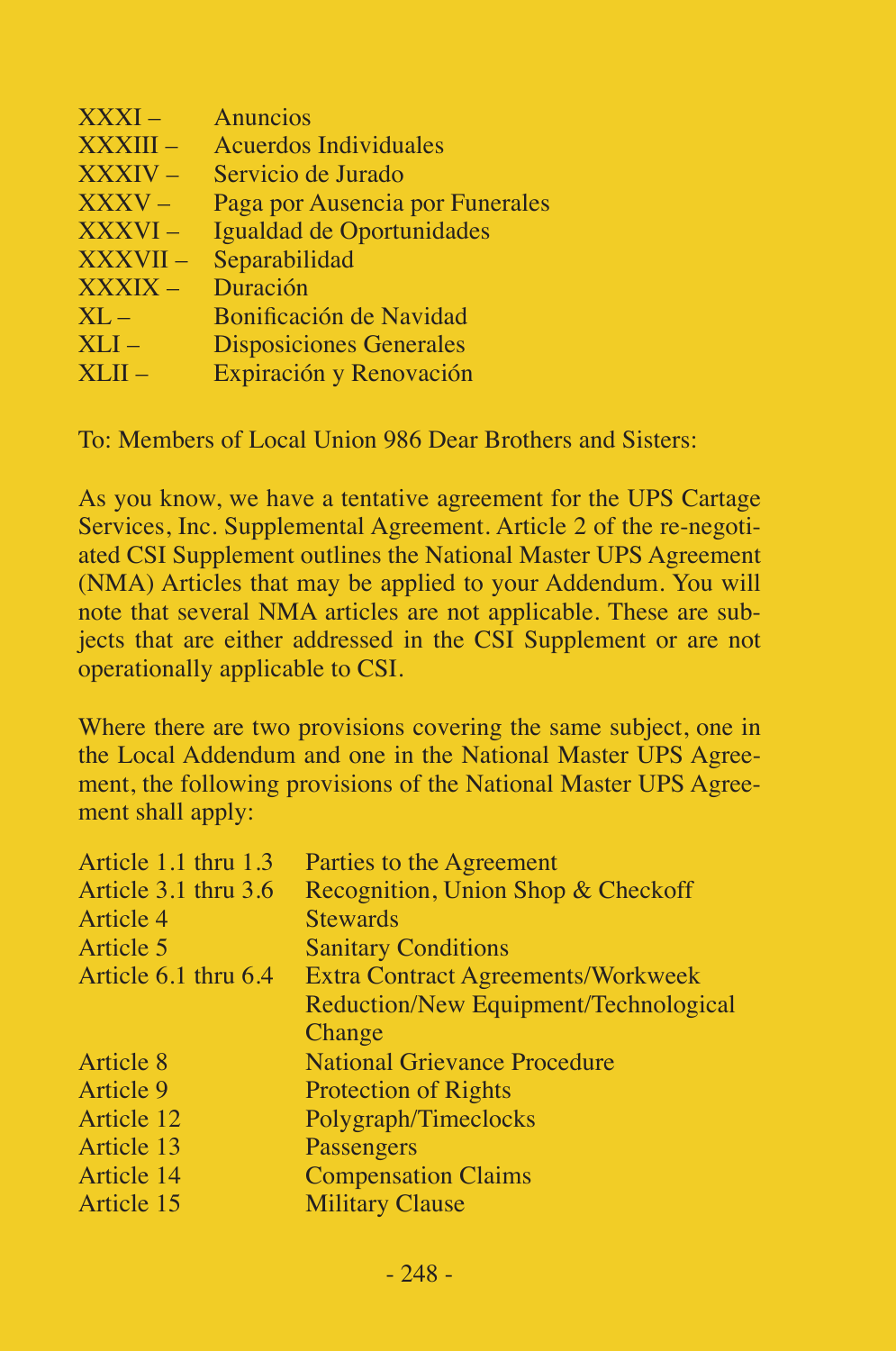| Article 16   | Leave of Absence                         |
|--------------|------------------------------------------|
| Article 19   | Posting                                  |
| Article 21   | <b>Union Activity</b>                    |
| Article 23   | Separation of Employment                 |
| Article 24   | <b>Inspection Privileges</b>             |
| Article 25   | Separability and Savings                 |
| Article 27   | <b>Emergency Reopening</b>               |
| Article 28   | <b>Sympathetic Action</b>                |
| Article 29.2 | <b>Funeral Leave</b>                     |
| Article 29.3 | Tax Deferred Savings Plan 401(k)         |
| Article 30   | <b>Jurisdictional Disputes</b>           |
| Article 31   | <b>Garnishments</b>                      |
| Article 33   | Cost-Of-Living (COLA)                    |
| Article 35   | Employee's Bail, License, Substance and  |
|              | Alcohol Testing                          |
| Article 36   | Nondiscrimination                        |
| Article 37.2 | <b>Management Employee Relations</b>     |
| Article 37.3 | (Section 2 and 3 involves excessive OJS) |
|              | rides)                                   |
| Article 38   | <b>Change of Operations</b>              |

To: Members of Local Union 988 Dear Brothers and Sisters:

As you know, we have a tentative agreement for the UPS Cartage Services, Inc. Supplemental Agreement. Article 2 of the re-negotiated CSI Supplement outlines the National Master UPS Agreement (NMA) Articles that may be applied to your Addendum. You will note that several NMA articles are not applicable. These are subjects that are either addressed in the CSI Supplement or are not operationally applicable to CSI.

| Article 1.1 thru 1.3     | Parties to the Agreement           |
|--------------------------|------------------------------------|
| Article $3.1$ thru $3.6$ | Recognition, Union Shop & Checkoff |
| Article 4                | <b>Stewards</b>                    |
| Article 5                | <b>Sanitary Conditions</b>         |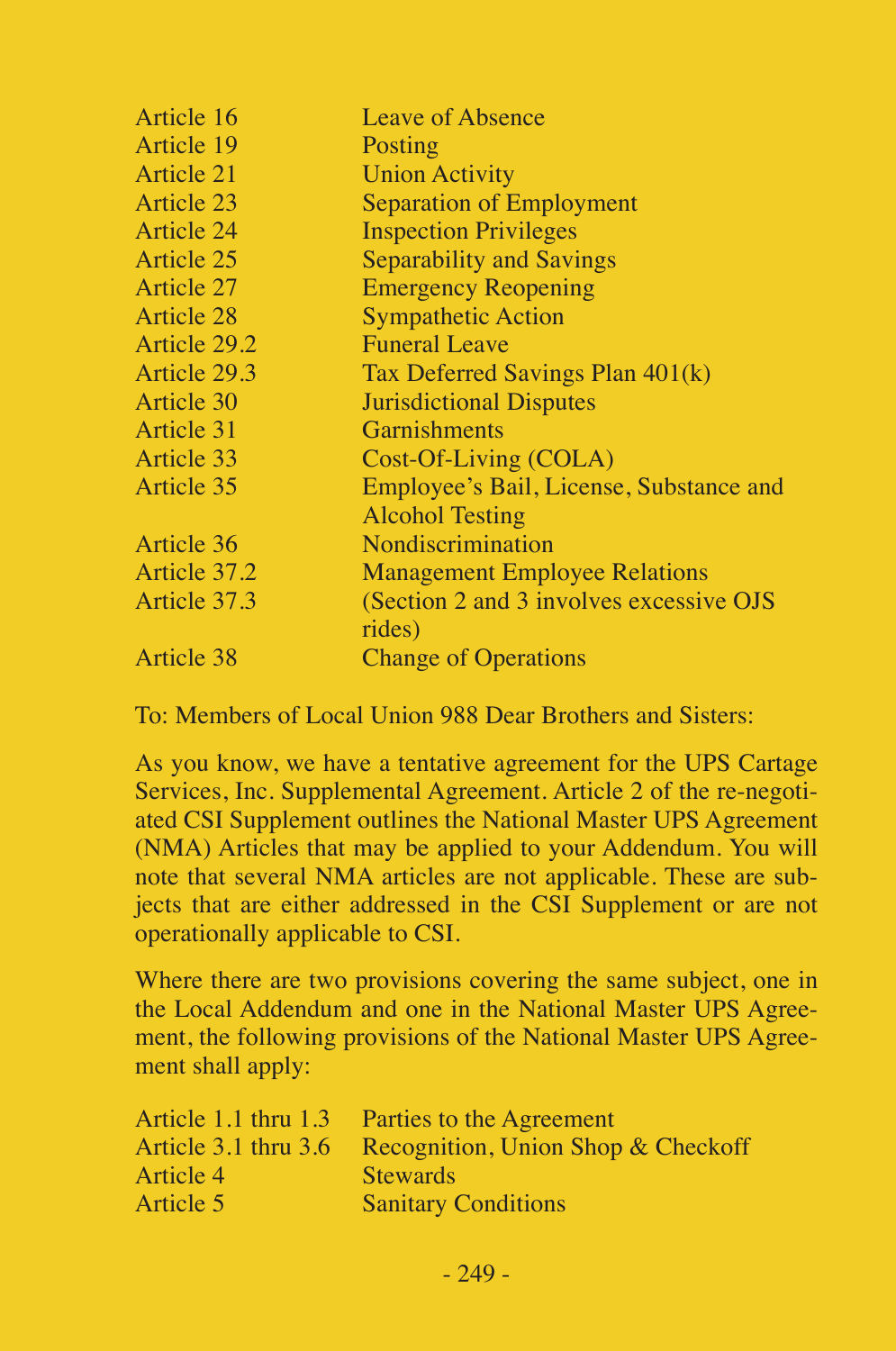| Article 6.1 thru 6.4 | <b>Extra Contract Agreements/Workweek</b>                     |
|----------------------|---------------------------------------------------------------|
|                      | Reduction/New Equipment/Technological                         |
|                      | Change                                                        |
| Article 7            | Local and Area Grievance Machinery                            |
| Article 8            | <b>National Grievance Procedure</b>                           |
| Article 9            | <b>Protection of Rights</b>                                   |
| Article 12           | Polygraph/Timeclocks                                          |
| Article 13           | Passengers                                                    |
| Article 14           | <b>Compensation Claims</b>                                    |
| Article 15           | <b>Military Clause</b>                                        |
| Article 16           | Leave of Absence                                              |
| Article 17           | Paid For Time                                                 |
| Article 19           | Posting                                                       |
| Article 20           | <b>Examination and Identification Fees</b>                    |
| Article 21           | <b>Union Activity</b>                                         |
| Article 23           | Separation of Employment                                      |
| Article 24           | <b>Inspection Privileges</b>                                  |
| Article 25           | Separability and Savings                                      |
| Article 27           | <b>Emergency Reopening</b>                                    |
| Article 28           | <b>Sympathetic Action</b>                                     |
| Article 29.3         | Tax Deferred Savings Plan 401(k)                              |
| Article 30           | <b>Jurisdictional Disputes</b>                                |
| Article 31           | Garnishments                                                  |
| Article 33           | Cost-Of-Living (COLA)                                         |
|                      | Article 35.1 and 35.2 Employee's Bail, License, Substance and |
|                      | <b>Alcohol Testing</b>                                        |
| Article $37.1(a)$    | <b>Management Employee Relations</b>                          |
| Article 37.2         | (Section 2 and 3 involves excessive OJS rides)                |
| Article 37.3         |                                                               |
| Article 38           | <b>Change of Operations</b>                                   |
| Article 42           | Uniforms                                                      |
|                      |                                                               |

To: Members of Local Unions: 71, 385, 391, 480, 509, 519, 657, 769, 592

Master Southern Region Agreement

Dear Brothers and Sisters:

As you know, we have a tentative agreement for the UPS Cartage Services, Inc. Supplemental Agreement. Article 2 of the re-negoti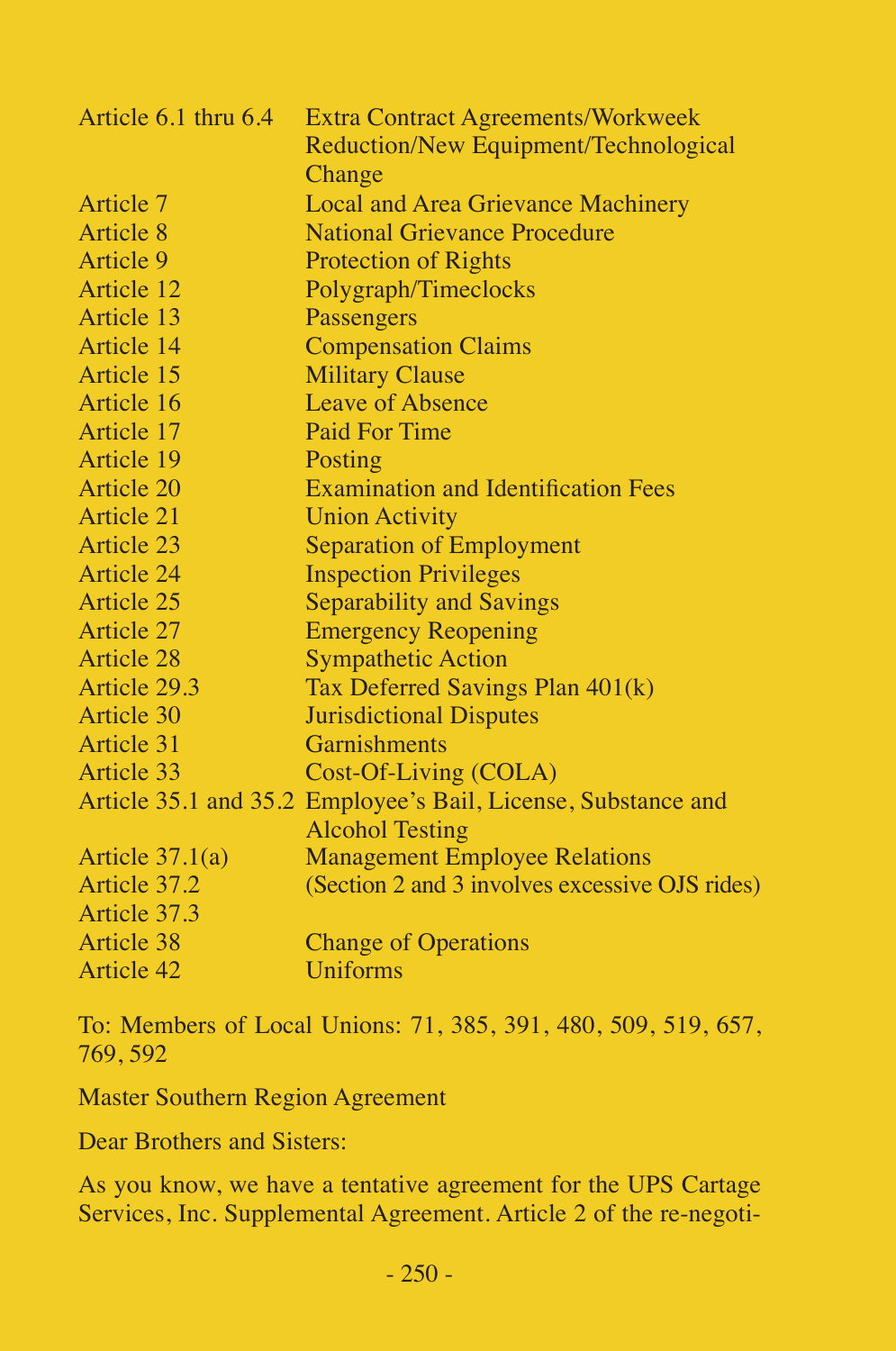ated CSI Supplement outlines the National Master UPS Agreement (NMA) Articles that may be applied to your Addendum. You will note that several NMA articles are not applicable. These are subjects that are either addressed in the CSI Supplement or are not operationally applicable to CSI.

| Parties to the Agreement                   |
|--------------------------------------------|
| Recognition, Union Shop & Checkoff         |
| <b>Sanitary Conditions</b>                 |
| Extra Contract Agreements/Workweek         |
| Reduction/New Equipment/Technological      |
| Change                                     |
| Local and Area Grievance Machinery         |
| National Grievance Procedure               |
| <b>Protection of Rights</b>                |
| Polygraph/Timeclocks                       |
| <b>Compensation Claims</b>                 |
| Leave of Absence                           |
|                                            |
| Paid For Time                              |
| Posting                                    |
| <b>Examination and Identification Fees</b> |
| <b>Union Activity</b>                      |
| Separation of Employment                   |
| <b>Inspection Privileges</b>               |
| Separability and Savings                   |
| <b>Emergency Reopening</b>                 |
| <b>Sympathetic Action</b>                  |
| <b>Jury Duty</b>                           |
| Tax Deferred Savings Plan 401(k)           |
| <b>Jurisdictional Disputes</b>             |
| Cost-Of-Living (COLA)                      |
| Nondiscrimination                          |
| <b>Management Employee Relations</b>       |
|                                            |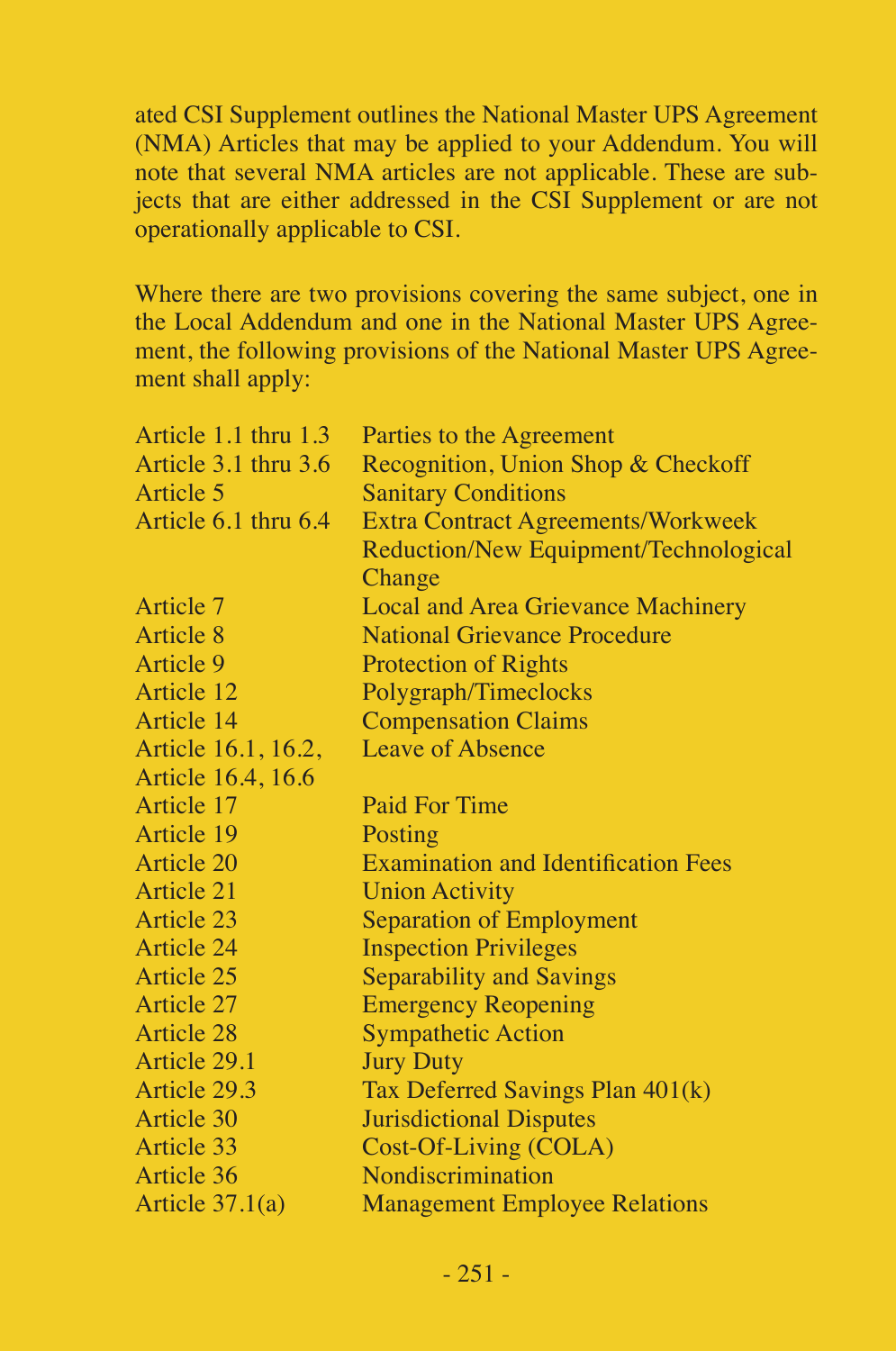| Article 37.2 | (Section 2 and 3 involves excessive OJS)<br>rides) |
|--------------|----------------------------------------------------|
| Article 37.3 |                                                    |
| Article 38   | <b>Change of Operations</b>                        |

To: Members of Local Unions: 294, 317, 671

New England and New York Area-Wide Regional Master Agreement

Dear Brothers and Sisters:

As you know, we have a tentative agreement for the UPS Cartage Services, Inc. Supplemental Agreement. Article 2 of the re-negotiated CSI Supplement outlines the National Master UPS Agreement (NMA) Articles that may be applied to your Addendum. You will note that several NMA articles are not applicable. These are subjects that are either addressed in the CSI Supplement or are not operationally applicable to CSI.

| Article 1.1 thru 1.3   | Parties to the Agreement              |
|------------------------|---------------------------------------|
| Article 5              | <b>Sanitary Conditions</b>            |
| Article 6.1 thru 6.4   | Extra Contract Agreements/Workweek    |
|                        | Reduction/New Equipment/Technological |
|                        | Change                                |
| Article 7              | Local and Area Grievance Machinery    |
| Article 8              | <b>National Grievance Procedure</b>   |
| Article 9              | <b>Protection of Rights</b>           |
| Article 12             | Polygraph/Timeclocks                  |
| Article 13             | Passengers                            |
| Article 14             | <b>Compensation Claims</b>            |
| Article 16.1           | Leave of Absence                      |
| Article 16.3 thru 16.5 |                                       |
| Article 17             | Paid For Time                         |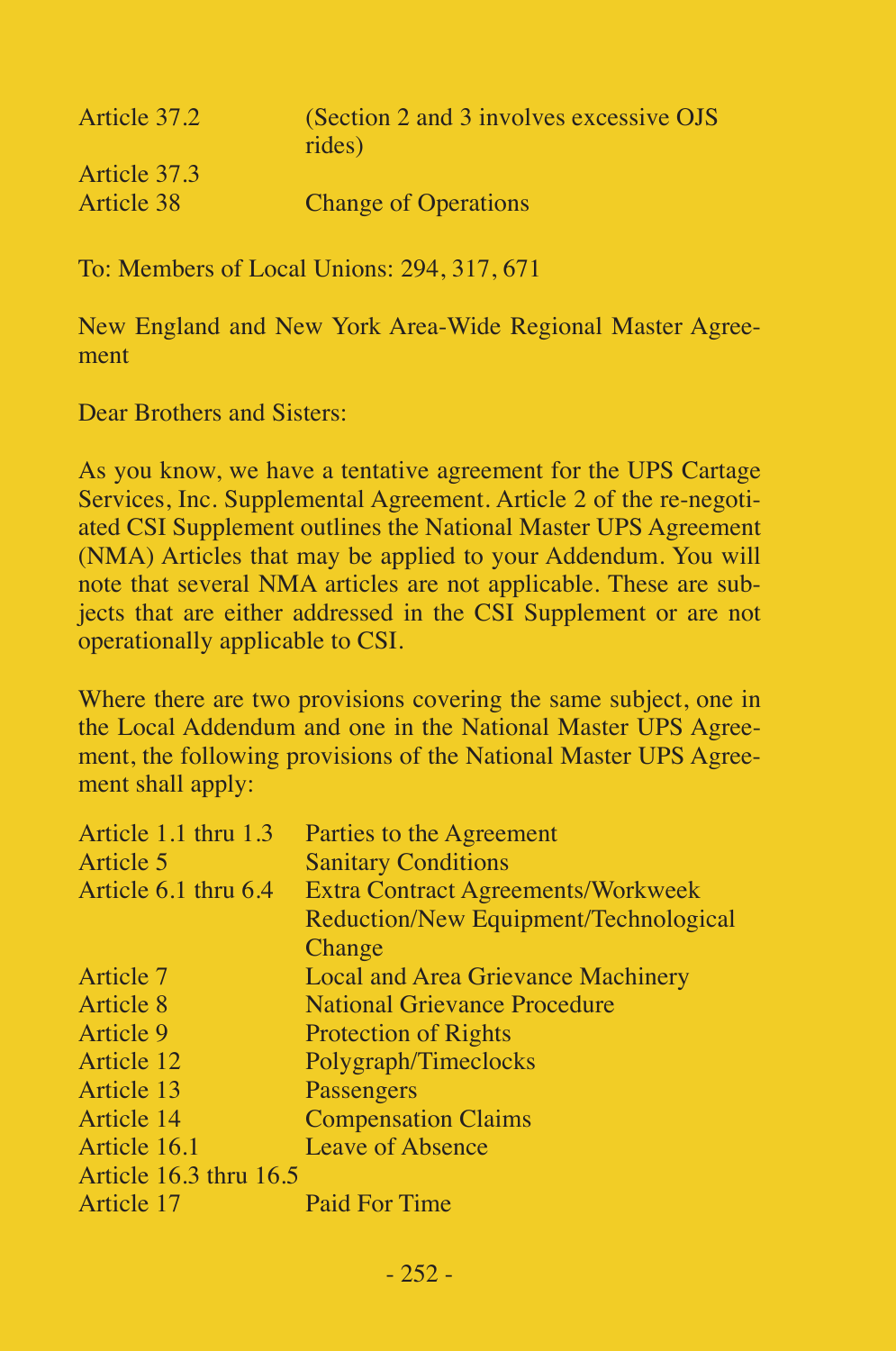| Article 19        | Posting                                                       |
|-------------------|---------------------------------------------------------------|
| Article 20        | <b>Examination and Identification Fees</b>                    |
| Article 21        | <b>Union Activity</b>                                         |
| Article 23        | Separation of Employment                                      |
| Article 25        | Separability and Savings                                      |
| Article 27        | <b>Emergency Reopening</b>                                    |
| Article 28        | <b>Sympathetic Action</b>                                     |
| Article 29.1      | <b>Jury Duty</b>                                              |
| Article 29.3      | Tax Deferred Savings Plan 401(k)                              |
| Article 30        | <b>Jurisdictional Disputes</b>                                |
| Article 31        | Garnishments                                                  |
| Article 33        | Cost-Of-Living (COLA)                                         |
|                   | Article 35.1 and 35.2 Employee's Bail, License, Substance and |
|                   | <b>Alcohol Testing</b>                                        |
| Article 36        | Nondiscrimination                                             |
| Article $37.1(a)$ | <b>Management Employee Relations</b>                          |
| Article 37.2      | (Section 2 and 3 involves excessive OJS)                      |
|                   | rides)                                                        |
| Article 37.3      |                                                               |
| Article 38        | <b>Change of Operations</b>                                   |
|                   |                                                               |